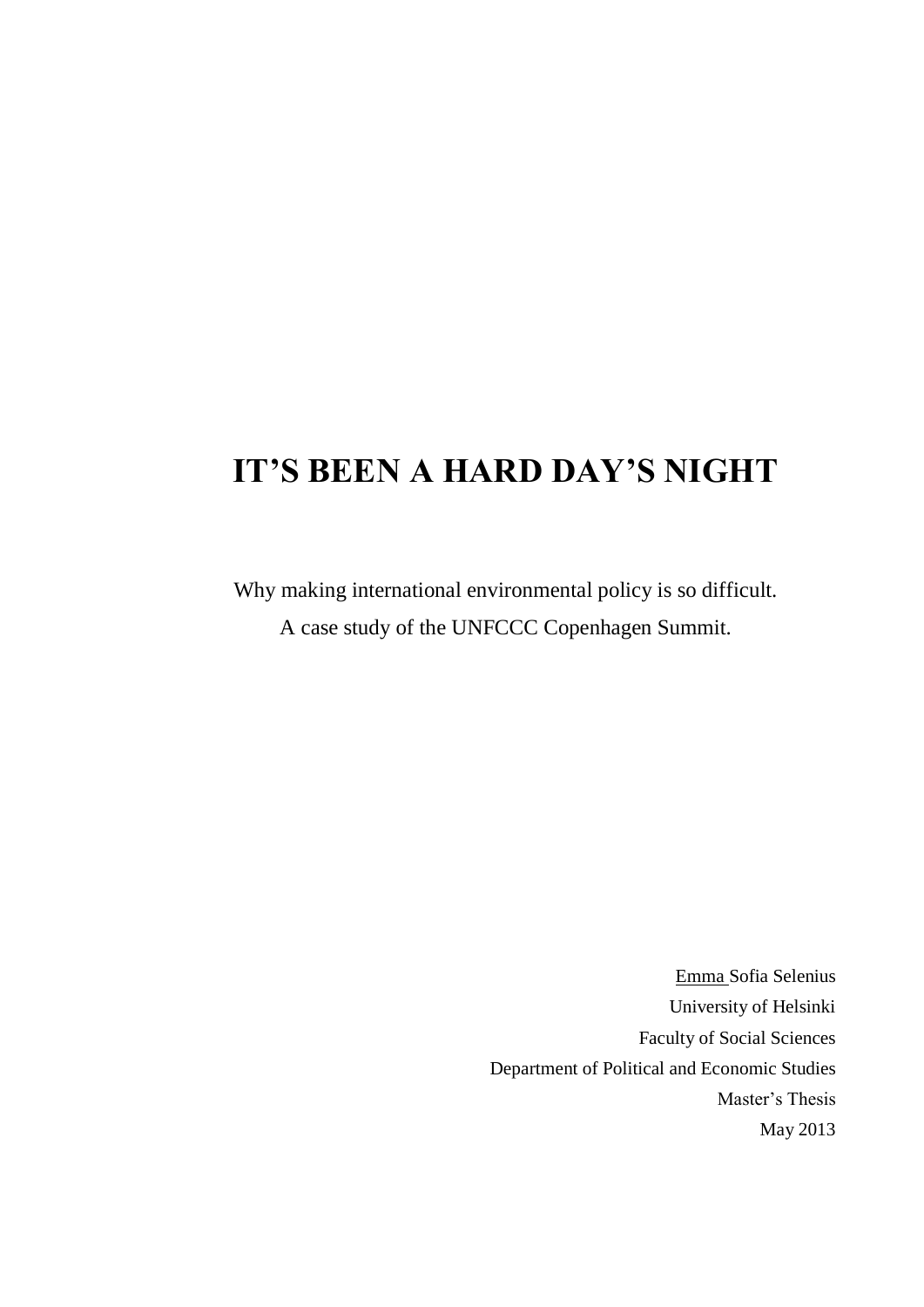#### **CONTENTS**

| $\mathbf{1}$   | <b>INTRODUCTION</b>                                | 3  |
|----------------|----------------------------------------------------|----|
| $\overline{2}$ | POWER IN THE CONTEXT OF THE UNFCCC                 | 7  |
| 2.1            | Three dimensions of power                          | 9  |
| 2.2            | Power structures, participation and compliance     | 11 |
| 3              | CLIMATE CHANGE AND THE DEVELOPMENT OF A NEOLIBERAL |    |
|                | FINANCIAL SYSTEM - A BRIEF HISTORY                 | 15 |
| 3.1            | <b>Emissions Trading Scheme</b>                    | 18 |
| 3.2            | <b>Clean Development Mechanism</b>                 | 20 |
| $\overline{4}$ | COPENHAGEN SUMMIT AS A FORUM FOR CLIMATE CHANGE    |    |
|                | <b>NEGOTIATIONS</b>                                | 22 |
| 4.1            | Structure                                          | 22 |
| 4.2            | Proceedings                                        | 25 |
| 5              | SUMMARIES OF THE WORK OF THE NEGOTIATION GROUPS    | 27 |
| 5.1            | <b>SBI</b>                                         | 28 |
| 5.2            | <b>SBSTA</b>                                       | 29 |
| 5.3            | AWG-LCA                                            | 31 |
| 5.4            | AWG-KP                                             | 36 |
| 6              | DIFFICULTIES ON PAPER AND IN REAL LIFE             | 39 |
| 6.1            | Deadlock                                           | 41 |
| 6.2            | The grand finale                                   | 44 |
| 7              | AFTER COPENHAGEN - A THEORETICAL DISCUSSION        | 47 |
| 7.1            | Compliance                                         | 48 |
| 7.2            | Participation                                      | 50 |
| 7.3            | The past that cannot be forgotten                  | 52 |
| 8              | THE FUTURE                                         | 57 |
| 8.1            | Geopolitics                                        | 59 |
| 8.2            | Securitisation                                     | 61 |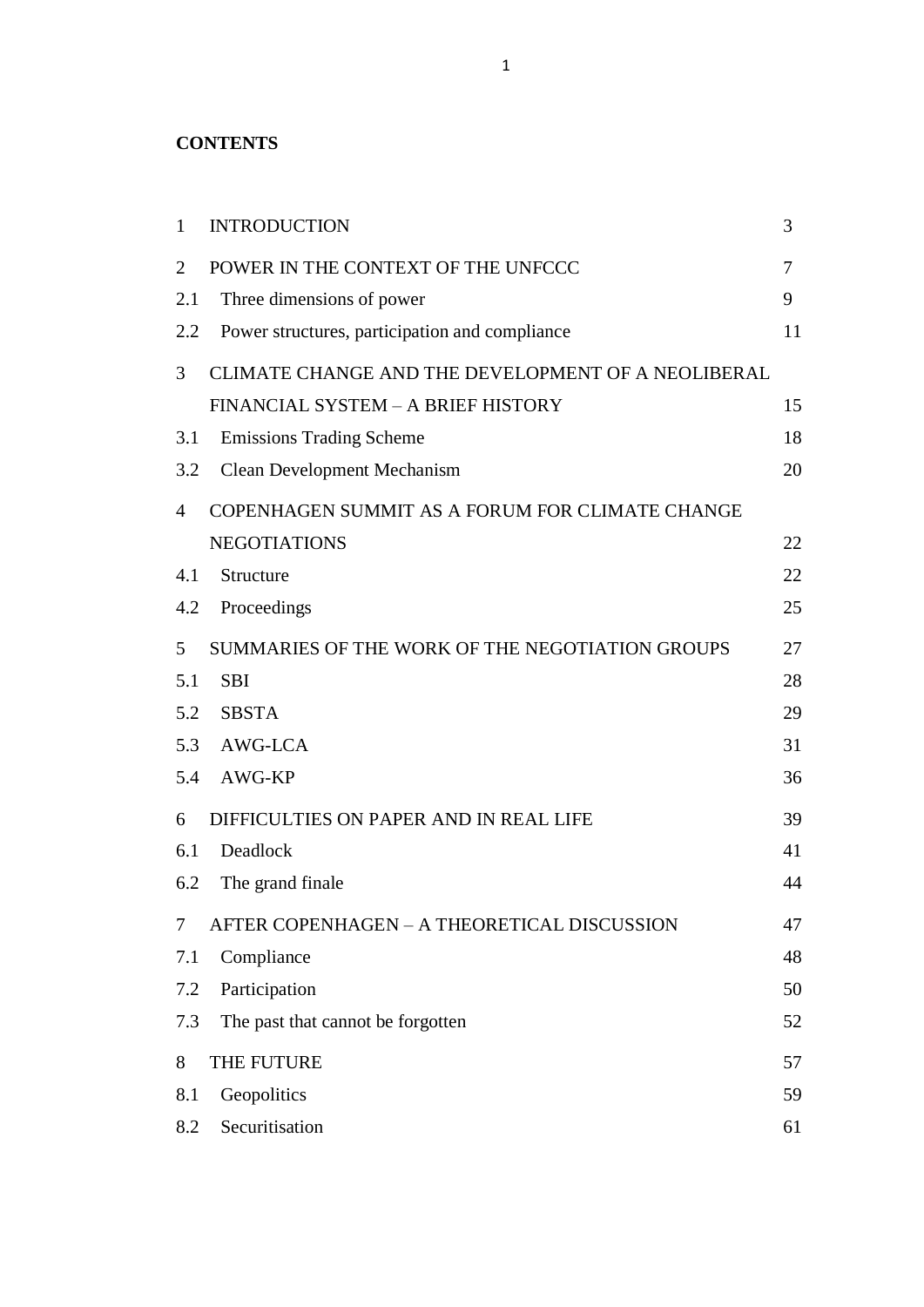### **INTERNET SOURCES** 70

### **LIST OF TABLES**

Table 1: Regional negotiating groups.

Table 2: CO2 emissions of BRICS countries.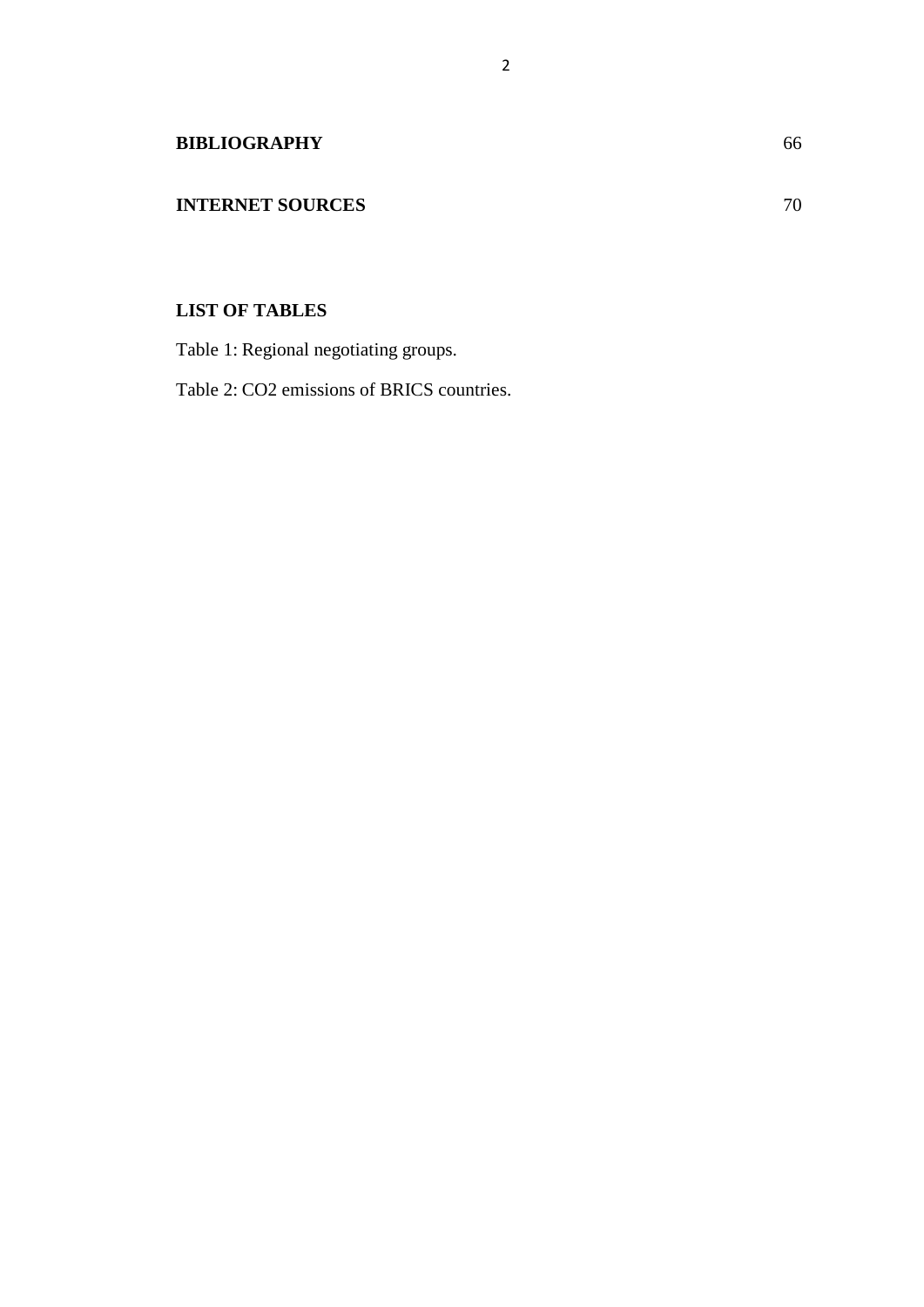#### **1 INTRODUCTION**

Environmental negotiations have been on the international agenda since the Stockholm Conference of 1972, but the Kyoto Protocol in 1997 was the first major agreement limiting carbon dioxide emissions in order to reduce the speed of global warming. Although it had a major impact on emission levels, the Protocol was devised only for the commitment period of 2008-2012 and there were significant states missing from the group of participating countries. From the beginning of the Kyoto Protocol it was clear that this would only be the first phase and that a more comprehensive agreement would have to be negotiated in the future. In the  $13<sup>th</sup>$  session of the Conference of Parties (of the Kyoto Protocol) in 2007, the Bali Action Plan (BAP) was outlined, setting out four long-terms goals of mitigation, adaptation, finance and technology transfer. Also an Adhoc Working Group was set for discussing how the Convention would be implemented in the future. The latter and BAP were to announce their work in a major summit in Copenhagen in 2009. (UNFCCC.)

The Copenhagen Summit in December 2009 was to be the biggest summit so far, comprising of two negotiating tracks<sup>1</sup> and allowing an exceptionally large group of nongovernmental observers to be present in many meetings. Considering that the Kyoto Protocol was not ratified by many of the biggest polluters, participants in Copenhagen held high hopes for the new agreement that was to be negotiated. However, something went wrong. No binding agreement was reached and the final paper, Copenhagen Accord, was not even adopted: the Convention only "took note" of it.

The underlining idea of this paper is to examine the Copenhagen Summit as a failure. As the language of the UNFCCC does not acknowledge a word as brutal as 'failure', it will not appear in official documents or statements. 'Failure' can be seen as an opposite phenomenon to 'success' – to fail is not to succeed. It is relatively easy to assess whether the summit succeeded or not. The main goals of the Copenhagen Summit were to construct a new, binding agreement on emissions for the Kyoto Protocol countries, to solve the question of emission limits for the rapidly industrialised countries and other non-Kyoto countries, to decide how much funding the developing countries would get,

 $\overline{a}$ 

 $1$  One for the participants of the Kyoto Protocol and one for all the other states.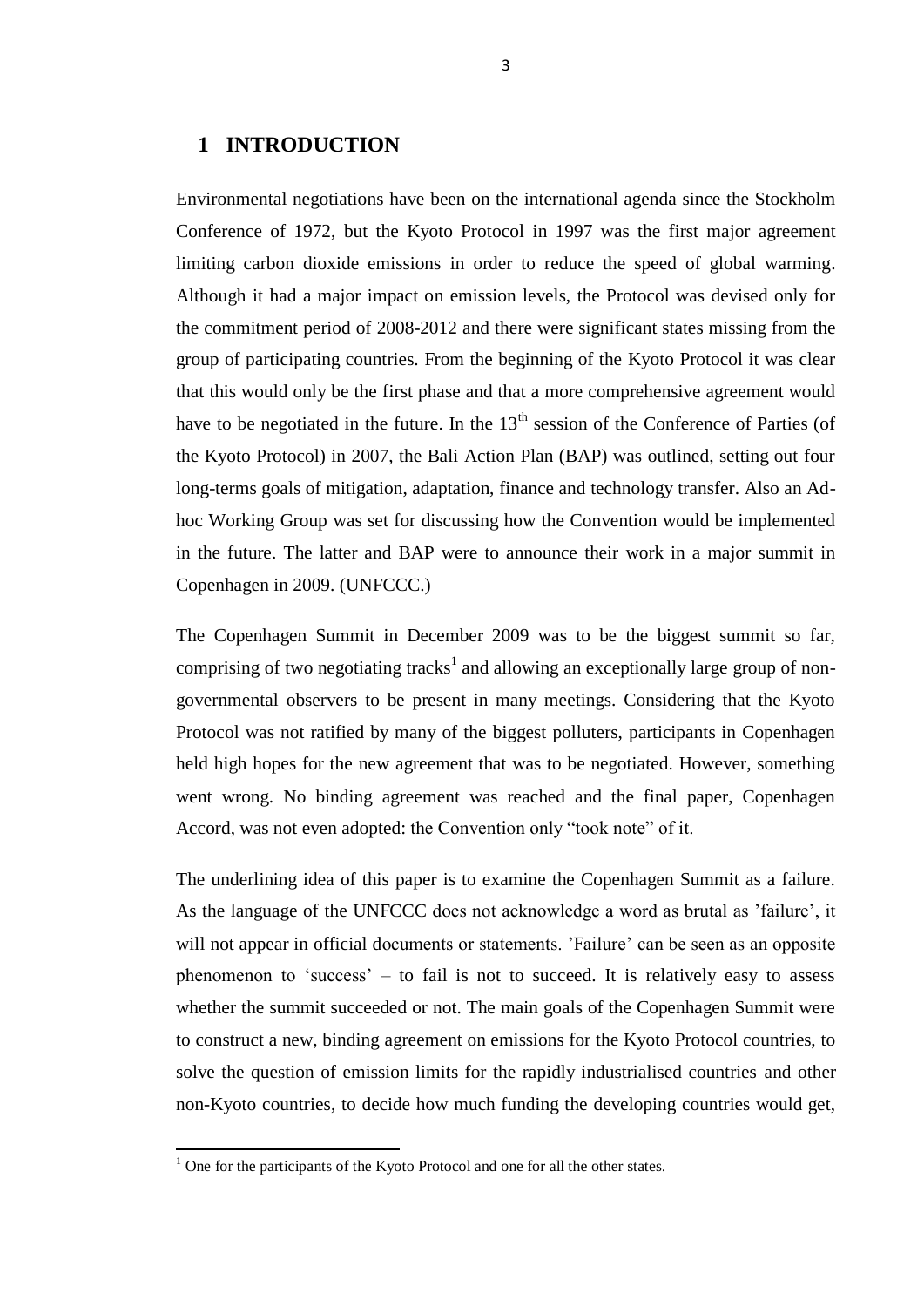and how this funding would be managed (Deloitte 2009). The only final outcome was the decision to "take note" of the Copenhagen Accord. The questions of funding suffered severe blows as many of the industrialized states made their offers of financial help conditional to the forming of a new agreement, which never materialised.

It would be very narrow-minded to direct the blame towards little details, such as unprofessional chairing of the host government Denmark or Barack Obama's failure to charm both domestic and international policy makers.<sup>2</sup> There is obviously something wrong with the international, UN-led negotiating system, if a summit of this importance and this much pressure fails to produce a binding agreement. Simultaneously, trade agreements seem to materialise even under tough opposition from some participants in meetings hosted by the WTO or the EU. It seems that at its present form, the UNFCCC is incapable of ensuring a successful negotiation round. The UNFCCC echoes the same power relations that are paralysing the work of the Security Council. The UNFCCC, as a sub-organisation of the UN, is created by the same countries that are benefiting from this power structure and therefore fortifying it at every possibility.

This is not a new revelation; it is a commonly known problem. However, until the Copenhagen Summit, many observers thought that perhaps the issue of climate change would be projected as the most serious global threat of the century and thus the aims of the summit would exceed the usual bargaining needs and pettiness that is so common in the UN negotiations. After the Copenhagen Summit is it clear that the UNFCCC makes no exception to the rule. Many countries still chose principle and short-term profit over long-term stability and common wellbeing. The world is still divided into blocks, of which the EU presents the committed side, while the US and the BASIC countries remain the doubters. The other great divide is the South-North gap, which echoes in every speech made by the most fervent developing countries.

Taking this stark world vision as the basis, this thesis aims to identify some reasons for this inability to ensure results in climate change negotiations by studying the structure, participants and procedures of the Copenhagen Summit. This thesis does not focus on

<sup>&</sup>lt;sup>2</sup> In different media, these kinds of reasons were popular. See for example, Black, Richard. "Why did Copenhagen fail to deliver a climate deal?" BBC News, 22.12.2009.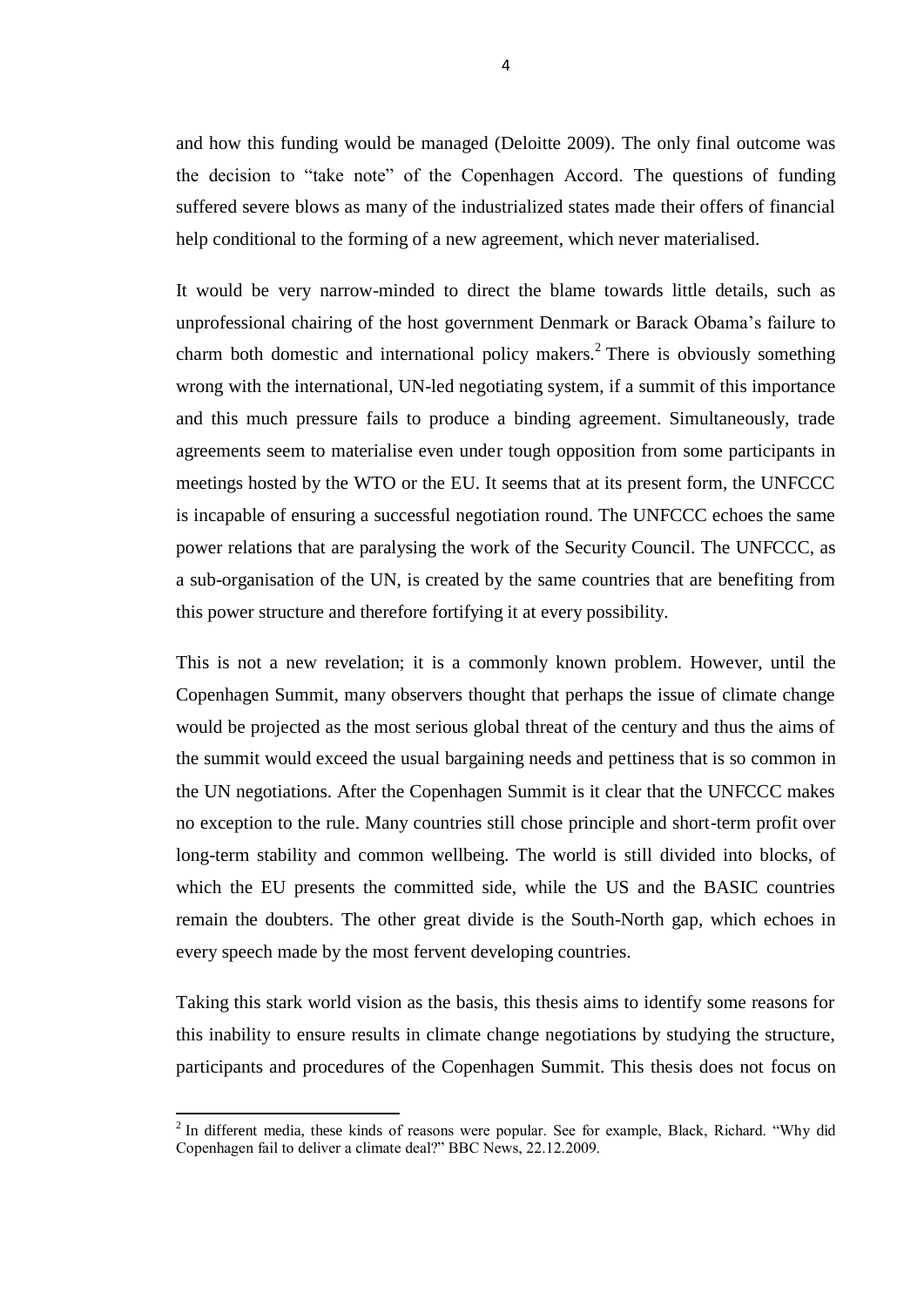one research question, making a hypothesis of it and proving it right or wrong in the end. The aim of this thesis is to discuss the problematic of the UNFCCC system within the current world order, using the notorious Copenhagen Summit as the case study. The main presumptions of the thesis are:

- 1. The setting of the UNFCCC is problematic because the UN system is based on voluntary compliance, even though halting climate change would require comprehensive commitment. Therefore there is an inbuilt problem of compliance in the policy making system.
- 2. Because of the historical North-South-divide and its developmental consequences, many developing countries are unwilling to commit to strict emission targets. This causes tension not only between developed and developing countries but also amongst developing countries, hence possible compliance is compromised even further.
- 3. Slowing down climate change is a game where nobody wins if not everyone complies. Scientific evidence shows that now is the time to make drastic changes to policy. This is a message that doesn't get through because of the deep mistrust between developing and developed countries. Therefore a compromise solution with partial participation, which might be perfectly acceptable in other types of negotiations, is not enough. Although all the countries are aware of this, they decide to ignore this for political reasons.
- 4. Despite all the above, states are willing to trod this long and windy road of negotiations in order to achieve results and do something about climate change. The UNFCCC seems to be the only channel where all the states are permitted *and* willing to participate, even if sometimes a little reluctantly. To abandon the UNFCCC would mean starting all over again, and because of the timescale of climate change, this is does not seem viable.

These presumptions shape the form of this study. The theoretical introduction to the topic starts with discussion of power in voluntary organisations. Steven Lukes' theory of three-dimensional power acts as a macro-level introduction to the topic. Lukes' theory of power widens the way in which power is traditionally seen and gives a tool for looking behind the agency level. Lukes' theory of power gives an insight into what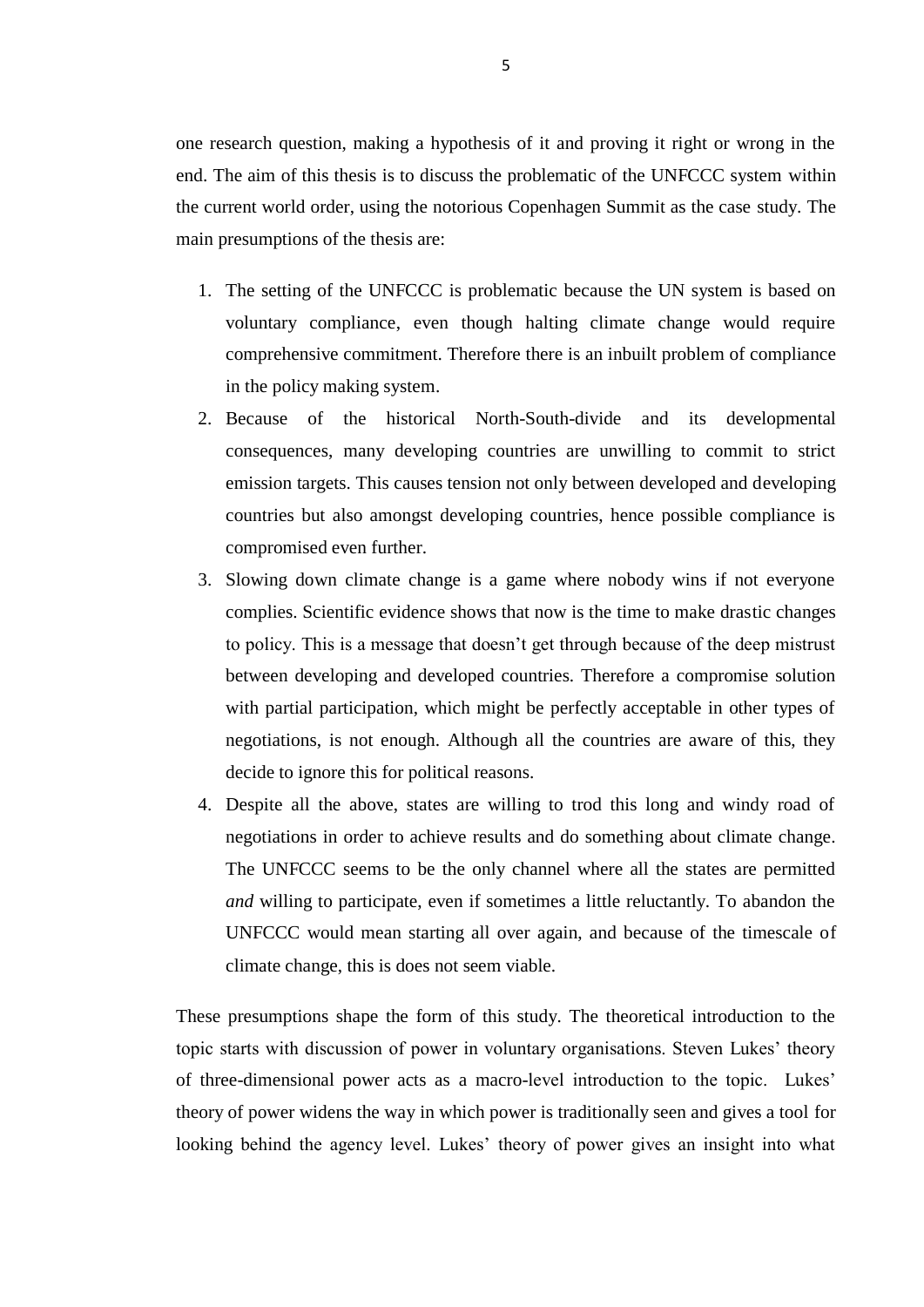power could be at the ideational level; into how to control not only the expression of ideas but also the formulation of them.

The ways in which participating states perceive power guide their actions as well. If the UNFCCC is seen as a fighting field for power politics, participants prepare themselves for war. If the atmosphere of the Summit oozes tranquillity and goodwill, participants may lower their defences and be more open to compromises. Signals before the Copenhagen Summit were mixed: at the same time many heads of state were issuing dire warnings about the possible consequences of a failure to achieve a new, binding agreement, but yet many leaders got domestic orders to not give in too much. Some countries made it clear that they would not compromise much, regardless of the others. Many looked up on the USA as a saviour, although Obama had just been elected and was facing an enflamed domestic situation with very little back-up coming from that direction.

Despite the hype, the Copenhagen Summit was not one of its kind - it was just one meeting in a series of UNFCCC annual meetings. Before moving on to study the proceedings of the Copenhagen Summit, a chapter on the history of international environmental policy forming will illustrate the development of environmental concern and the incentive to combine economic thinking with environmental policy.

International voluntary agreements always face the problem of compliance. The Copenhagen Summit is a good example of a negotiations round that lacked uniformity, transparency and a general willingness to comply. To help uncover why there was such a gap between the words and the actions, the Summit programme will be analysed in detail, studying each of the subgroups separately. The rather dramatic events of the last days of the Summit will be revealed and the consequences of this twist will direct the discussion on power and compliance theory towards possible suggestions on how to improve international environmental policy making. A Master's Thesis is not the place to device a whole new global system of controlling climate change, hence the suggestions will be incremental and based on the existing system. In the spirit of the scientists who encourage to take urgent measures and who warn about the consequences of inaction, idealism may have to make way to pragmatism in the conclusions of this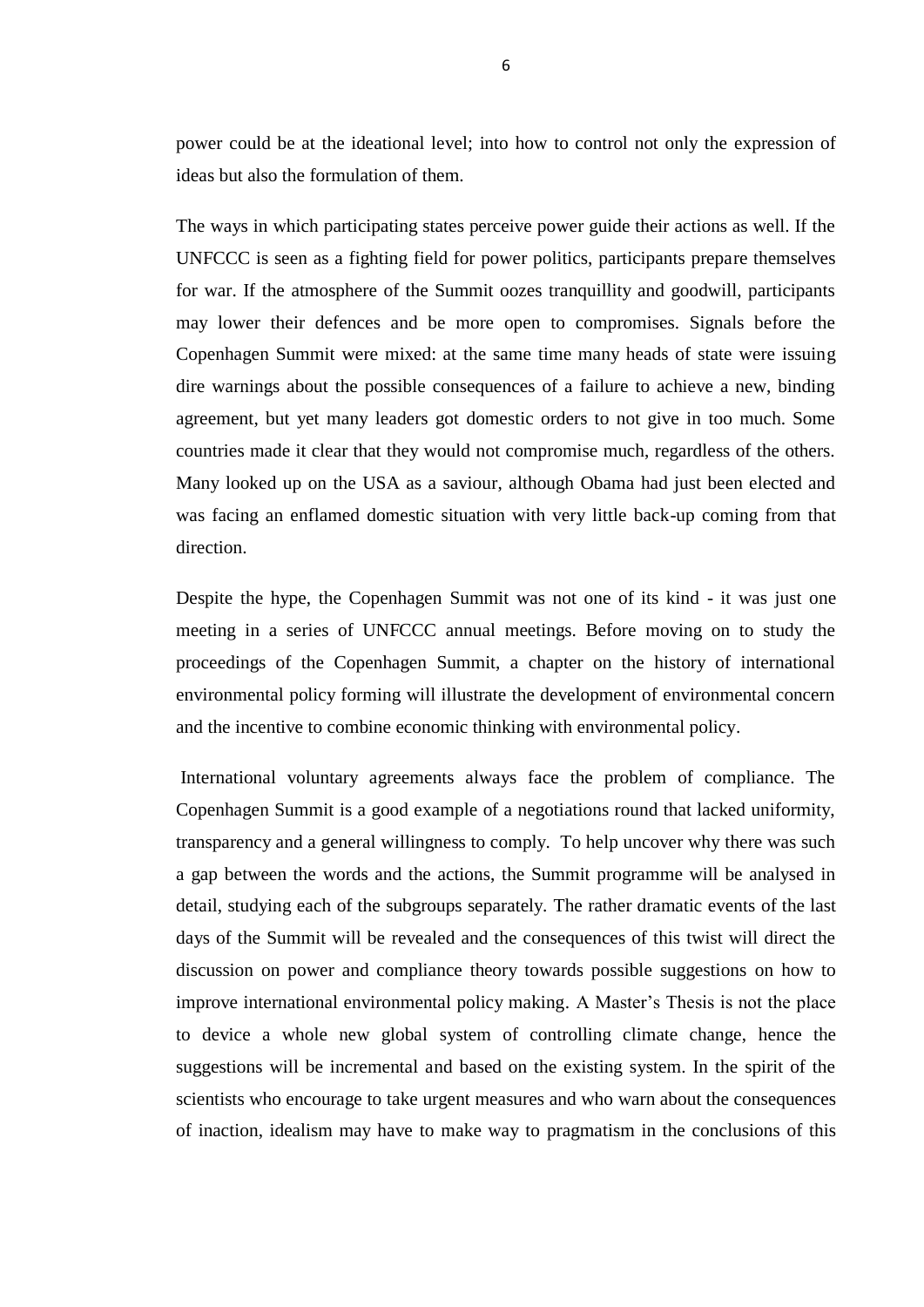thesis as well and therefore, unfortunately, the great inequality of the world will remain unsolved.

### **2 POWER IN THE CONTEXT OF THE UNFCCC**

The concept of democracy may be old, but its definition is always tied to the context of its use. In terms of international climate negotiations, democracy seems to have made a full circle from the Ancient times of the citizens of *Polis* to the postmodern times. Although hosted by the UN and therefore presumably carrying an air of equality, the proceedings of the Copenhagen summit seem to portray many elements best known from the Ancient Greeks – in order to have a say, one must not just qualify financially but also fulfil the requirement of good reputation. This is how politics works, but in the context of a looming environmental disaster threatening the whole human society, the priority should be given to those states that are closest to environmental disasters because of the global warming.

If the aim of the meeting is to ensure that the Kyoto Protocol will be widened and continued under a new name, trivial but common disputes such as who puts the propositions forward should not matter. This is the  $21<sup>st</sup>$  century: states are no longer responsible only to their citizens, but to the global community as well. Who or what form this community takes is sometimes unclear, but the interconnectedness of the world ensures that states are never able to make decisions solely with the interests of their own citizens in mind.

Democracy, when considered as the rule of the majority, seems to have been present in Copenhagen up until the last day, but the final hours showed that emergency was once again a good excuse to switch democratic policy making for something quick and effective.

The Copenhagen Summit is a very interesting starting point for a study of power, because in spite of all the optimistic expectations of a success, the summit ended up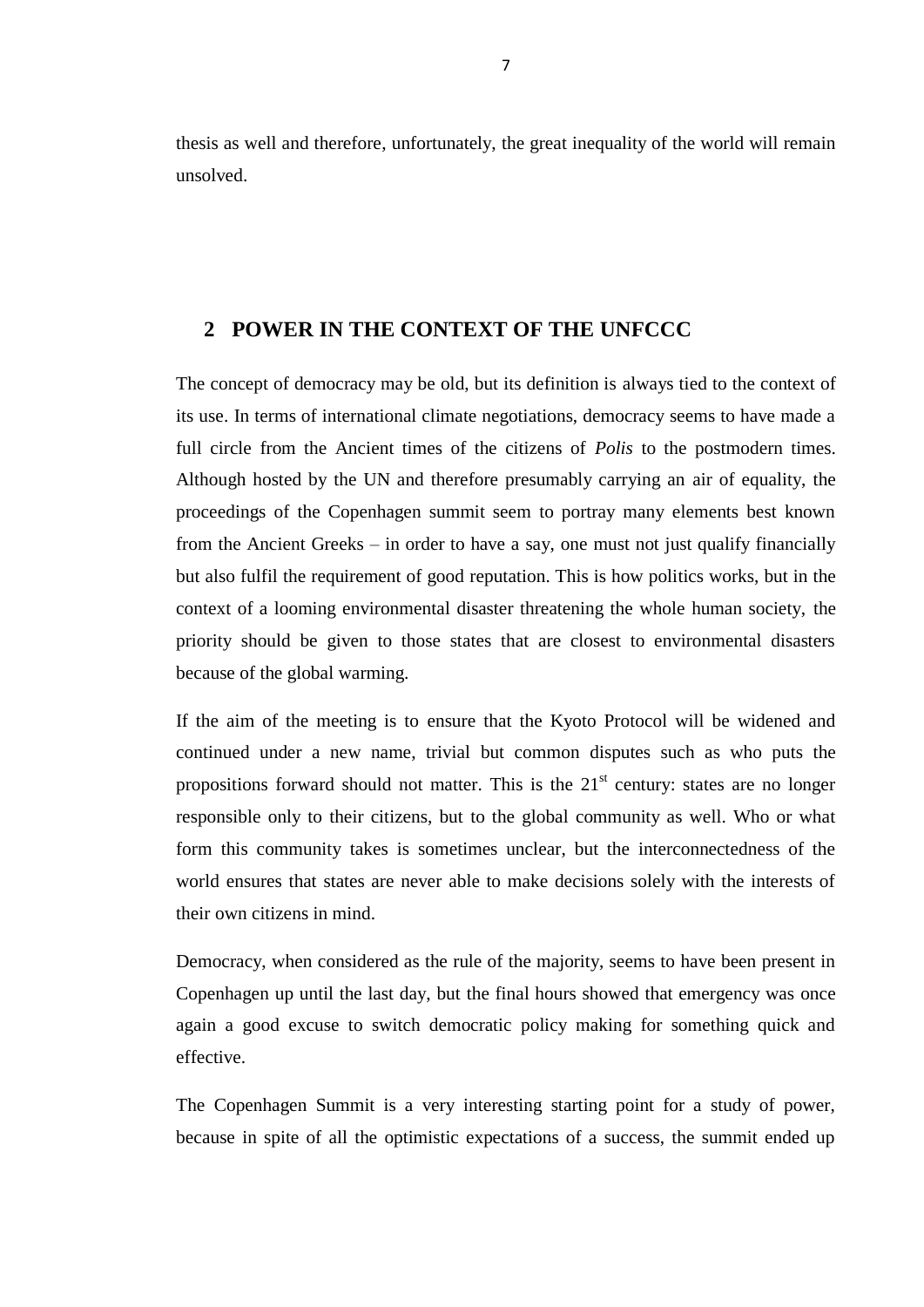with a non-binding paper. There have been many explanations covering one or another aspect of the summit in order to explain the failure, but there has not been very much discussion about the different levels of power that might have directed the summit towards failure. Previous explanations about the failure have concentrated on the agency level, studying different parties to the summit and explaining lack of consensus and cooperation by decisions taken by individual actors. Decision-making and non-decisionmaking in a non-constructive way are the most obvious of indicators in explaining the chaos in the negotiations, but in this study interest is directed also towards the reasons and causes behind these actions.

Discovering some logic behind the negotiations requires a study of not just about *what* was said, but more precisely about *how* the decisions were formed and *why*. As the failure of the summit was partly caused by inability to take action and to show commitment at the right time, non-decision-making may well be a conscious decision too, therefore *why not* belongs to the list of question this study is aiming to seek answers to.

The Oxford Dictionary states 'failure' as lack of success, the neglect or omission of expected or required action, the action or state of not functioning, naming an example of 'a sudden cessation of power'. This is an appropriate image with regards to the topic of this paper, seeing the failure of Copenhagen as a lack of power within the motion of trying to ensure the forming of an agreement. Of course this does not mean that the participants of the summit were powerless, but somehow the (seemingly) common goal of forming an agreement seemed to suffocate in the web of conflicting interests and opinions.

General atmosphere in the summit was reported to be very tense, and some participants were eager to doom the summit failure from the first day onwards. This phenomenon seems to be clashing with the common political atmosphere of "making things work" preceding the summit. In order to study why the summit ended in a failure, one must study at the different levels of power play within the summit, not settling only for the agency level of individual actors, but also looking at the structure of the summit and the possibilities of power play it offers. Steven Lukes' theory of three-dimensional power offers a good starting point for the analysis.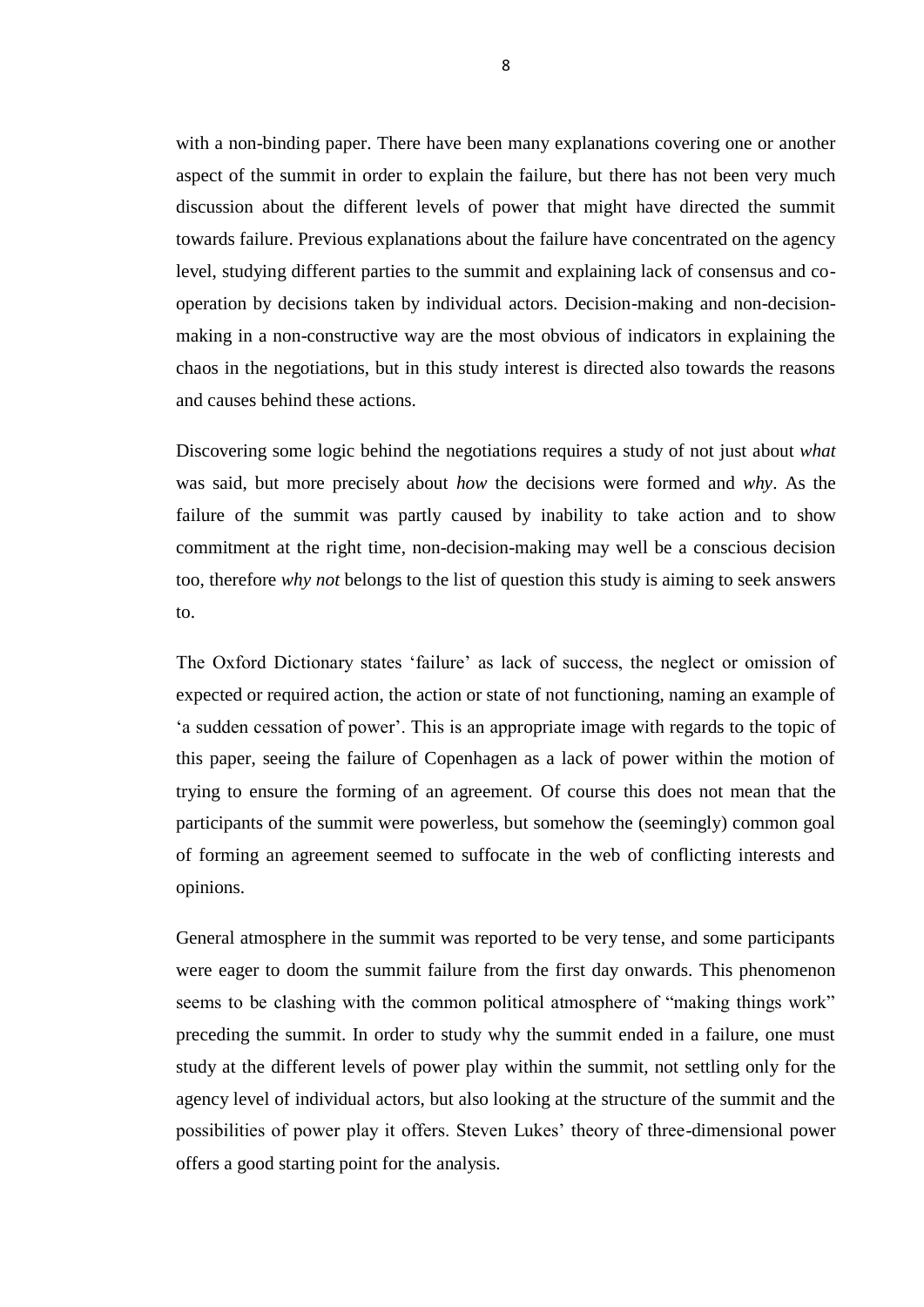#### 2.1 Three dimensions of power

In order to grasp the possible levels of exercising power in an international summit, one must be aware of theory of power. One classic contextualisation of power is Lukes' view of power on three dimensions. The first dimension is adapted from Dahl: "A has power over B to the extent that he can get B to do something that B would not otherwise do" (Lukes 1974: 12). This pluralist view of power claims power to be observable behaviour. Decision-making is portrayed as the central act of power. "First, onedimensional view of power involves a focus on *behaviour* in the making of *decisions* on *issues* over which there is an observable *conflict* of *interests,* seen as express policy preferences, revealed by political participation" (*ibid,* 15). However, this view of power covers only the visible level of exercising power.

Bachrach and Baratz (in Lukes 1974: 17) criticise the pluralist view for emphasising too much action – behaviour - and thereafter proceed to claim that power has two faces. Bachrach and Baratz use the term 'mobilisation of bias', which is described as "a set of predominant values, beliefs, rituals, and institutional procedures ('rules of the game') that operate systematically and consistently to the benefit of certain persons and groups at the expense of others" (*ibid*, 17). This type of power consists of coercion, influence, authority, force and manipulation. It is vital to understand and identify potential issues that are prevented from becoming prevailing by non-decision-making (*ibid,* 19).

According to Lukes, even with the addition of the second face of power, the picture is still incomplete. The two former dimensions of power only observe conscious, actual behaviour – that is to say, they are "too committed to behaviourism" (*ibid,* 21). Lukes wants to draw attention to a third dimension of power – the bias of the system, which can be mobilised, recreated and reinforced in ways that are not consciously chosen – or even the intended results of particular individuals' choices (*ibid,* 21). To constrict the analysis of power on conscious conflict situations leaves out a whole range of power analysis. As Lukes illustrates: "A may exercise power over B by getting him to do what he does not want to do, but he also exercises power over him by influencing, shaping or determining his very wants" (*ibid,* 23). Conflict may not be necessary because just to prevent disputes from arising in the first place is ultimately more effective. Lukes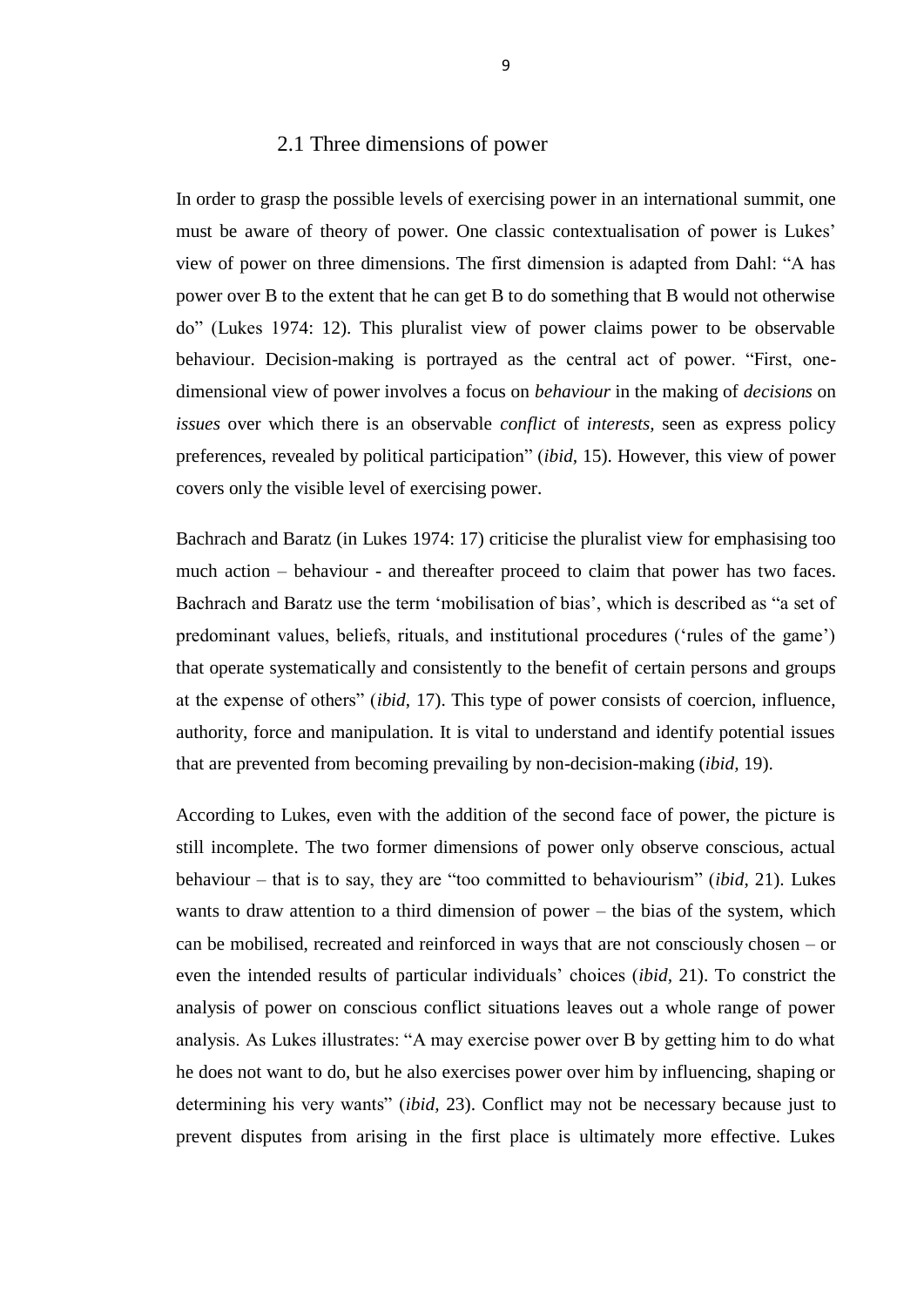quotes Dahl's famous phrase: "leaders 'do not merely *respond* to the preferences of constituents; leaders also *shape* preferences'" (*ibid*).

Why is the third dimension of power so important in understanding the uses of power? The first dimension of power cannot unveil any hidden agendas because it is entangled in the system, evaluating only power vested in decisions within. There might be options to choose from, but *how* have they become available? The pluralist view of power may be relevant in quantitative research, but it evades an aspect that is one of the key questions in this thesis as well – who decides what gets on the agenda? The second dimension of power does take into account the inactivity of individuals and ways of exercising power in order to leave something aside from the agenda, but again, it is assumed that all these actions are conscious, and the intentions of these actions correspond to the final outcome.

To use the third dimension of power is to allow for the possibility that *political systems* are able to, in Lukes' words, "prevent demands from becoming political issues or even from being made" (*ibid,* 38). The challenge of using the radical view of power comes from the limits of thinking and speaking – even the classic concept of *exercising* power seems to imply that this is something that needs a subject and a conscious decision to act.

In his chapter on domination, Lukes quotes Spinoza:

One man has another in his power when he holds him in bonds; when he has disarmed him and deprived him of the means of self-defence or escape, when he has inspired him with fear; or when he has bound him so closely by a service that he would rather please his benefactor than himself, and rather be guided by his benefactor's judgement than by his own" (Lukes 2005: 86).

Domination is a relevant subject with regards to Copenhagen summit. As many of the poorer countries are dependent upon investments and trade deals with rich countries, the latter are in a position to dominate the former. A bloc of industrialised countries can dominate the whole group of summit participants in budgetary negotiations because they have the means to do so. In order to understand why the summit did not succeed, it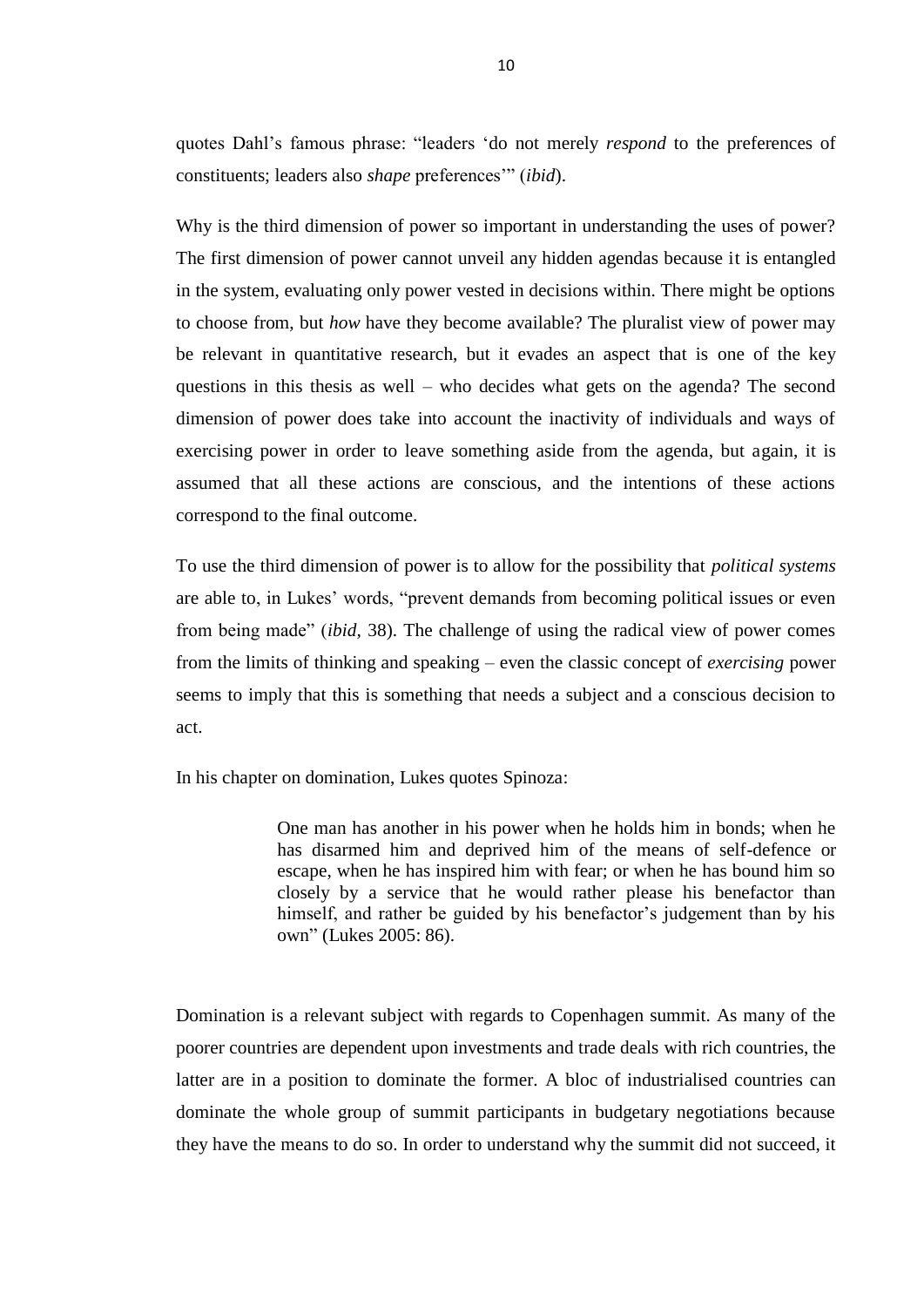is vital to understand this dependence. Global governance is a structure within which workings of power can be detected in many different levels.

Moving into a more structure-oriented theory of power, Barnett and Duvall (2005: 3) identify four forms of power in international relations: compulsory, institutional, structural and productive power. *Compulsory power* is similar to Lukes' first face of power: direct control over someone. In the international system this could mean one state threatening another. *Institutional power* is a form of indirect control, such as designing an institution that is inbuilt to function in a way that will profit the designer. *Structural power* can be seen for example in the capitalist economy system as the different abilities of capital and labour. *Productive power* works on the level of production of subjectivity in systems of meaning and signification. Barnett and Duvall (2005: 4) see the benefits of using these different categories in terms of linking different schools of thought together.

In terms of global environmental policy making and negotiations, these ways of studying power enable us to see the larger structure of a global climate summit: how the structure of the summit generates a certain kind of internal summit hegemony, how the existing economic system forms borders of reality within which to keep the discussion, how all kinds of power struggles might have taken place behind official statements, and finally, how little good intentions weigh when they end up opposing the pre-negotiated deals.

#### 2.2 Power structures, participation and compliance

Structural power can be studied at the depth of the current politico-economic system or at the level of a single organisation. One way of looking at the global hegemonic structure is a world-system theory. Immanuel Wallerstein (2003: 131) describes the present world order as a capitalist world-economy that is hierarchical, unequal and polarising and hosting a political structure of an interstate system in which some states are manifestly stronger than others. While endlessly trying to gain wealth, stronger states are constantly imposing their will on weaker states.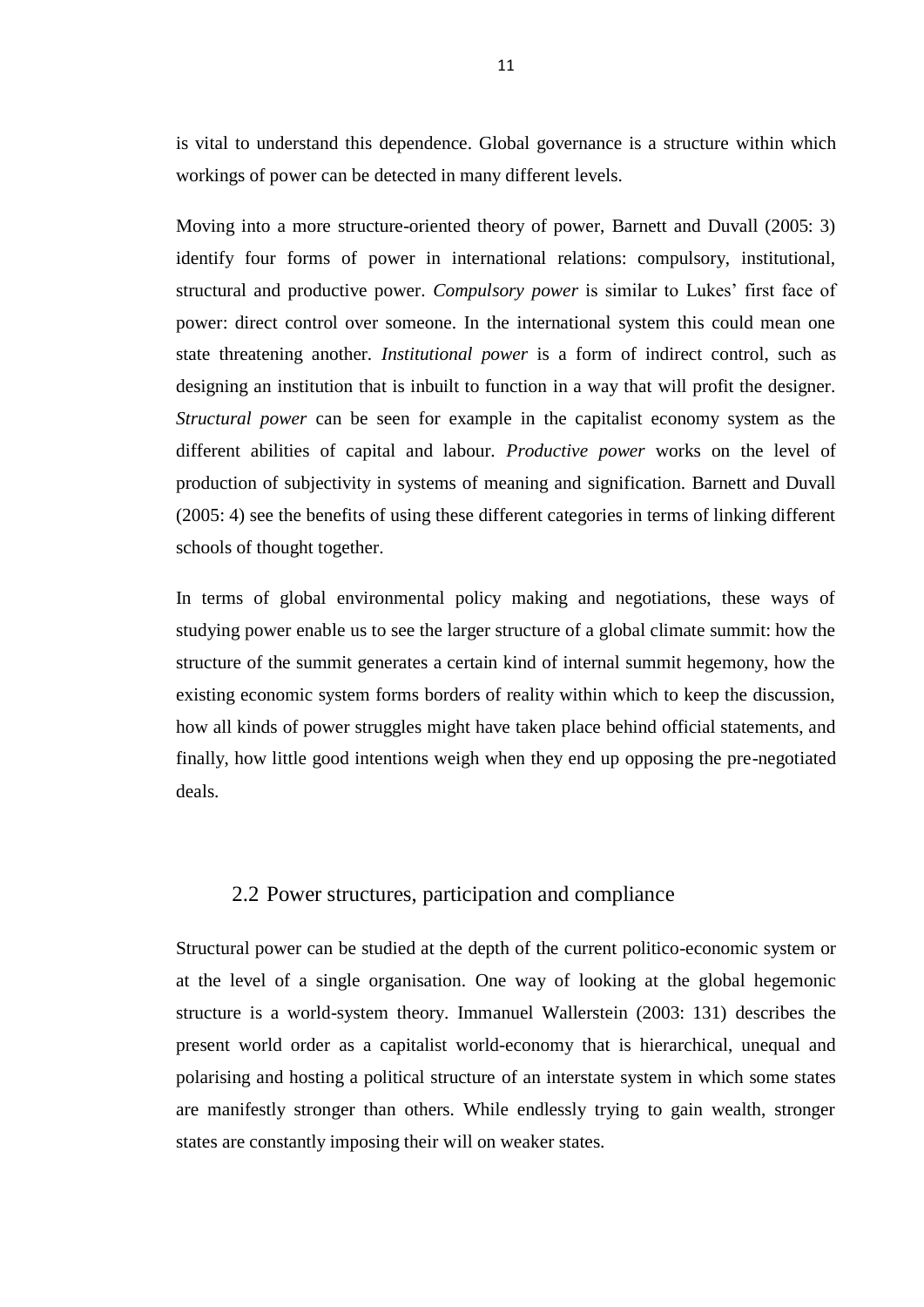Wallerstein is looking at a case of outside intervention on internal affairs of countries, pointing out the controversy of defending universal human rights while appreciating self-determination and "the right of countries not to be subordinate to the imperial and imperious imposition of the values of others on them" (*ibid*). The same controversy can be found in the discussion about restricting emissions – there is the claim on equal developing opportunities for poor countries *versus* the scientific calculation of the benefits of maximum participation on restricting emissions.

While it is clear that the more countries restrict emissions the less damage it will do to the climate, emission levels of different countries tell the truth about the need for participation. In 2008, the top ten emitting countries accounted for two thirds of the world's emissions (IEA 2010: 9). To give a bit more detailed idea of the scale of the problem, Africa's  $CO_2$  emissions were 889.9 millions of tonnes in 2008, while China alone produced 6550.5 Mt of  $CO<sub>2</sub>$  in the same year *(ibid, 13)*. Although China has declared environmental preservation as one of its basic national policies as early as in the 1980s, it has mainly dealt with problems by closing down polluting industries in one area and shifting production into a new place. However, it is not only Chinese consumers who are making the country's industry produce tonnes of emissions. As China is the world's biggest export manufacturer, about a third of Chinese CO2 emissions were a result of producing exports (Clark 2009). This is one of the reasons why China is not very keen on restrictions.

Emissions from Africa added up to less than 14 % of that of China's, thus making it evident that the problem of emissions will not be solved by focusing on the number of countries committed to restrictions but by getting out the real figures and ensuring that the biggest polluters also participate. China is using the rhetoric of a developing nation, making evident that it is doing more than it has been asked to do even though in the light of the history it should not be asked to do any more than developed countries did fifty years ago. Wen Jiabao's speech in Copenhagen was built around the principle of "common but differentiated responsibilities", which Jiabao explained clearly: "if we all agree that carbon dioxide emissions are the direct cause for climate change, then it is all too clear who should take the primary responsibility" (2009: 4). This way of thinking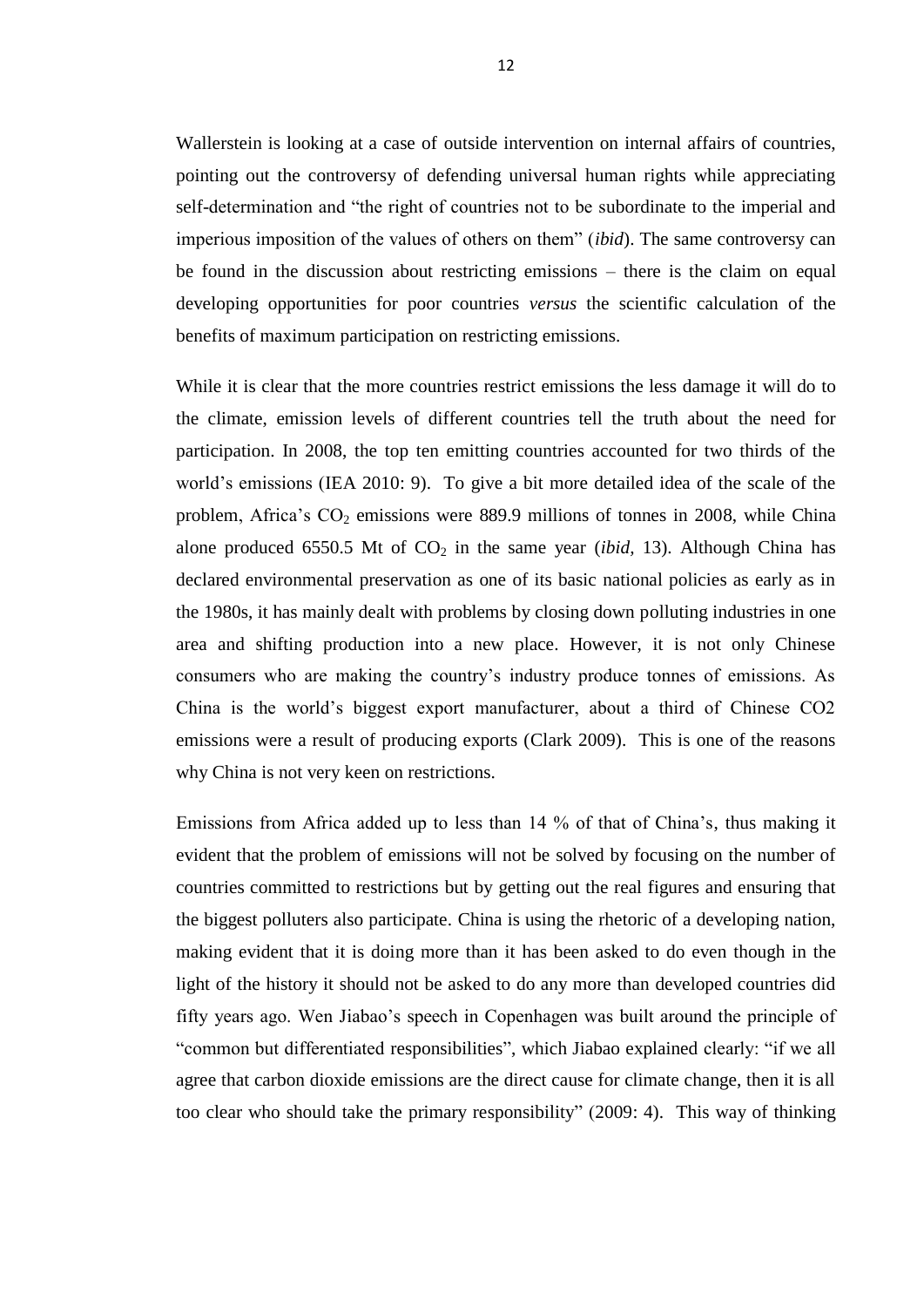mirrors the world-system theory by acknowledging the different possibilities countries have had while developing.

Analysing power at the structural level proves problematic if one is not willing to accept that power can reside outside the agency level as well. Advocates of liberal institutionalism have linked the structural level to agency by justifying the need for institutions on the rational choices taken by individual actors in order to overcome collective-action problems. Because of this conscious process, institutions are seen as purposefully constructed, controllable units (Hurrell 2005: 34).

Liberal institutionalism is often offered as the thread holding environmental institutions together as well. Institutionalism has been seen to be most effective in cases including both an objective common interest seems to fit an institutional design *and* a subjective sense of the benefits of cooperative behaviour (*ibid*, 35). There should be a common language of bargaining and a shared perception of potential gains, as well as a potential for securing contracting. This is the key issue with environmental agreements: there is the carrot, but where is the stick? If actors are deemed rational, why would they commit themselves to a contract that is *potentially* useful - if wide participation is ensured – but one that *definitely* requires some losses in order to achieve the goal? In this way environmental agreements can be pictured as a prisoner's dilemma, where the only way to ensure short term absolute gains is to abstain from loyalty even though this strategy causes major losses in the long term.

One of the reasons why this kind of reasoning is very difficult in the global environmental politics is the difference in spatial perceptions of different actors. Most of the developed countries have short policy cycles due to changing governments. Making decisions on a long scale might seem impossible, because there is the domestic political authority to think of. On the other hand, those countries that are feeling the impacts of climate change because of geographical realities are forced to think of the *longue durée* and thus may be willing to raise the goal of halting climate change above daily domestic policy disputes.

The prisoner's dilemma of participation in environmental agreements has been discussed in a fair amount of articles. However, various writes have noted that game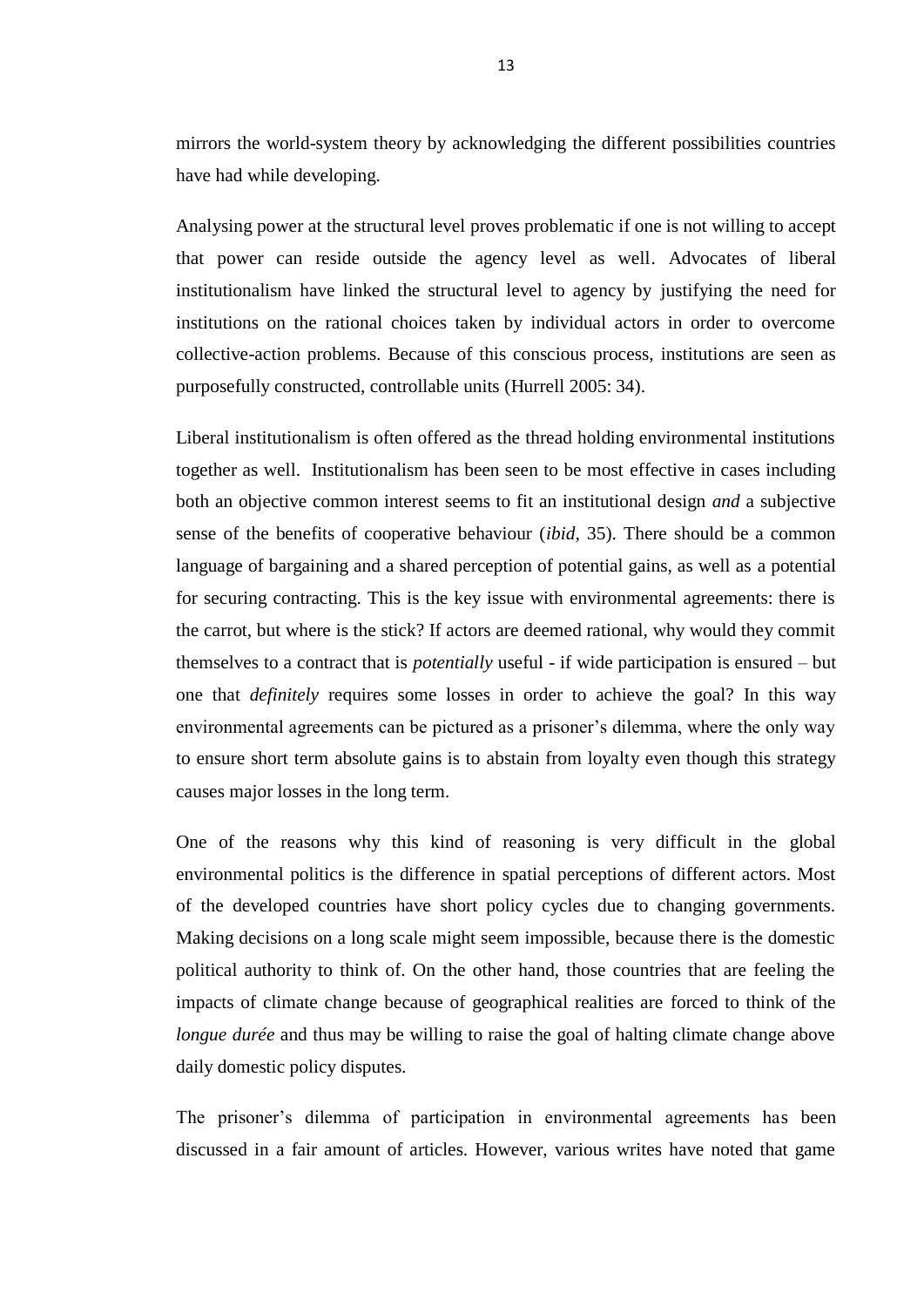theories cannot be very well applied to environmental problems as such. Usually environmental negotiations take place within a set structure such as the UN. There are multiple parties to one agreement and all are expecting to receive similar benefits to the others. More than ten years ago, Gregory Daneke (2001: 526) pointed out the main problem of climate change policy, directing the discourse towards game theoretic thinking:

> Owners of a coal-fired power plant in Ohio do not necessarily have to worry about rising oceans in Brazil or dying coral reefs in Australia. Obviously, global warming eventually will threaten the agricultural and coastal regions of the United States, yet these costs may be small in comparison with the benefits that accrue to inequitable use of the lion's share of the world's energy and atmosphere.

Daneke concluded that existing economic analyses could not account for the cooperation through institutionalism; "the extent of the ebb and flow of cooperation and institutional co-evolution, let alone provide instruments for enhancing choices" (*ibid,* 529). Daneke's solution was to bring up more systemic choices, better suited for the specific terms of climate policy. In order to bring the *longue durée* into the calculations, he proposed comparing short term and long terms costs and benefits, and, further, also rewarding choices that expand, rather than collapse, future choices (*ibid,* 528). These models would be meant for wider use, so that companies, organisations and regions could weigh their policies with the same instruments.

Besides the economic reasons suggested above, there are studies of other incentives that might have an effect on participation to international agreements. Robert O. Keohane and Kal Raustiala (2008: 3) propose a theory of participation and commitment based on "an economy of esteem". Originally developed by Geoffrey Brennan and Philip Pettit, the economy of esteem refers to incentives that are powered by other people's positive reactions to the protagonist's actions. By taking into account the desire for honour and respect, institutions can be designed so that they have a better possibility of attracting participants. Keohane and Raustiala develop this concept further by analysing it in the case climate negotiations. They claim that esteem can be a powerful incentive in climate treaty participation, if it is vested into use with care. (*Ibid.*)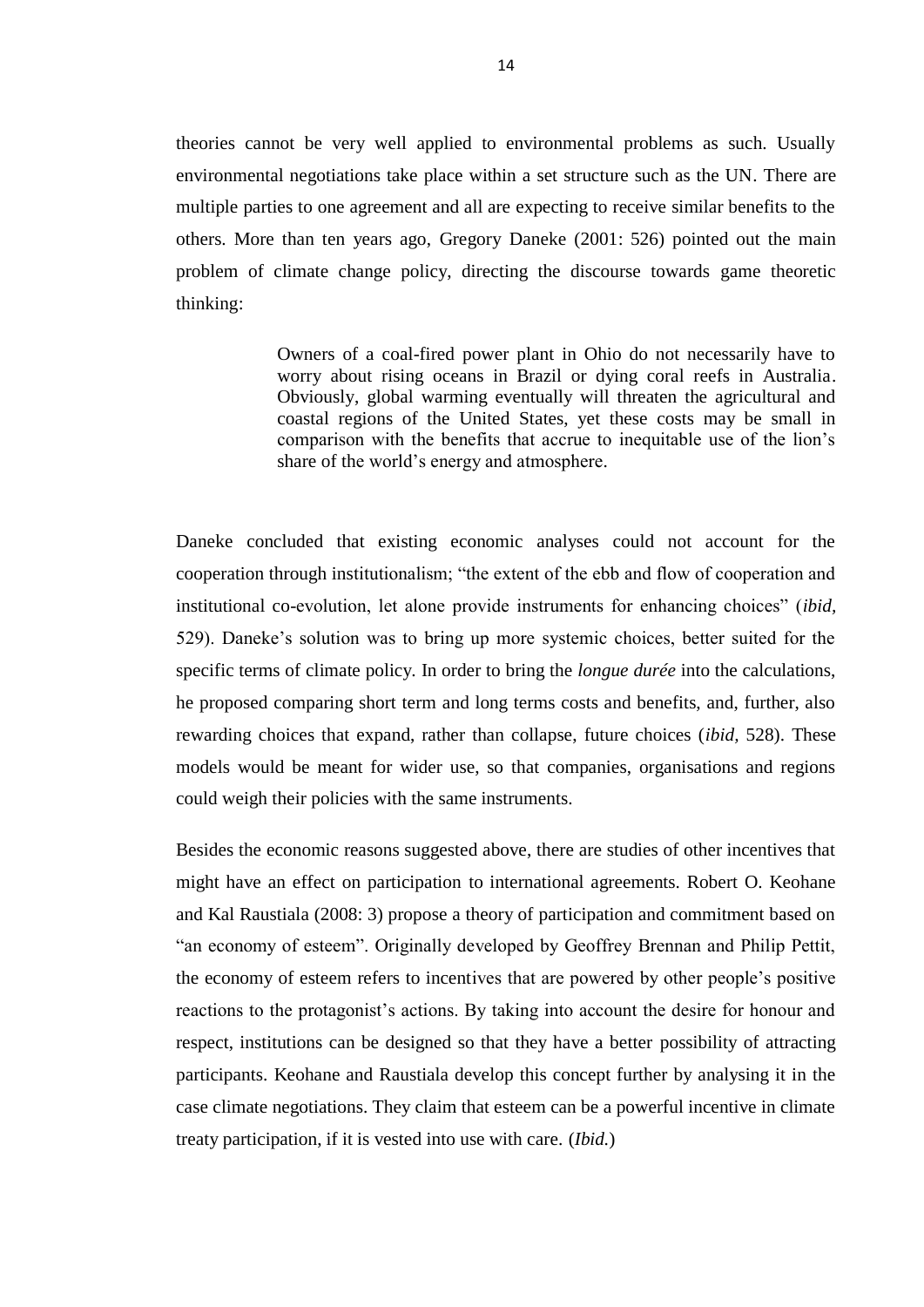However, there are certain prerogatives. Standards of good performance must be clear, and it needs to be generally understood that others also understand the rules of the game. Two further prerogatives are strong normative symbolism for action (or inaction) and measurability of performance. Keohane and Raustiala address the obvious question about the need for monitoring by handing the responsibility to non-governmental organisations, which are often devoted to monitoring states' practices and compliance anyway (*ibid*, 4). One way of rewarding compliance to the standards could be vested into an awards system, such as prices for politicians who have "advanced efforts to mitigate climate change while in office" (*ibid*). This might direct politicians towards a long-term perspective, which might otherwise seem less lucrative because of short terms of office. As the problem of domestic pressure was evident in Copenhagen as well, this possibility of another view on compliance is truly enticing. This issue is brought up in the finishing chapter of the thesis, when the possibilities of improving participation and compliance are discussed further.

# **3 CLIMATE CHANGE AND THE DEVELOPMENT OF A NEOLIBERAL FINANCIAL SYSTEM – A BRIEF HISTORY**

Up until the 1970s there was a broad consensus that energy use and economic growth were related. In 1973-4 a conflict in the Middle East triggered an increase in oil prices for six months. This was an experience that caused many countries, especially in Europe, to form new policies designed to reduce dependence on oil from Middle East. As most countries did not have oil resources within their own territories, they were forced to form new policies promoting energy efficiency. Yet the energy use per GWP (Gross World Product) after the oil crisis did not alter much from that of before because the main effect in terms of oil consumption was that many energy intensive production lines were shifted from Europe and Japan to 'pollution havens' (Braithwaite & Drahos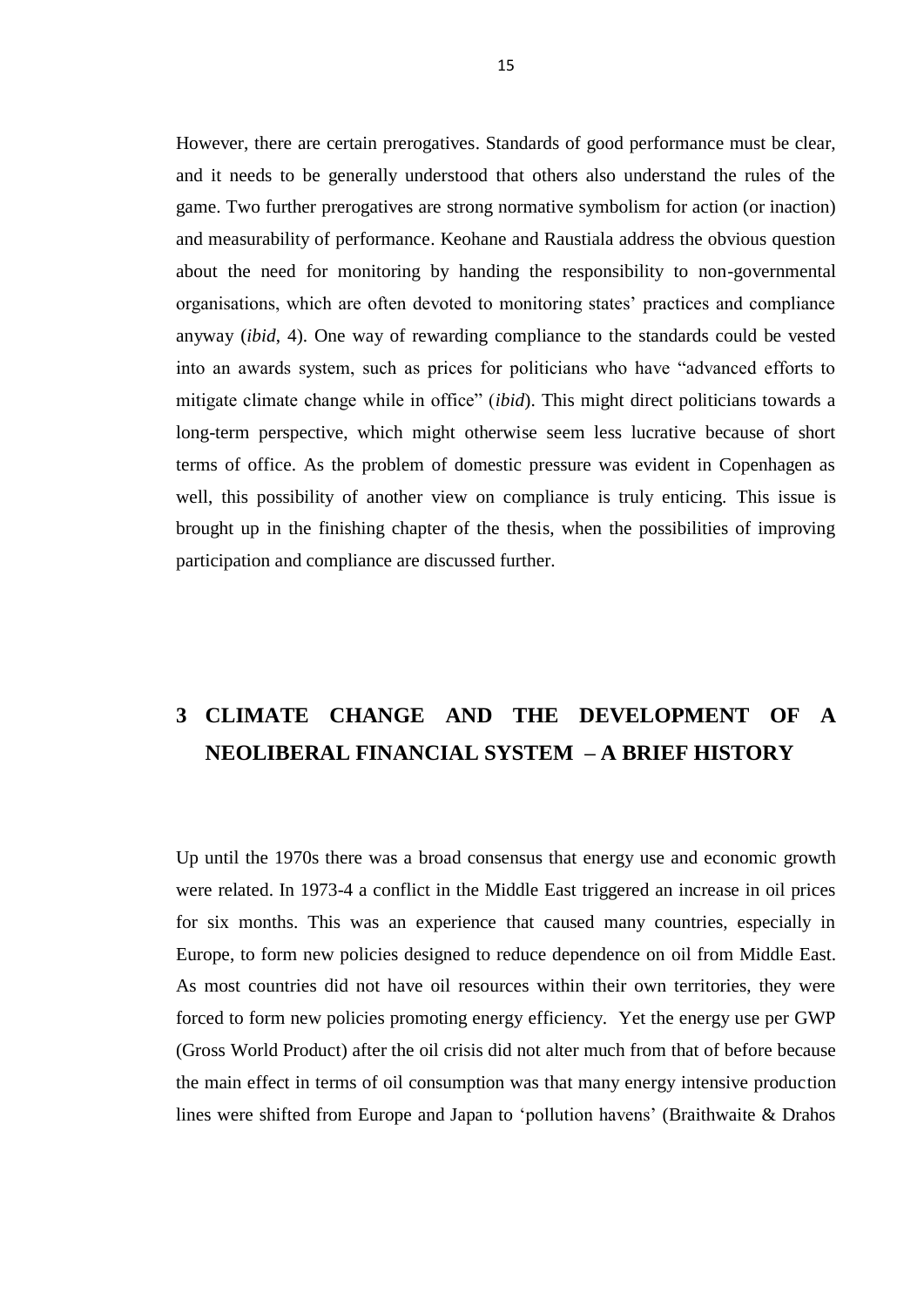2000: 267). Newly industrialised countries, such as Korea, Taiwan, Mexico and Brazil, expanded industrial production (Newell & Paterson 2010: 15).

This event was not the only major event of the decade. Economic turmoil caused a shift in economic ideology. The 'Chicago School' of economists pursued neoliberalism as the only solution to boost the markets. 'Rolling back the state' was necessary to allow free markets to flourish. After the experience of Chile in 1973, new economic thinking spread to USA and the UK, and many other countries followed suit. The IMF and the World Bank promoted neoliberal reform agendas in poor countries through loan programs (*ibid*, 19). Coupled with free markets was free finance. Financial markets were deregulated, thus creating rather volatile global financial markets.

Neoliberalism offered a solution to the problem of inflation: governments were not to use intrusive measures such as direct controls on wages and prices, but to "control the money supply" (*ibid*, 20). In a deregulated system this was done by rising interest rates, which makes borrowing more expensive. In the turn of the decade this new policy led to a debt crisis. Countries in the South, which had borrowed large amounts of money in the 1970s, were unable to pay back because of the rise in interest rates. Many Southern countries ended up spending most of their export earnings on the interest rates alone. The World Bank and the IMF credited emergency loans to these countries, but the structural adjustment policies required to gain the loans made the situation worse: economic crises turned into social ones, the gap between North and South grew ever wider. However, for those developing countries that were not forced to resort to the IMF, this period marked a starting point for a process of growth. China and India "experienced respectively 9.4 % and 5.4% average growth rates in the period 1980- 1991" (*ibid*, 22). The significance of the economic rise was noticeable on carbon emissions.

Peter Newell and Matthew Paterson (2010: 24) claim that the key elements of neoliberal capitalism – ideological fixation with the markets, the dominance of finance, the widening global economic inequalities and the focus on networks as means of organising – have all shaped the global responses to climate change. In the 1980s economic growth and environmental protection were not seen as opposites but something that could be enforced simultaneously. The ideological atmosphere of the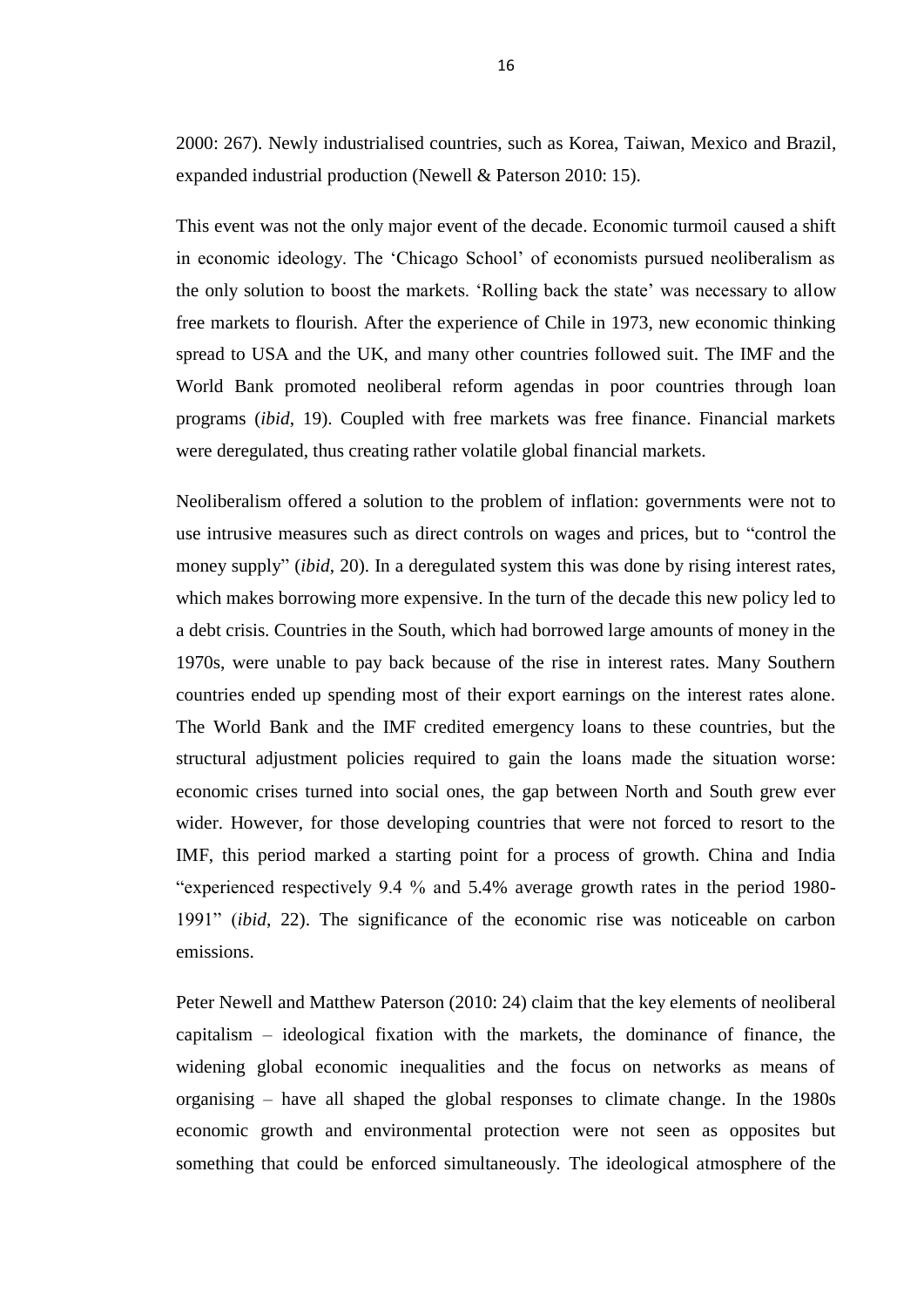decade was not well suited for research on climate change. A telling example comes from the Climatic Research Unit of the University of East Anglia: the CRU threw away most of their temperature data from weather stations at the time, because it did not seem vital. This has caused problems recently as much of the IPCC's evidence on the study on the gravity of climate change is based on this data (Leake 2009). However, environmental concern was already rooted in the global community, just the ways in which states could control climate change were  $-$  as they still are  $-$  debated. As many will remember, there was a time when global warming, although already seen as a grave phenomenon, was projected beneficial for travel industry and agriculture!

By the turn of the decade attitudes had changed significantly. The UN had set up IPCC in 1988, and in 1992 a significant environmental conference was held in Rio. The Summit in Rio was the first UN-based convention focusing on climate change. The UN Framework Convention on Climate Change was signed by 166 countries but no binding emission targets were set (Giddens 2009: 187). The main achievement of the summit was that all participating nations agreed to monitor and calculate their emissions and report the levels annually. By 1995 it had become obvious that cuts would have to be made in order to achieve progress. The industrial countries would set targets for themselves.

The Kyoto Protocol in 1997 had to be set up in a way that would not require complete consensus, because the US was not willing to commit herself to financial disadvantage over rapidly developing countries such as China (Newell & Paterson 2010: 27). The US and Australia were the only industrialised countries not to sign the Protocol. Russia was persuaded to join only after it received emission trading quotas that corresponded to its pre-collapse levels. In effect, Russia wasn't obliged to make any cuts to its emissions, but it was able to sign the Protocol.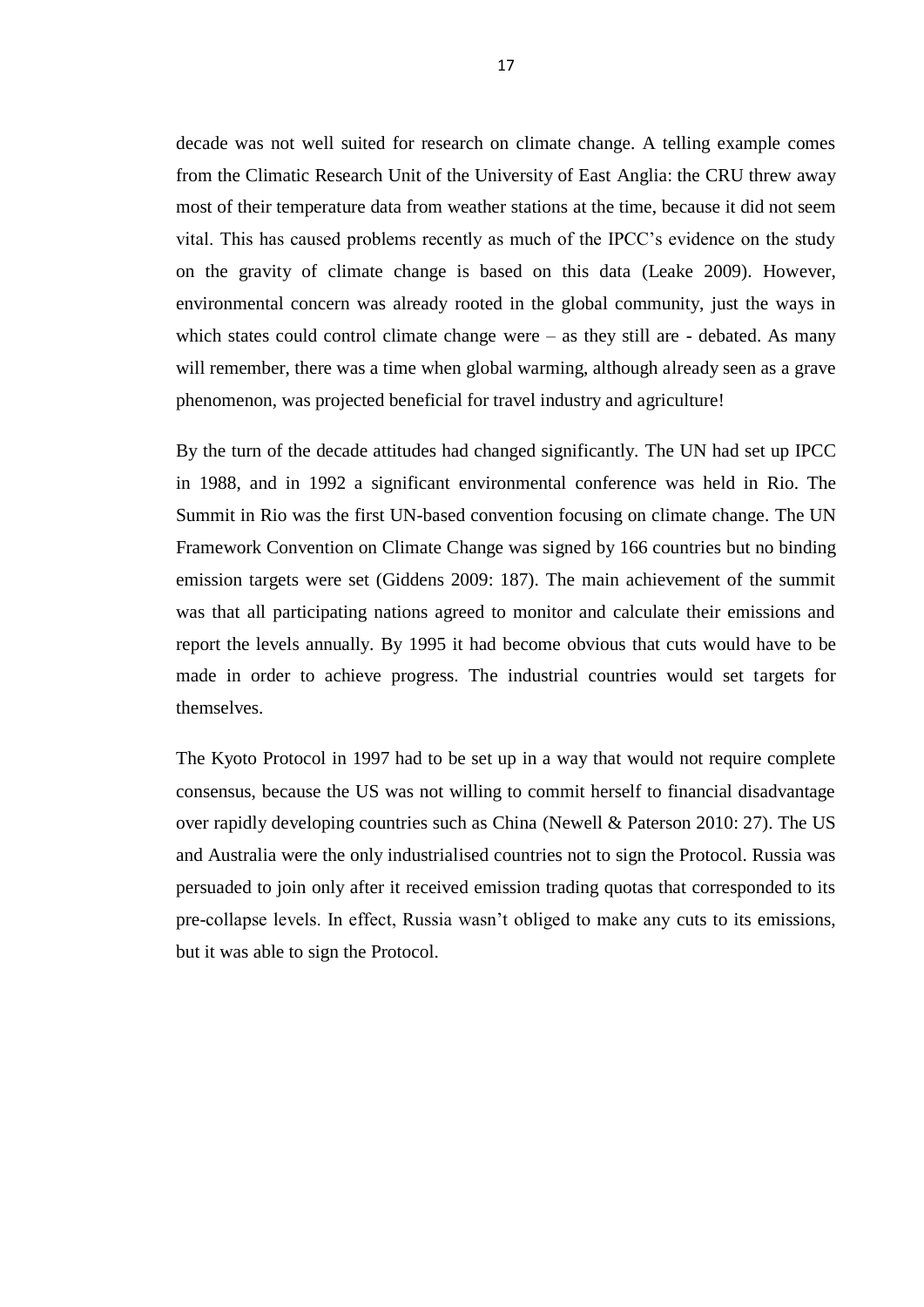#### 3.1 Emissions Trading Scheme

The decade was marked by a neoliberal attitude focusing on growth and unlimited opportunities. When pushed to react to climate change, governments could use costbenefit analysis to calculate the best options for pollution control, and rather than outright ban any substances or processes, "it would be better to use 'market mechanisms' to achieve environmental goals" (Newell & Paterson: 24). Following this line of thought it is easy to see why most countries have favoured emission trading schemes rather than environmental taxes. The main argument against taxes has been the prospect of relocation - 'carbon leakage'- which means that the most polluting companies would use the exit option and move their production overseas to avoid taxation. Yet when the US first proposed emissions trading as the only viable solution in the UN negotiations in 1996, there was much resistance -not least from the US politicians and lobbyists (*ibid*, 27). In the end, emissions trading scheme came in effect, but it was inbuilt with just the amount of flexibility to be able to have become accepted in the Kyoto negotiations of 1997, although this was mainly due to intensive pressure by the US as the only means of keeping it aboard in the negotiations.

After the European Union decided to develop its own emission trading schemes while also taking part in the Kyoto process, emission trading business started to develop rapidly. The European Trading Scheme (ETS) stated operating in 2005, and the initial idea had been to auction the emissions credits. As this proposal was turned down after intensive lobbying from the industry, the result was a system that let member states to set up their own national allocation plans (Giddens 2009: 198). Alongside states, many companies, banks, organisations and networks started their own co-operational projects trying to benefit from or get involved in the emissions trading scheme, and many of them are very significant actors still. These partnerships and organisations form a semiofficial power network working behind any official trading negotiations. Newell and Paterson describe these networks "highly fluid, expanding and changing focus rapidly, aiming to get people act in ways that neither traditional regulation nor exhortation from governments can" (*ibid*, 31).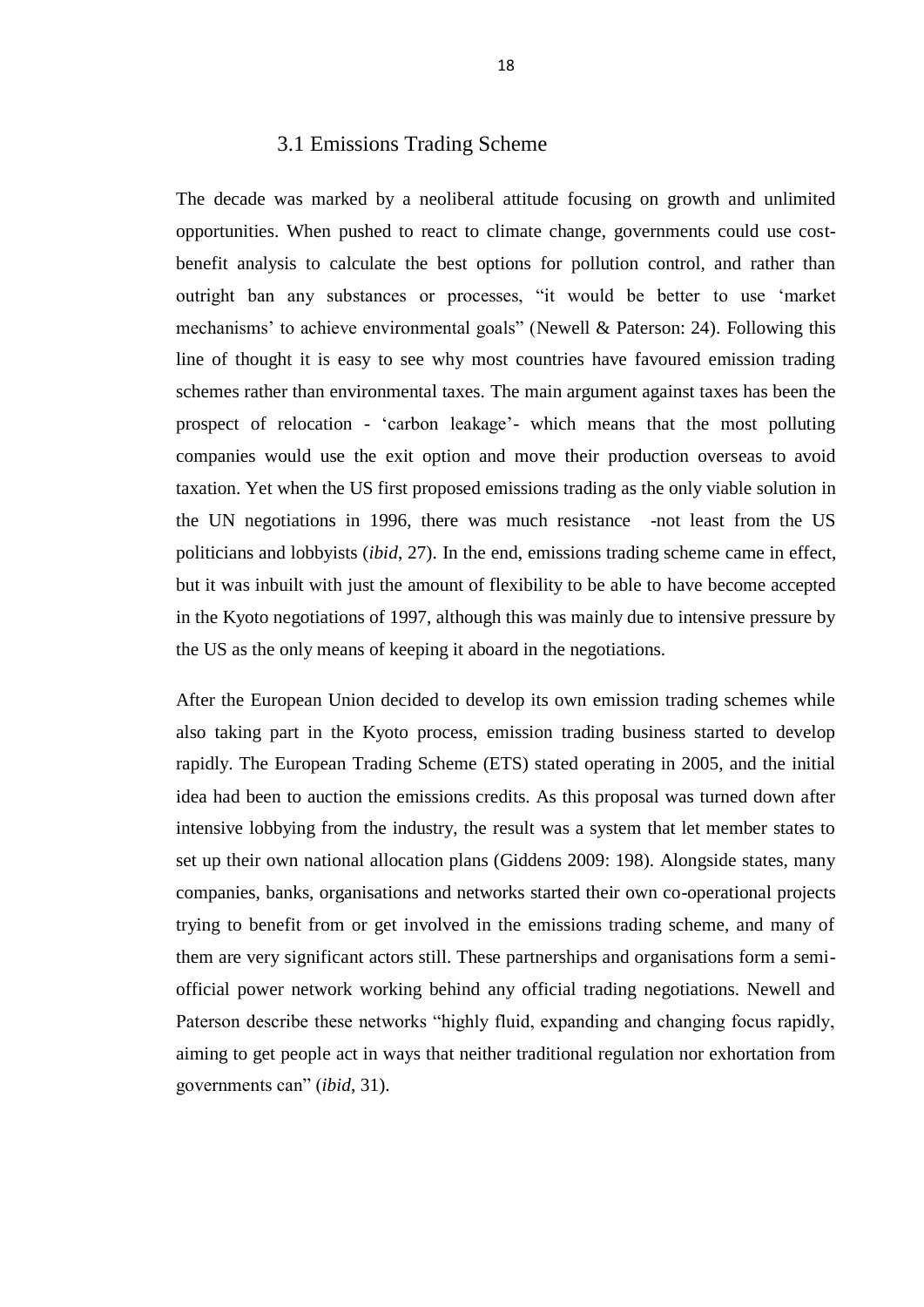The emission trading system that emerged after the initial visions was the only way to get states to commit themselves. Because of the lose structure of the ETS, the effect on emissions has been very moderate and the beneficiaries have been for example those power companies that have been making profit by transferring the price of carbon credits to the consumers, while having initially gained it for free (Giddens 2009: 199). Currently the ETS is under scrutiny, and the most recent EU directive (2009/29/EC, italics by the author) states that

> While experience gathered during the first trading period shows the potential of the Community scheme and the finalisation of national allocation plans for the second trading period will deliver significant emission reductions by 2012, *a review undertaken in 2007 has confirmed that a more harmonised emission trading system is imperative in order to better exploit the benefits of emission trading, to avoid distortions in the internal market and to facilitate the linking of emissions trading systems*.

The EU is currently aiming to establish a verification system for the individual emission reports and for the accreditation and supervision of verifiers. This could ensure a more equal distribution of emission allowances and help to reach the projected emission reductions. There is also another major change: from 2013 onwards, the main way of distributing the emission allowances is auctioning. The amount of free allowances will be decreasing gradually, so that in 2020 only 30% of the allowances will be free, and finally in 2027 all allowances will be auctioned (Directive 2009/29/EC). Auctioning will not be based solely on the basis of emissions, but there will also be a 10% quota distributed "for the purpose of solidarity and growth" (EU: Greenhouse Gas Emission Allowance Trading Scheme) and a 2% quota available for auction to those member states that had in 2005 cut down their emissions by 20% compared to their Kyoto Protocol base year. At least half of the profits from the auction have to be used on different measures for reducing greenhouse gases.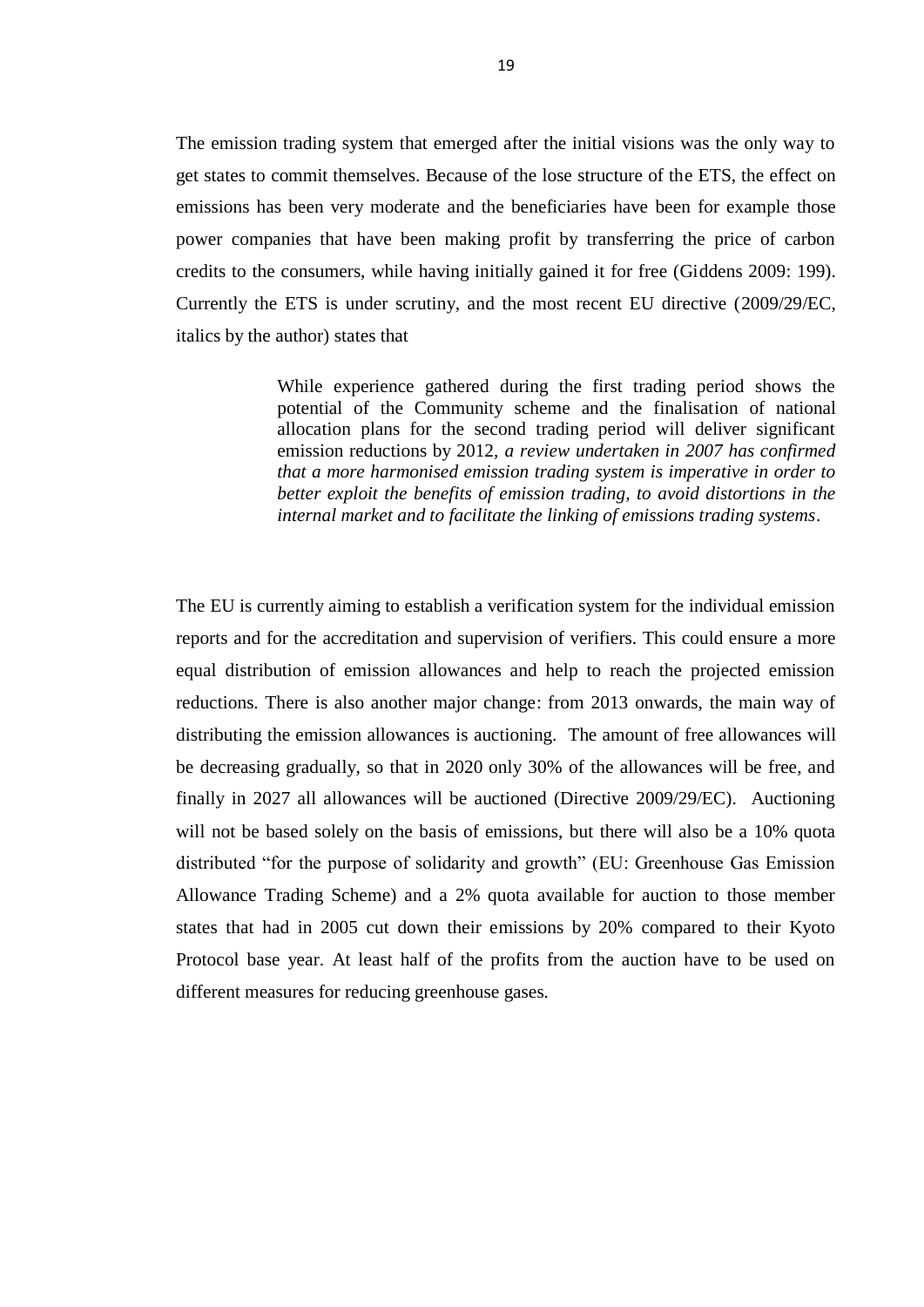#### 3.1 Clean Development Mechanism

The markets have been criticised of 'carbon colonialism', as wealthier consumers have been able to buy offsets for their emissions in the South. According to Newell and Paterson (2010:78), the founding father behind the modern policies for restrictions was Ted Hanisch. In 1991 Hanisch sketched a system where countries could jointly work to meet their obligations. Countries could invest in other countries' projects or form joint project in order to meet their emission restriction targets. What was new in this system was the idea that it does not matter where geographically the emissions are taken from, but how much CO2 has been saved globally. This idea was presented with applause in the UNFCCC meeting in 1992. Particularly the US representatives were very keen to explore this idea further, as the values of 'flexibility' and 'cost-effectiveness' were vital in order to sell this idea domestically. This idea of flexibility is behind the Clean Development Mechanism (CDM) and the Joint Implementation (JI). (*Ibid.*)

Hanisch's idea was lucrative to the larger states because the system would enable them to pay for the emissions in a cheaper country while still gaining the same benefits to the environment. The developing countries were understandably cross about this idea, but they did not have much bargaining power because they had asserted that they would not pay anyway, since climate change had been caused by the developed states. Joint Implementation, where both parties would have to reduce emissions, would be out of the question for the developing countries.

The first time this idea was put to practise was at COP1 in Berlin, 1995. The pilot phase was called 'Activities Implemented Jointly' so that developing states would not get cross. The difference to JI was in the activities - targets were not the same to every state. Northern investors could set up projects with Southern states and both would benefit. Protesters said this was not responsible behaviour from the developed states but nevertheless it gained support from all the participant states. (*Ibid, 80.*)

At Kyoto in 1997, the AIJ system was developed further into a Joint Implementation process. Clean Development Mechanism came in effect as well and soon proved to be successful. Rich Northern countries, especially the USA, were worried about giving advantage to those rapidly developing countries that were not part of the KP. Southern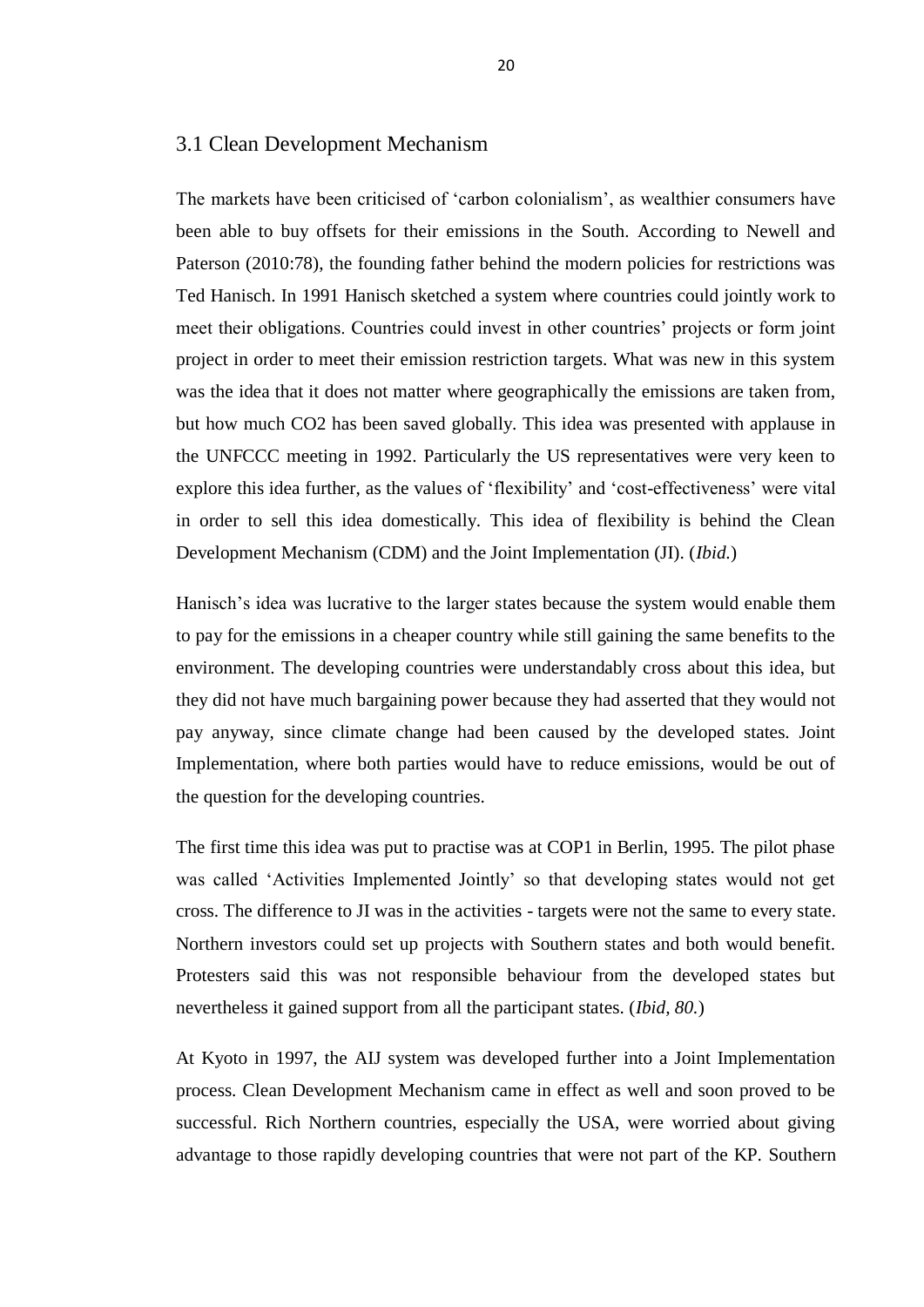countries, on the other hand, started to see the benefits of CDM: cheap emission costs attracted new investors and might even result in new energy-saving projects. The Brazilians made a suggestion about a new, international compliance fund just before the Kyoto Conference. The Northern countries could direct the fines from failing to meet their obligations into projects and funds for adaptation in the developing countries. (*Ibid, 81-3.*)

It did not happen instantly, but over the years CDM became the main process of the KP. Countries that are funding projects of GHG emission reductions overseas get emissions credits (*ibid*. 83). One certified emission credit is the equivalent to one tonne of CO2 (UNFCCC: What is the CDM). These credits, CERs, can be traded or sold. One major problem at the moment is that a very large number of the CDM projects go to rapidly developing countries such as India, China and Brazil. Many countries see these projects mainly as useful sources of foreign investment (Newel & Paterson 2010: 135).

Another problem with the CDMs is the quality of the project: it has been said that almost half of the claimed reductions might be a result of clever accounting tricks (Giddens 2009: 190). As the European Union especially needs the CDM venue in order to reach its emission reduction target, the mechanism is allowed to flourish (*ibid.*).

The aim of this section has been to demonstrate how the process of mitigation and adaptation has been seen both as an economic possibility and a threat from the beginning. The novel principle of saving the environment has always been vested into the economic realities. CDMs and ETS have given a clear way of calculating the costs and reporting the target sums of mitigation. The negotiations at the UNFCCC linger around economics all the time, because financing is the key to most mitigation acts. As the saying goes, there's no such thing as free lunch.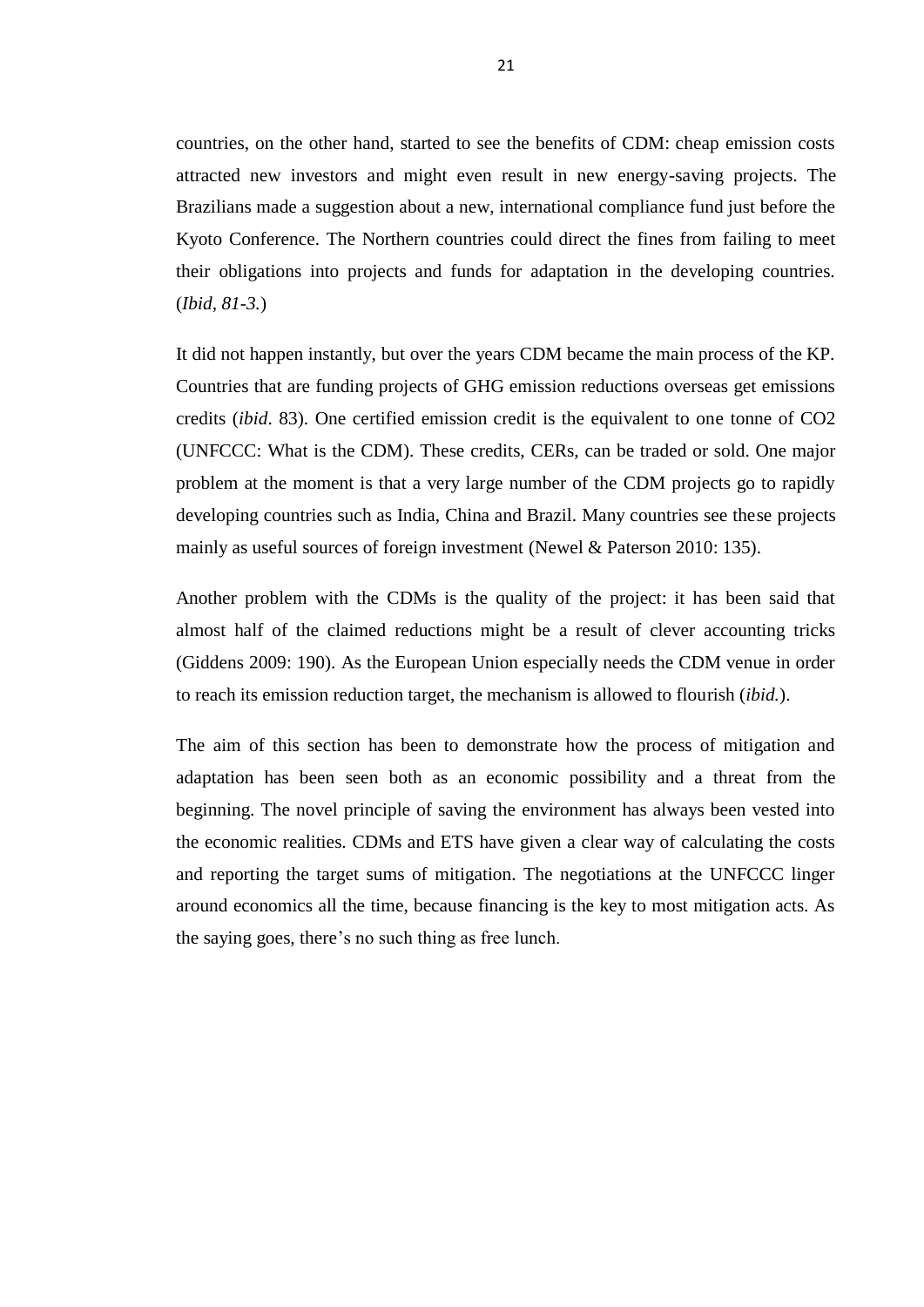# **4 COPENHAGEN SUMMIT AS A FORUM FOR CLIMATE CHANGE NEGOTIATIONS**

Copenhagen Summit was organised under the UNFCCC structure. In order to understand where the decisions were made and how much interaction, communication and bargaining between different bodies was possible, the structure of the summit is examined in detail.

#### 4.1 Structure

The United Nations Framework Convention on Climate Change (*from now on referred as the UNFCCC*) has been organising negotiations since the Rio Summit in 1992. In the UNFCCC structure, participating states have been divided into two tracks for the purpose of environmental policy setting. There is the Annex I list, which includes all the countries that are industrialised - or in transition - *and* committed to reducing their emissions. Non-Annex I countries are mostly developing countries that have ratified to the UNFCCC but are not bound to mitigation. The division follows the principle of *common but differentiated responsibilities*, which takes notice of varying financial capabilities and historical contributions to the climate change (Luta et al. 2009: 3.)

The *Conference of the Parties* (COP) is the highest decision-making authority of the United Nations Framework Convention on Climate Change. The COP reviews the implementation of the UNFCCC. The COP meets every year, and these major meetings are preceded by negotiation meetings. The meeting in Copenhagen was the  $15<sup>th</sup>$  meeting in this line of meetings, thus it went by the short name COP15.

Alongside COP15, the second major meeting of Copenhagen was the CMP 5, *meeting of the Parties to the Kyoto Protocol*. The COP and CMP sessions were to be held at the same time in order to reduce costs and to improve coordination between the Convention and the Protocol.<sup>3</sup>

l

<sup>&</sup>lt;sup>3</sup> A complete list of parties to the meeting can be found in

http://unfccc.int/resource/docs/2009/cmp5/eng/21.pdf, (filing name FCCC/KP/CMP/2009/21), page 24.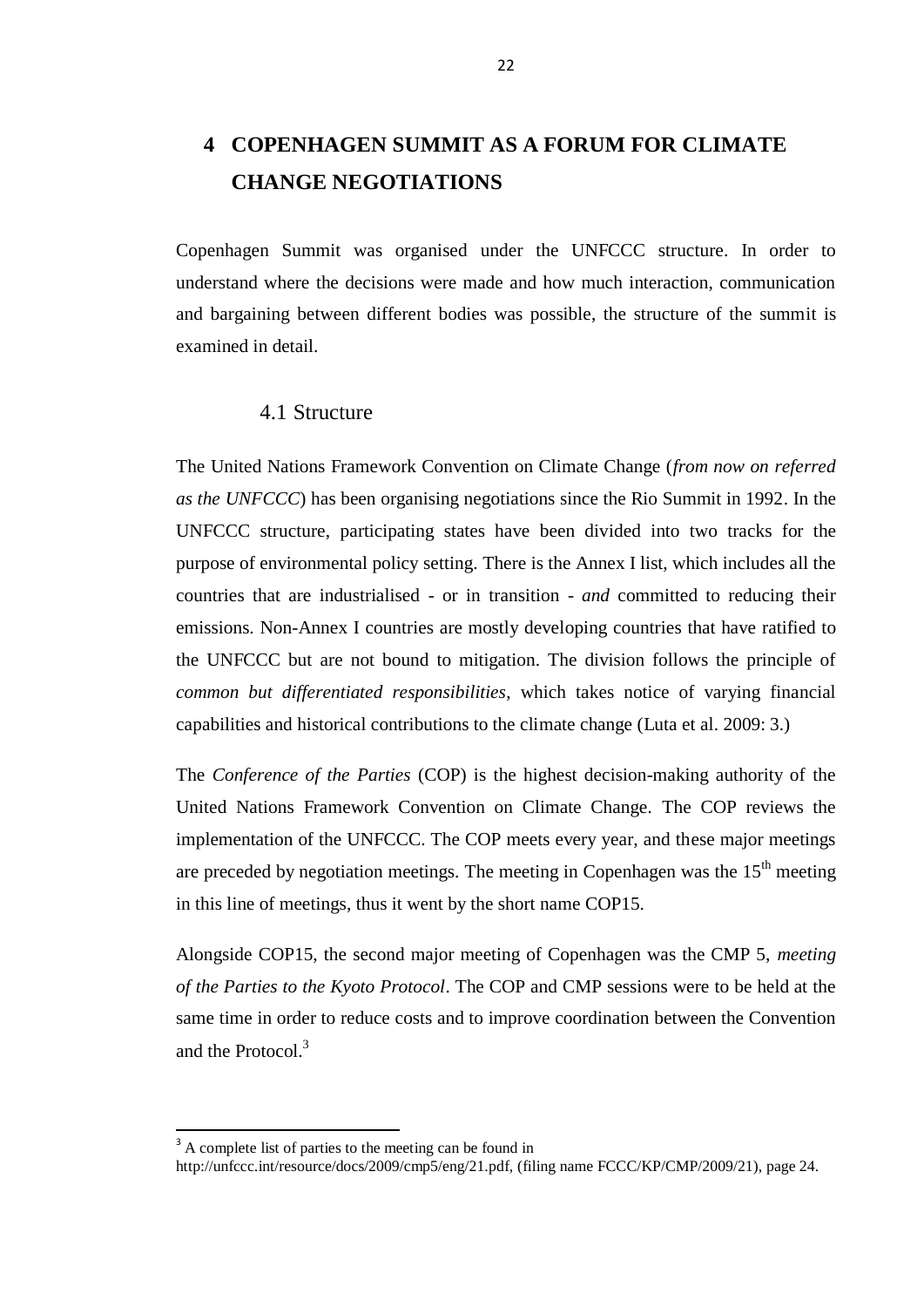There are two permanent subsidiary bodies to the COP. *Subsidiary Body for Implementation* (SBI) functions to offer recommendations on policy and implementation issues to the COP (and to other bodies, if requested) The SBI also reviews the financial assistance given no non-Annex I countries (to help them reach their commitments to the Convention). *Subsidiary Body for Scientific and Technological Advice* (SBSTA) forms a link between information and assessment provided by expert sources (IPCC as the most well-known example) and the COP, which focuses solely on policy setting. The SBSTA works on promoting the development of environmentally friendly technologies and on improving the technical side of national communications and emission inventories. (UN: Convention Bodies.)

The two tracks system is formed around the two working groups. The *Ad Hoc Working Group on Further Commitments for Annex I Parties under the Kyoto Protocol* (AWG-KP), held its  $10<sup>th</sup>$  meeting in Copenhagen. This group was established by the group of countries committed to Kyoto Protocol in Montreal 2005 and its task was to consider new commitments for the Annex I parties after the expiration of Kyoto Protocol in 2012. (It is worth noting that the US is not part of this group because of its failure to ratify the Kyoto Protocol.)

The other track is AWG-LCA, *Ad Hoc Working Group for Long Term Cooperative Action under the Convention*. The eighth meeting of this group took place in Copenhagen, as its work on a strengthened international deal on climate change was to be concluded here. The group's task was to find a way to ensure long-term cooperation in mitigation, adaptation, technology development and transfer, and finance. All the 192 parties of the UNFCCC were included in this group, regardless of their participation or non-participation in the Kyoto Protocol.

The two tracks system is a key to understanding the problematic nature of the Summit. The AWG-KP functions on limiting emissions from developed (and rapidly developing) countries while the AWG-LCA focuses on the developing countries and their possible commitments to mitigation.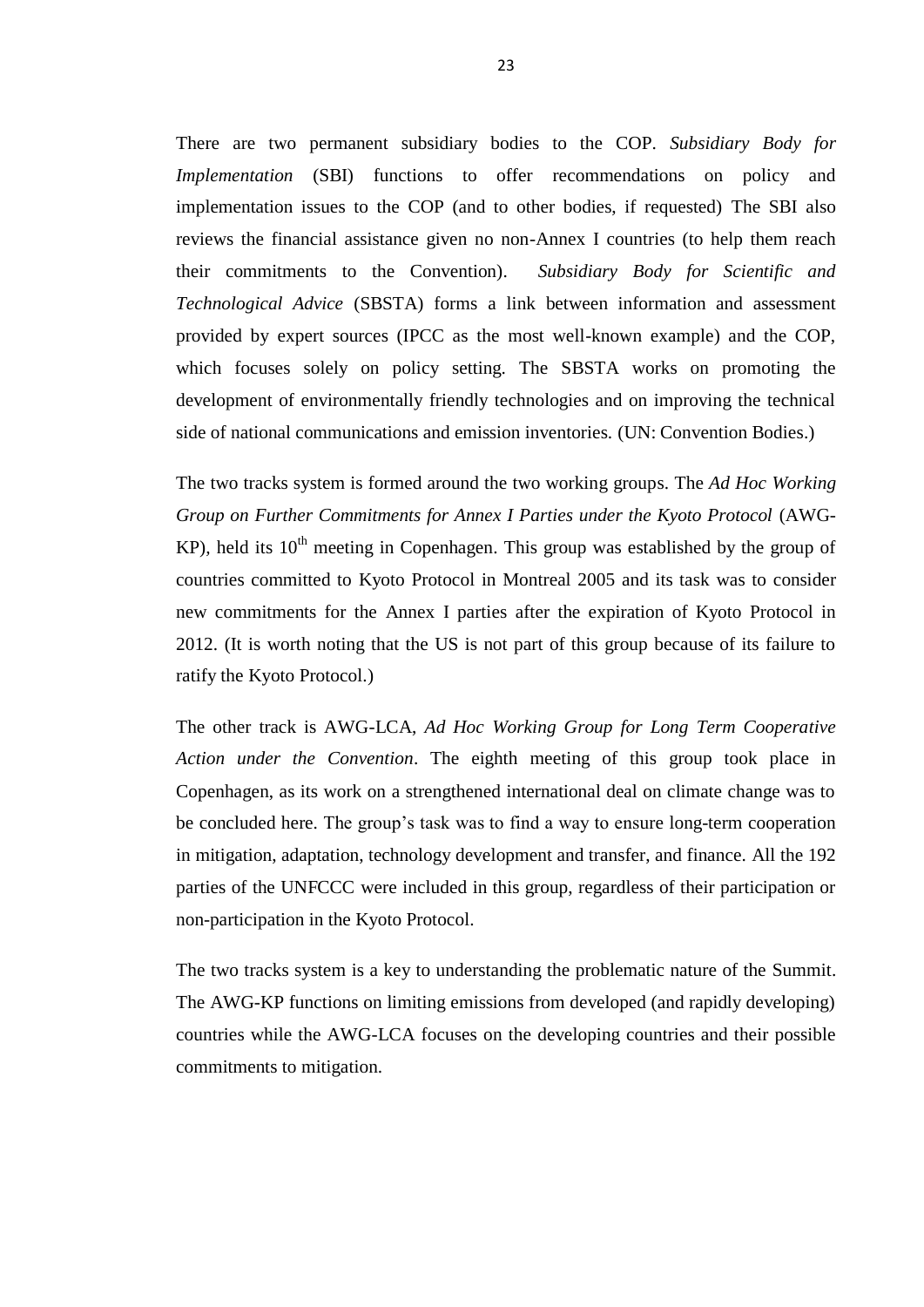For practical reasons, as always in large meetings hosted by the UN, countries were divided into regional negotiating groups. In the COP/CMP, following groups were present:

| Group                                     | <b>Speaker Country</b> | <b>Description</b>                                                                                                                                                      |
|-------------------------------------------|------------------------|-------------------------------------------------------------------------------------------------------------------------------------------------------------------------|
| African Group                             | Ethiopia               | 53 members. A new group in COP/CMP -<br>African countries have traditionally been<br>represented through G-77.                                                          |
| Alliance of Small Island<br><b>States</b> | Grenada                | AOSIS is a coalition of 43 members from<br>low-lying and small island states, most of<br>which are members of the G-77 as well.                                         |
| European Union                            | Sweden                 | 27 members in 2009. Speaker is the<br>country holding EU Presidency at the time.<br>It is worth noting that the EU does not have<br>a separate vote from its members.   |
| Group of 77 and China                     | Sudan                  | Originally founded in 1964 for UNCTAD,<br>functioning throughout the UN<br>now<br>system. Diverse group; over 130 members.<br>The Chair of the G-77 rotates every year. |
| <b>Least Developed Countries</b>          | Lesotho                | Group of 50 LDCs. This group has become<br>increasingly active in recent negotiations.                                                                                  |
| Umbrella Group                            | Australia              | A loose coalition of non-EU developed<br>countries. Usually includes<br>Australia.<br>Canada Iceland, Japan, New Zealand,<br>Norway, Russia, Ukraine and the US.        |

Table 1: Regional negotiating groups.

(UNFCCC 2009: Party Groupings.)

Another significant group was formed in the negotiations but it did not enjoy an official group status. The BASIC is short for Brazil, South Africa, India and China, known as the most powerful developing countries at the moment. These countries are part of the G-77 group, but in Copenhagen they cooperated together, in practise forming a group of its own, instead of remaining with the unstable G-77.

Besides the UN representatives and governments the COP15 meetings attract business, as well as nongovernmental and observer organizations. The Copenhagen Summit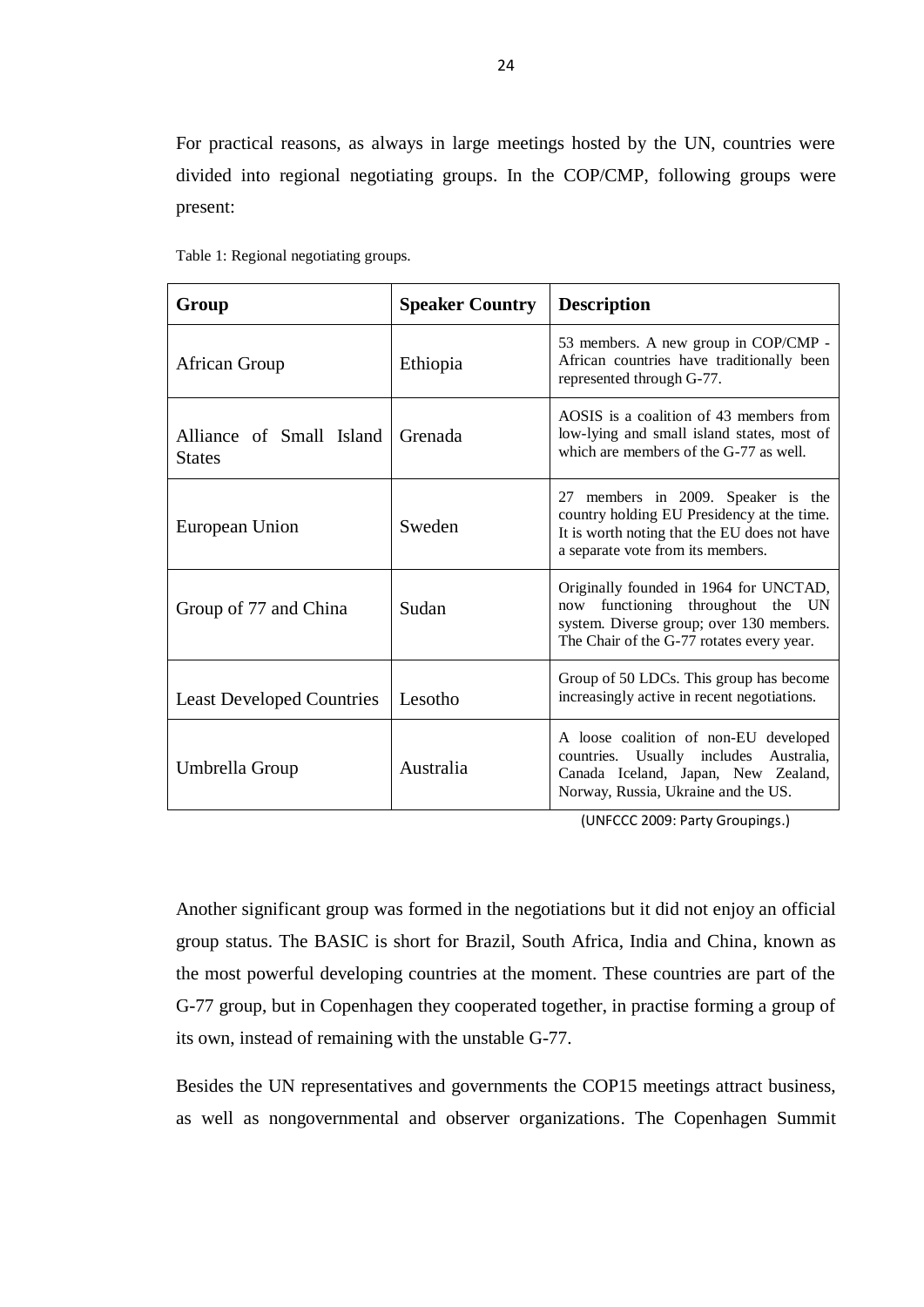attracted approximately 10,500 delegates and 13,500 observers. 4 (UNFCCC 2009: Party Groupings.)

#### 4.2 Proceedings

To put it simply, the main goal of the Copenhagen Summit was to reach a legally binding agreement on a new climate treaty replacing the Kyoto Protocol, which was due to expire in 2012. There was also a general consensus that the base of participants to the new treaty should be wider than that of the Kyoto agreement, which did not bind any of the largest polluters such as China, India or the US. In order to analyse why things went pear-shaped, it is necessary to study the proceedings of the summary.

Large meetings hosted by the UN usually follow a certain structure of programme. In the opening session of the COP15, statements were given only on behalf of groups, thus saving time before the main squeeze (UNFCC/CP/2009/1: 3.) After the official opening ceremony the plenary meetings started. In Copenhagen this meant that the two subsidiary bodies, the SBI and the SBSTA, started their sessions first, on Tuesday, in order to achieve a consensus before Saturday, when they would be asked to transmit their results to the COP or the CMP. The aim of the COP and CMP plenary meetings was to settle those key questions that were not part of the subsidiary bodies' agenda. This meant that the subsidiary bodies could only prepare their work in advance and then hand it forward, not knowing how much of it would be left after the high segment bargaining.

The two Ad Hoc Working Groups, AWG-KP and AWG-LCA, did not have the same pressure in terms of finalised solutions, because although they were expected to deliver solutions to the questions a couple of days before the high level segment, the structure allowed more flexibility and interaction by leaving the arrangements under review throughout the session.

 $\overline{a}$ 

<sup>&</sup>lt;sup>4</sup> For more information, see the United Nations Climate Change Conference in Copenhagen, 7-19 December 2009. http://unfccc.int/meetings/cop\_15/items/5257.php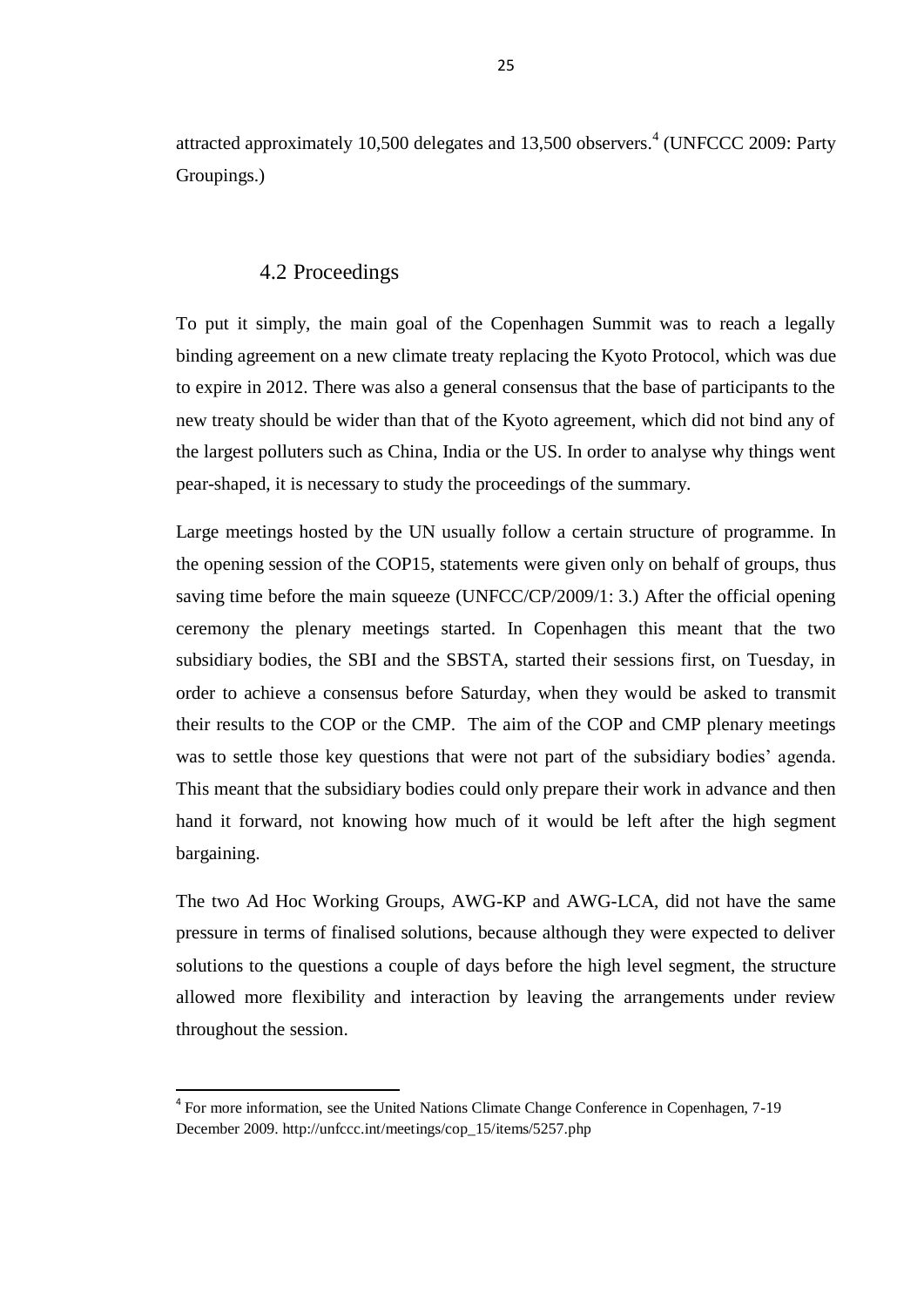The high level meeting was scheduled to the end of the two weeks. The nature of the meeting is illustrated well by the fact that each party to the high level segment was given a maximum time of three minutes for their speech. Statements on behalf of groups were recommended in order to save time. At the end of the common meeting of participants to COP and CMP, separate meetings were hold for both meetings to discuss the decisions and conclusions that were to be made (*ibid.* & FCCC/CP/2009/1/Add.1: 2).



Before the Summit, Yvo de Boer, the Executive Secretary of the UN Climate Change Secretariat, stated four essential questions that needed to receive answers in the COP15. Firstly, it was necessary to know how much the industrialized countries were willing to reduce their emissions of greenhouse gases. Secondly was the question of the amount of action the major developing countries such as China and India were willing to take in order to limit the growth of their emissions. Thirdly, how was the help needed by developing countries to engage in reducing their emissions and adapting to the impacts of climate change going to be financed? And finally, how was that money going to be managed? (Deloitte 2009: 4.)

The final outcome, the Copenhagen Accord, did not give many answers, because it was not a binding agreement. The Accord states that the countries *emphasise* their strong political will to urgently combat climate change, that they *recognise* the scientific view that the increase in global temperature should be less than 2 degrees, *agree* that deep cuts in emissions are needed according to science and feel the need to cooperate in achieving the peaking of emissions as soon as possible, while

> recognizing that the time frame for peaking will be longer in developing countries and bearing in mind that social and economic development and poverty eradication are the first and overriding priorities of developing countries and that a low-emission development strategy is indispensable to sustainable development (Draft Decision CP.15).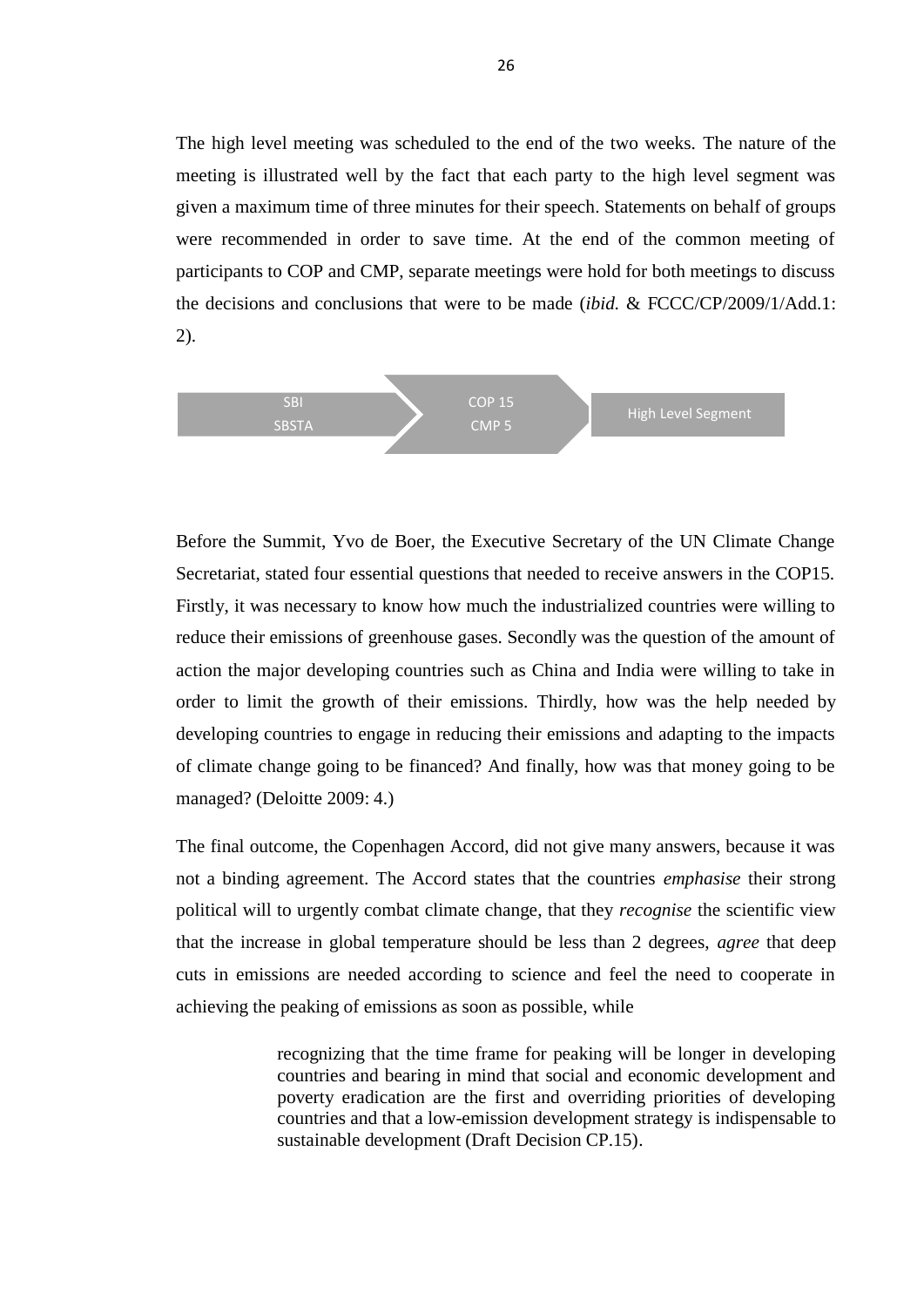With this kind of an end to the summit, one is entitled to ask, what happened to the ambitions?

## **5 SUMMARIES OF THE WORK OF THE NEGOTIATION GROUPS**

Shortly after the Copenhagen Summit Richard Black, the environment correspondent for BBC News, wrote a column about the reasons behind the failure of the convention. Of the eight reasons Black mentions, six were based on badly performed individual or collective action (instead of structural issues). Black (*22.12.2009*) blamed the US and the BASIC countries for preferring agreements that are not legally binding, Barack Obama for trying to step up as the mediator although his stance in domestic politics was not yet strong enough, the Danish Government for procedurally ruining the summit because of dividing the countries into more and less important ones *and* for hurrying things all along, the decision of the US media team for trying to speed things up at the crucial moment, the European Union for deciding to accept the accord even though it was not what they had been campaigning for, and all the campaigners for being directed towards the wrong countries.

The rest of the reasons for failure, according to Black, included the US political system with its checks and balances, making the US leader mercy of the Congress, and the weather, which apparently showed no signs of global warming at the time! These points were educated guesses of a journalist, but they sum up fairly well the scale of the problems at the Copenhagen Summit. This section is dedicated to going through the summit proceedings one by one, examining how different meetings were related to each others and what specific issues were compromised and why. The evaluation of the working groups will continue in the following chapter, where the most interesting disputes and compromises are discussed in depth.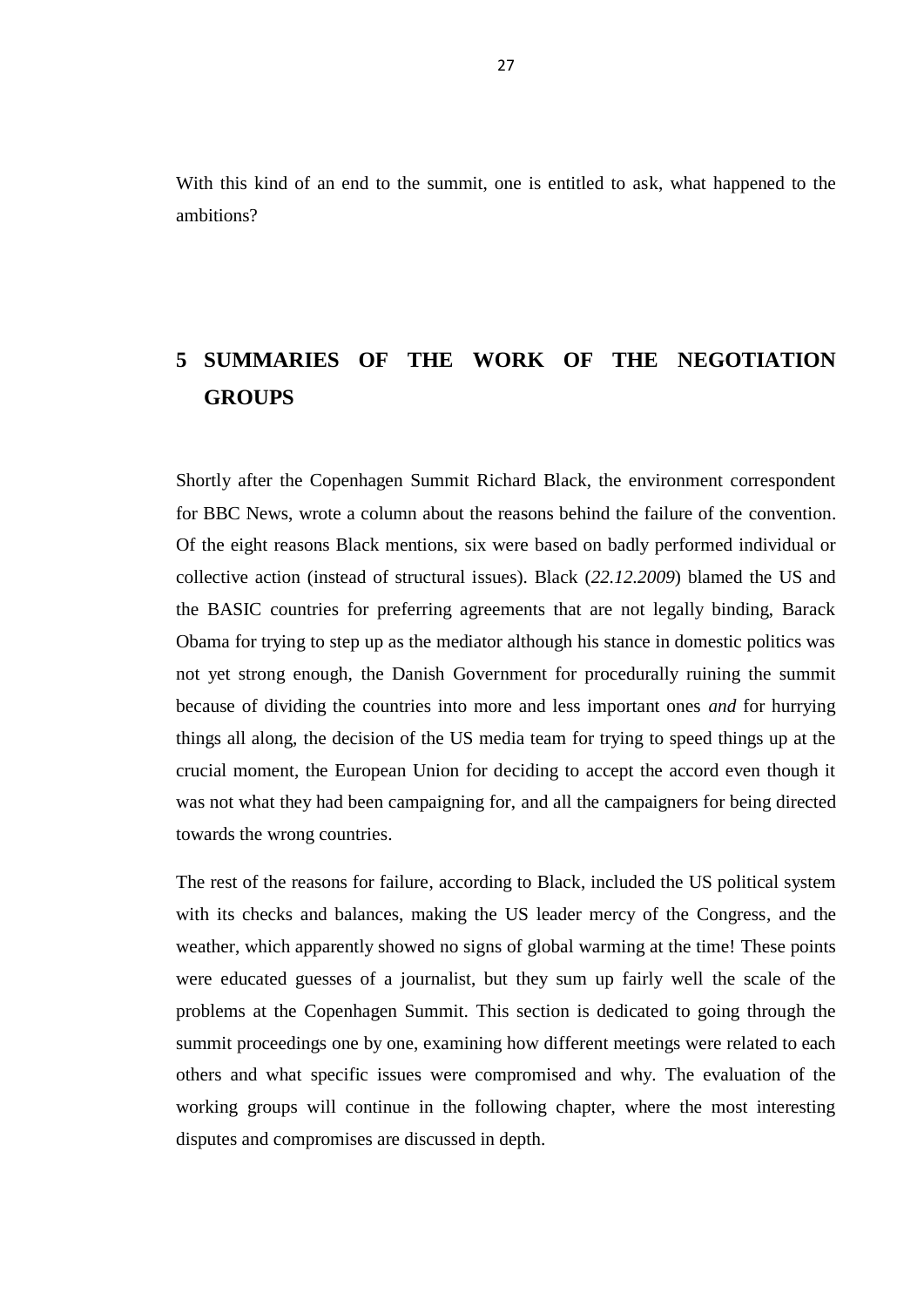#### 5.1 SBI

Subsidiary Body for Implementation held its  $31<sup>st</sup>$  meeting in Copenhagen. On the provisional agenda of this body were the following issues: to take note of the national greenhouse gas inventory data from Annex I parties and of the status report of the fourth review of communications, to review the financial mechanism of the Convention, the assessment of the Special Climate Change Fund, to consider the draft decision on further actions on the implementation of the decision  $1/CP.10<sup>5</sup>$ , to assess and discuss development and transfer of technologies, to discuss capacity-building under both the Convention and the Kyoto Protocol, to discuss further the possibility of adverse effects (based on Kyoto Protocol, Article 3, paragraph 14), to take note of the report of the administrator of the international transaction log under the Kyoto Protocol and to take note of the annual compilation and accounting report for the Annex B parties. The SBI was also to look at the draft decisions on administrative and financial matters to be recommended for adoption by the COP 15 and CMP 5. (FCCC/SBI/2009/9.)

The opening speeches in this body were given by representatives of each negotiating group. Each group stressed what they thought was most important. To the Umbrella Group, the most important task was to make sure that the COP and CMP would receive overall high quality reporting of inventories, policies and measures. The EU group suggested giving priority to the fourth review of the financial mechanism under the SBI. The Environmental Integrity Group played down SBI's importance in aiding the Summit to achieve a deal but stressed that methodological and technical details would be valued later. The LDCs naturally stressed the LDC work programme, while G-77/China expressed concern on the lack of progress on capacity building under the Convention and wished to draw attention to financial and technical constraints related to non-Annex I communications. The AOSIS called for progress on agenda items facilitating adaptation of small island states  $6$  to climate change. The African Group stressed the importance of predictable and sustainable funding from public sources. (ENB vol. 12 Number 450.)

 $\overline{a}$ 

<sup>5</sup> Buenos Aires programme of work on adaptation and response measures.

<sup>&</sup>lt;sup>6</sup> Most SIDS are remote, small in land area and population (less than 1.5 million), with a very narrow resource base and fragile land and marine ecosystems that are highly vulnerable to natural disasters. Their economies are open and heavily dependent on trade for national income. (*UN definition*.)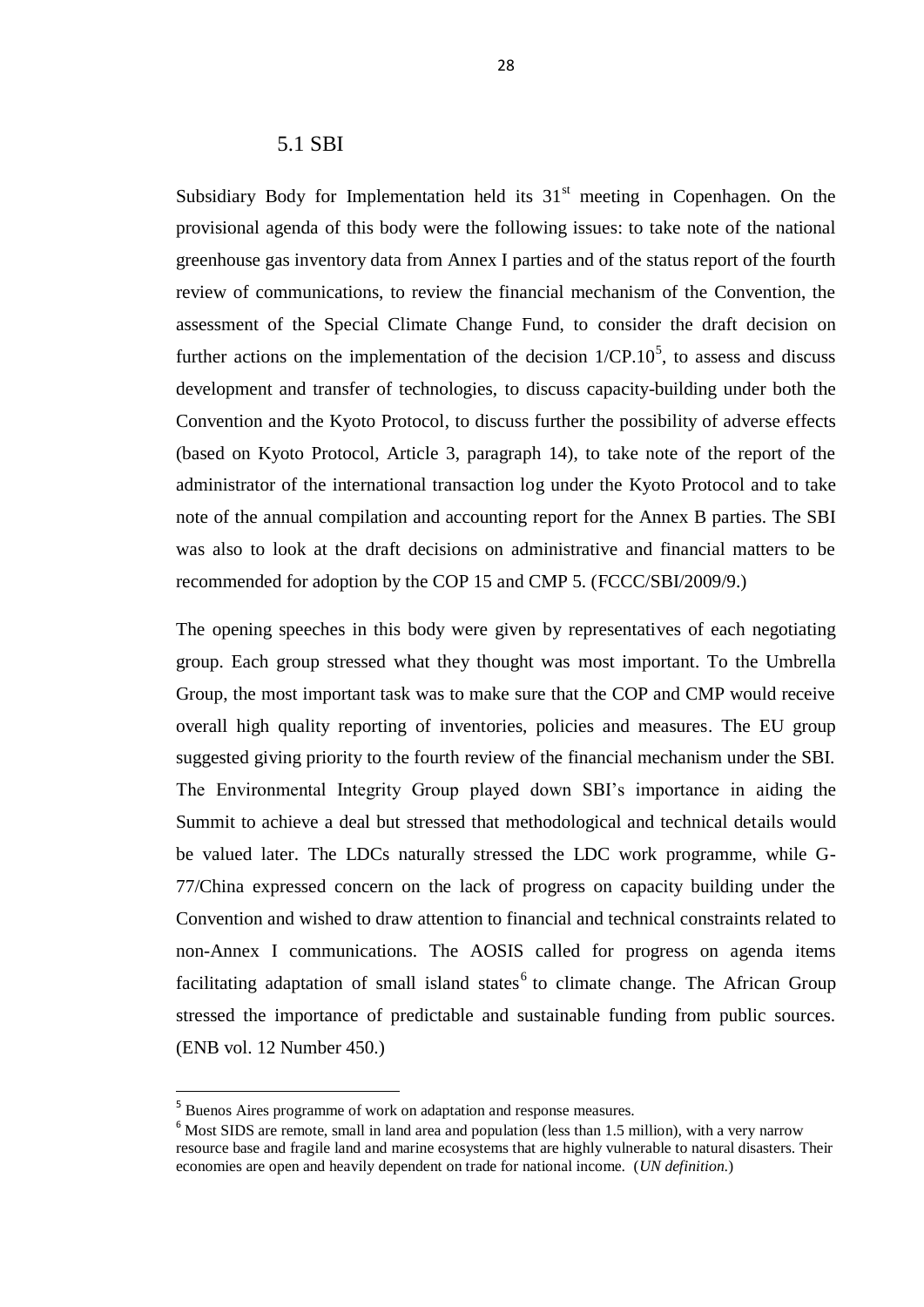One of the key issues in SBI was reviewing the financial mechanism. The LDC group stressed again the importance of funding and expressed dissatisfaction with the implementation of the LDC programme. China pointed out that developed countries should be more involved in contributing to the fifth replenishment. The Global Environmental Facility<sup>7</sup> raised discussion. Algeria said that the GEF reforms were inadequate and that there was urgent need to strengthen priorities for beneficiaries. Syria, alongside a number of African countries, opposed the co-financing requirement as too burdensome for LDCs.

The SBI also received an oral report by the Chair of the Least Developed Countries Expert Group on national adaptation programmes of action, the GEF received praise for support for the preparation and implementation of National Adaptation Programmes of Actions<sup>8</sup>. The SBI produced a paper indicating a need for financial resources for the full implementation of priorities identified in NAPAs for at least USD 1.93 billion.

With the busy schedule, many of the less urgent items on the SBI agenda were either delegated to smaller working groups to discuss or left to the forthcoming  $32<sup>nd</sup>$  meeting of the SBI. The budgetary needs of the SBI decisions did not exceed the programme budget for 2010-11. In total, the SBI followed the programme in a predicted manner.

#### 5.2 SBSTA

l

The Subsidiary Body for Scientific and Technological Advice conjures in conjunction with the SBI. These two bodies sometimes work together on some issues that require the expertise of both the bodies. In Copenhagen, the SBSTA was to take note of the Nairobi work programme on impacts, vulnerability and adaptation to climate change, to work on the Expert Group on Technology Transfer (*EGTT*) by studying the final report on performance indicators and deciding on the future work of the group, to assess the

<sup>&</sup>lt;sup>7</sup> As an operating entity of the financial mechanism of the UNFCCC, the GEF provides financing to country-driven projects consistent with guidance approved by the Conference of the Parties on policies, program priorities, and eligibility criteria. (*UN definition*.)<sup>8</sup>

National adaptation programmes of action provide a process for LDCs to identify priority activities that respond to their urgent and immediate needs to adapt to climate change – those for which further delay would increase vulnerability and/or costs at a later stage. (*UN definition*.)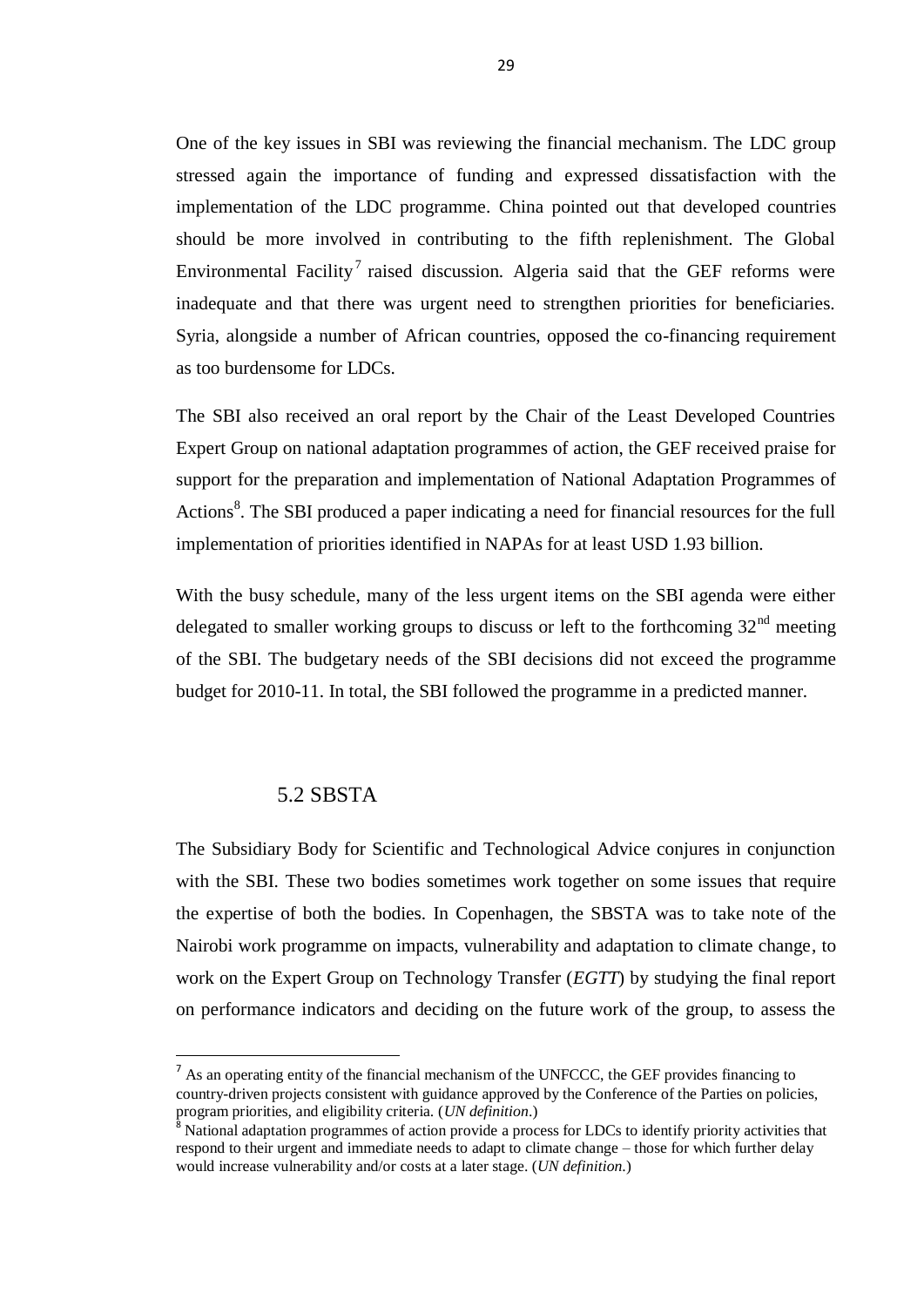work on reducing emissions from deforestation in developing countries (*REDD*)<sup>9</sup>, to assess research and systematic observation, to take note of the annual report on the technical review of greenhouse gas inventories from Annex I countries, to consider carbon dioxide capture and storage (CCS) in geological formations as Clean Development Mechanism (CDM) project activities, and finally, to consider matters relating to Article 2, paragraph 3 of the Kyoto Protocol. (FCCC/SBSTA/2009/4.)

The opening statements were an indication of what regional groups wanted to place priority on. Sudan, speaking on behalf of the G-77, accentuated the value of work done in implementing the Nairobi Work Programme. Sudan also supported the Third World Climate Conference statement for strengthening the Global Climate Observing System. The AOSIS countries urged the SBSTA to prepare a draft decision for COP on REDD and REDD+. Australia, on behalf of the Umbrella Group, also wished to prioritise REDD as well as carbon dioxide capture and storage under the CDM. The EU and various other countries wished to prioritise REDD. (ENB vol. 12 Number 450.)

Quite a few of the issues on the programme were transferred to be discussed in the next SBSTA meeting. This was because it was agreed that there should be no additional pressure on the COP in terms of schedule (SVL 2009: 16). One of the issues raising more discussion was REDD, although the Chair was compelled to remind the participants that policy-related aspects were to be discussed under the AWG-LCA, and the SBSTA was to concentrate on the technical details. One of the non-country participants of the meeting was Collaborative Partnership on Forests, who, speaking on behalf of the World Forestry Congress, reminded the meeting that bare net deforestation rates would not reflect the actual change on carbon stocks. The discussions were continued in a contact group.

When reviewing the Annex I countries greenhouse gas inventories, the meeting observed some problems with the roster of experts used for the inventories. This issue was also brought up in the COP meeting later on. The SBSTA took note of the report. (*Ibid.*)

l

<sup>9</sup> Reducing Emissions from Deforestation and Forest Degradation is an effort to create a financial value for the carbon stored in forests, offering incentives for developing countries to reduce emissions from forested lands and invest in low-carbon paths to sustainable development. (*UN definition*.)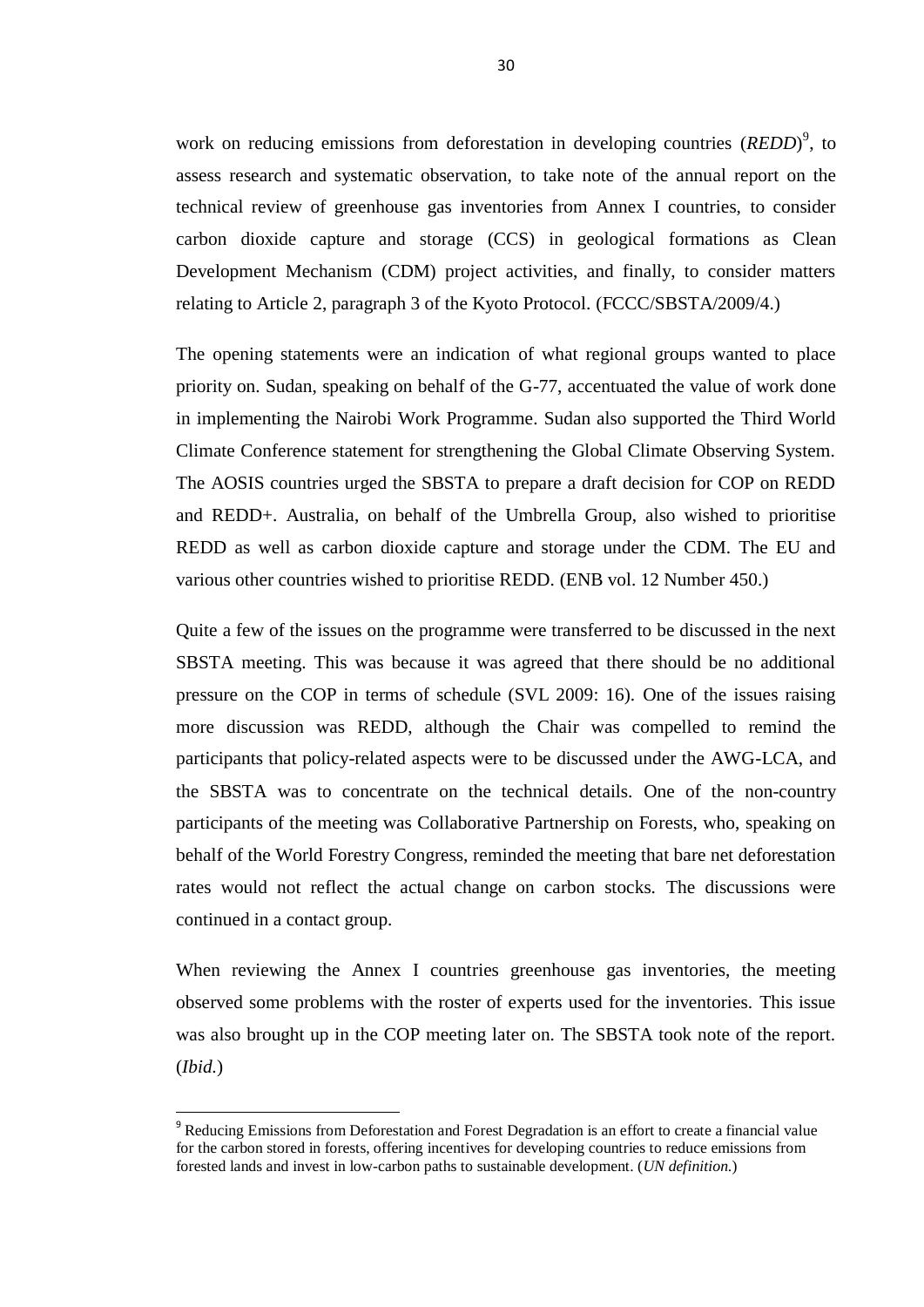Carbon capture and storage in geological formations as part of a Clean Development Mechanism (*CDM*) raised discussion. There had previously been disagreements about this, and the 31<sup>st</sup> SBSTA was no exception. Saudi-Arabia, Norway, the EU and Japan were amongst those countries that supported CCS under the CDM, but for example Venezuela, Brazil and Paraguay were very critical about the system. The decision to postpone the issue to the  $32<sup>nd</sup>$  meeting did not come by surprise to any of the participants. (ENB vol. 12 Number 450 *&* SVL 2009: 17.)

#### 5.3 AWG-LCA 8

l

The Ad Hoc Working Group for Long-Term Cooperative Action was one of the key forums in the Copenhagen Summit. The AWG-LCA was founded in Bali in 2007, when the COP wished to dedicate a specific working group focusing on the implementation of the Convention through long-term cooperative action. The work of the group was to be completed at the  $15<sup>th</sup>$  session of the COP at Copenhagen.<sup>10</sup>

The AWG-LCA group had convened twice during the autumn leading up to Copenhagen, first in Bangkok in September and then in Barcelona in November. The main purpose of these meetings was to prepare a set of documents that would offer a solid starting point for the negotiations at the Copenhagen Summit. The purpose of the new draft was disputed - one of the main demands of the LDCs was to continue with the Kyoto Protocol and not replace it with a new one or merge it with a new agreement (Mosisili 2009). Some other countries were willing to consider the formation of a new agreement in which the AWG-LCA draft would serve as the basis. Disputes about the nature of the AWG-LCA paper went on throughout the summit.

The AWG-LCA 7 had prepared two so-called non-papers. The non-paper No. 33, prepared in Bangkok, was clearly more in favour of the developing states. The nonpaper stated that due to their historical responsibility, developed countries must show

 $10<sup>10</sup>$  At its fifteenth session, the COP, by its decision 1/CP.15, extended the mandate of the AWG-LCA to enable it to continue its work with a view to presenting the outcome of its work to the COP for adoption at its sixteenth session.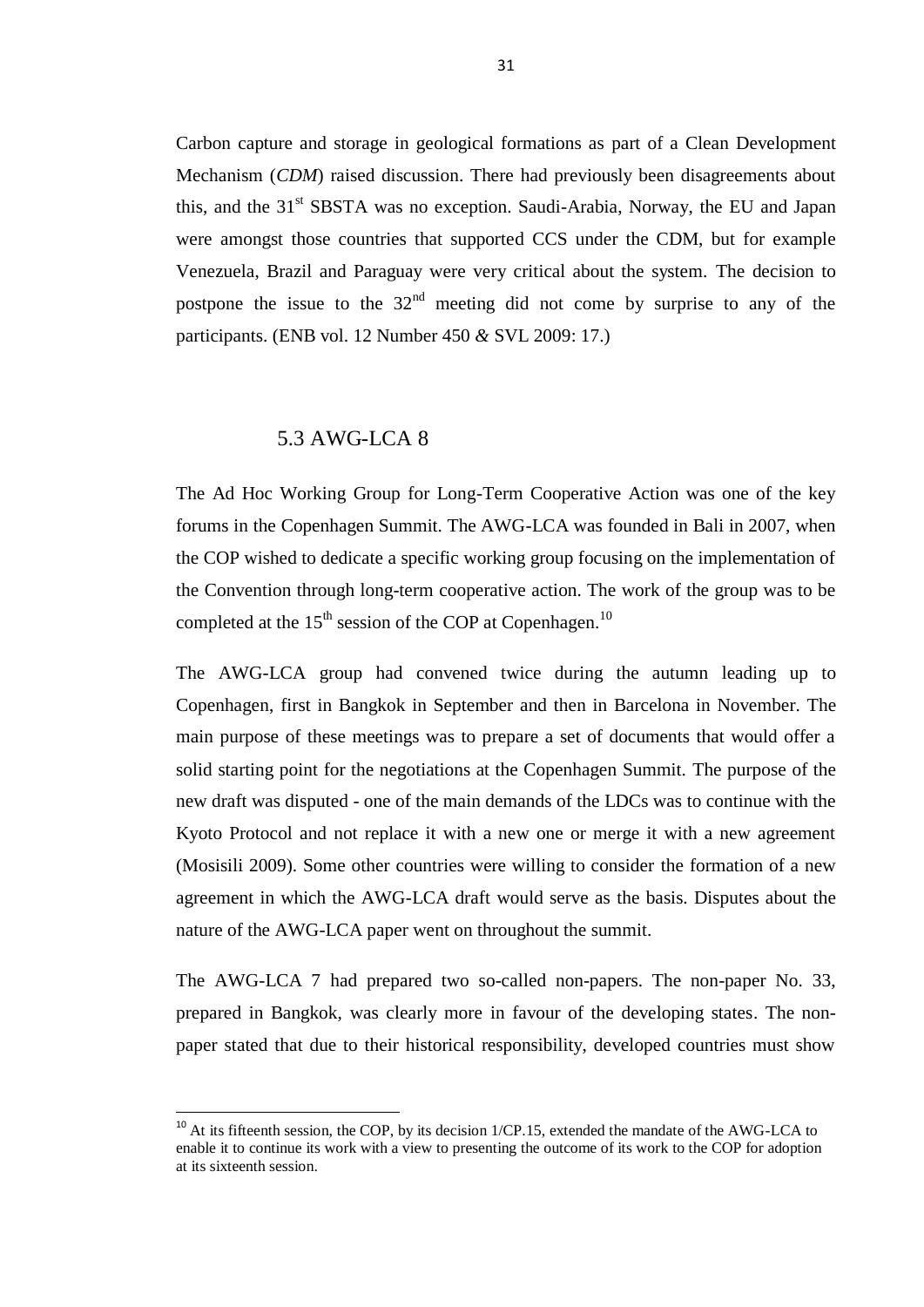leadership in the global effort. The responsibility of the developing states was linked directly to the funding from the developed states:

> Recognizing that, led by developed country Parties, this transition is needed by all the Parties. As there is still no model a concrete roadmap for low-emission development, especially for developing country Parties, is urgently needed. All countries will need to develop comprehensive climate response strategies, in line with their individual responsibilities and capabilities that achieve an emission trajectory to a low-emission economy. Those developing countries that were and are low-emission economies *need sufficient financial incentives and appropriate technology transfer* to keep avoiding greenhouse gas (GHG) emissions in their path to sustainable development and to prevent adopting the high GHG emission trajectories of developed countries and *global crises, such as the financial crisis, should not constitute an obstacle to the provision of financial and technical assistance* to developing countries. (FCCC/AWGLCA/2009/14, italics added.)<sup>11</sup>

The non-paper No. 43, prepared in Barcelona, was more inclined towards the Kyoto Protocol as "the ultimate objective of the Convention" (*ibid*). The responsibilities of the developing countries were not much more specific than in the previous non-paper, but the wording allowed for the tightening of mitigation responsibilities of the developing countries in the case of larger contributions by the developed countries:

> Acknowledging that developing countries are already contributing to a global mitigation effort in accordance with the Convention. *Developing country Parties could enhance mitigation action if developed country Parties make even deeper cuts in their own domestic emissions and provide adequate means of implementation.* National circumstances, including mitigation potential, environmental, social and economic conditions and other relevant factors as well as the constant evolution of scientific knowledge relating to climate change shall further be taken into account. (*Ibid, italics added.*)

 $\overline{a}$  $11$  The alternative wordings suggested by different participants were more ambitious. For example, alternative 5 stated that "[*T]he difference between the assigned total amounts of Annex I Parties and their actual domestic amounts of GHG emissions shall be quantified as an increase in their emissions debt and shall provide the basis of fulfillment by Annex I Parties of their commitments to provide financing, technology and compensation to developing countries for mitigating and adapting to climate change. In light of a shared vision based on historic responsibility/debt Annex I Parties shall provide new and additional financial resources to meet the full costs incurred by developing country Parties of meeting their commitments, towards the full, effective and sustained implementation of the Convention*" (FCCC/AWGLCA/2009/14).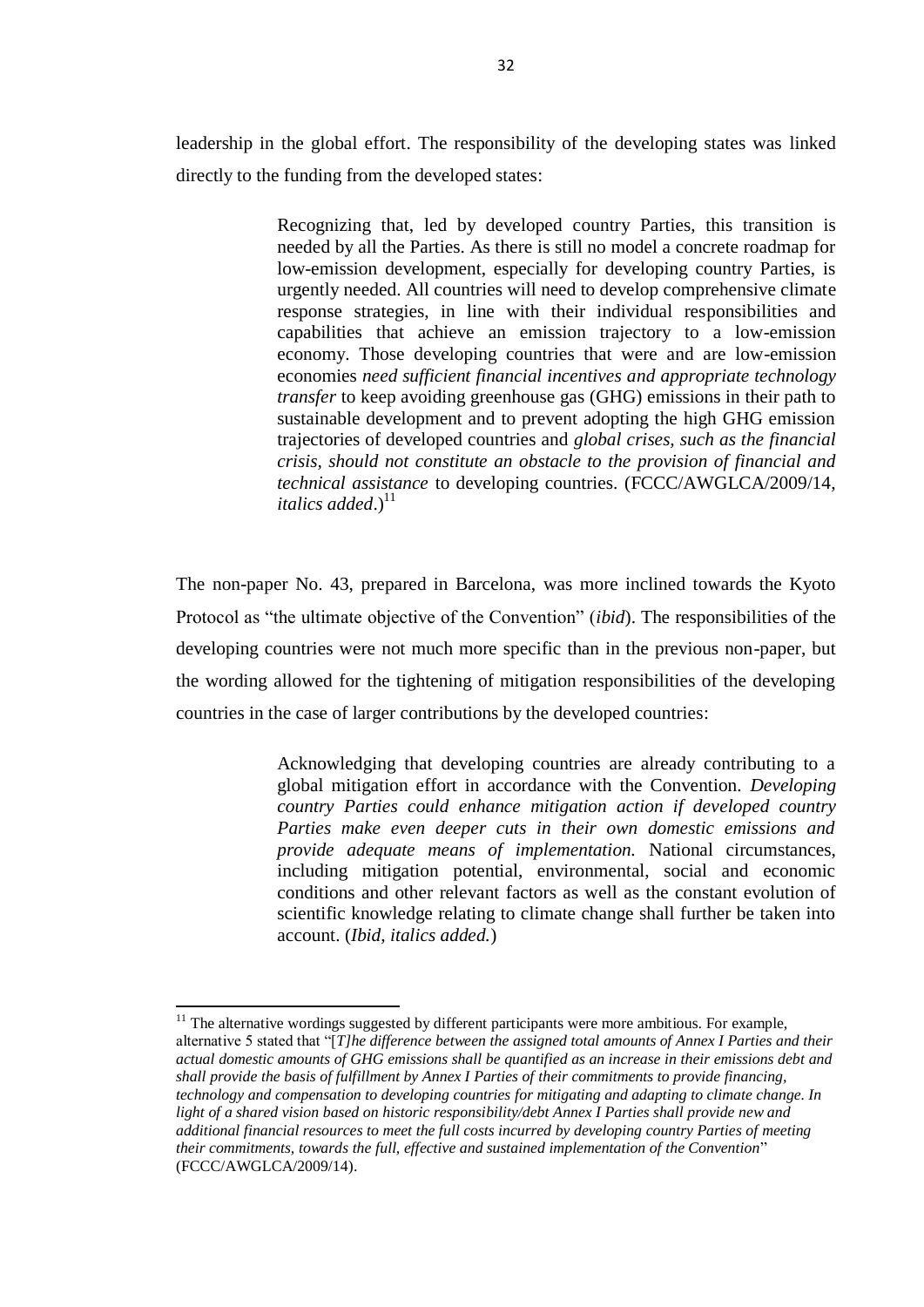The two non-papers drafted in Bangkok and Barcelona formed the basis on what the work of the AWG-LCA continued in Copenhagen. At the Summit discussion continued about whether to use the non-paper No. 33 or the non-paper No. 43 as the basis. Some parties also criticised the wording of the papers, claiming that their preferred options were not reflected in them at all (ENB vol. 12 Number 450).

In Copenhagen, the AWG-LCA had eight working days in which to bring out a plan for long-term cooperative action. The task was to find draft proposals to the following issues under the long-term cooperative action plan: a shared vision for long-term cooperative action, enhanced national/international action on mitigation of climate change, enhanced action on adaptation, enhanced action on technology development and transfer to support action on mitigation and adaptation, enhanced action on the provision on financial resources and investment to support action on mitigation and adaptation and technology cooperation. (FCCC/AWGLCA/2009/17.) Because of the work done in Bangkok and Barcelona, the working group was able to have confidence in reaching final texts in the areas of shared vision, adaptation, technology development and transfer and capacity building. Financial resources and investment was perceived to be an area where perhaps more work was needed. (FCCC/AWGLCA/2009/16.)

The working group divided the issues into nine drafting groups, each covering one issue on the programme. Issues outside the drafting groups, such as mitigation by developed countries, market-based mechanisms and maritime and aviation emissions, were commented on individually. (ENB vol. 12 Number 450.) The working groups were to draft texts based on the Bali Action Plan, and the previously drafted compilation of texts (the non-papers from the  $7<sup>th</sup>$  AWG-LCA meeting) were to work as a starting point. However, this did not simplify the negotiations very much, because there were still differing opinions on which of the non-papers served a better starting point.

Especially the working group on shared vision suffered of the disputes on which of the non-papers would serve as a better starting point for the final draft (SVL 2009: 10). In addition, not all participants were content with the division of the AWG-LCA into smaller drafting groups. The G-77/China, Bolivia and Algeria "expressed concern with the proliferation of groups" (ENB vol. 12 Number 450), and Egypt and Venezuela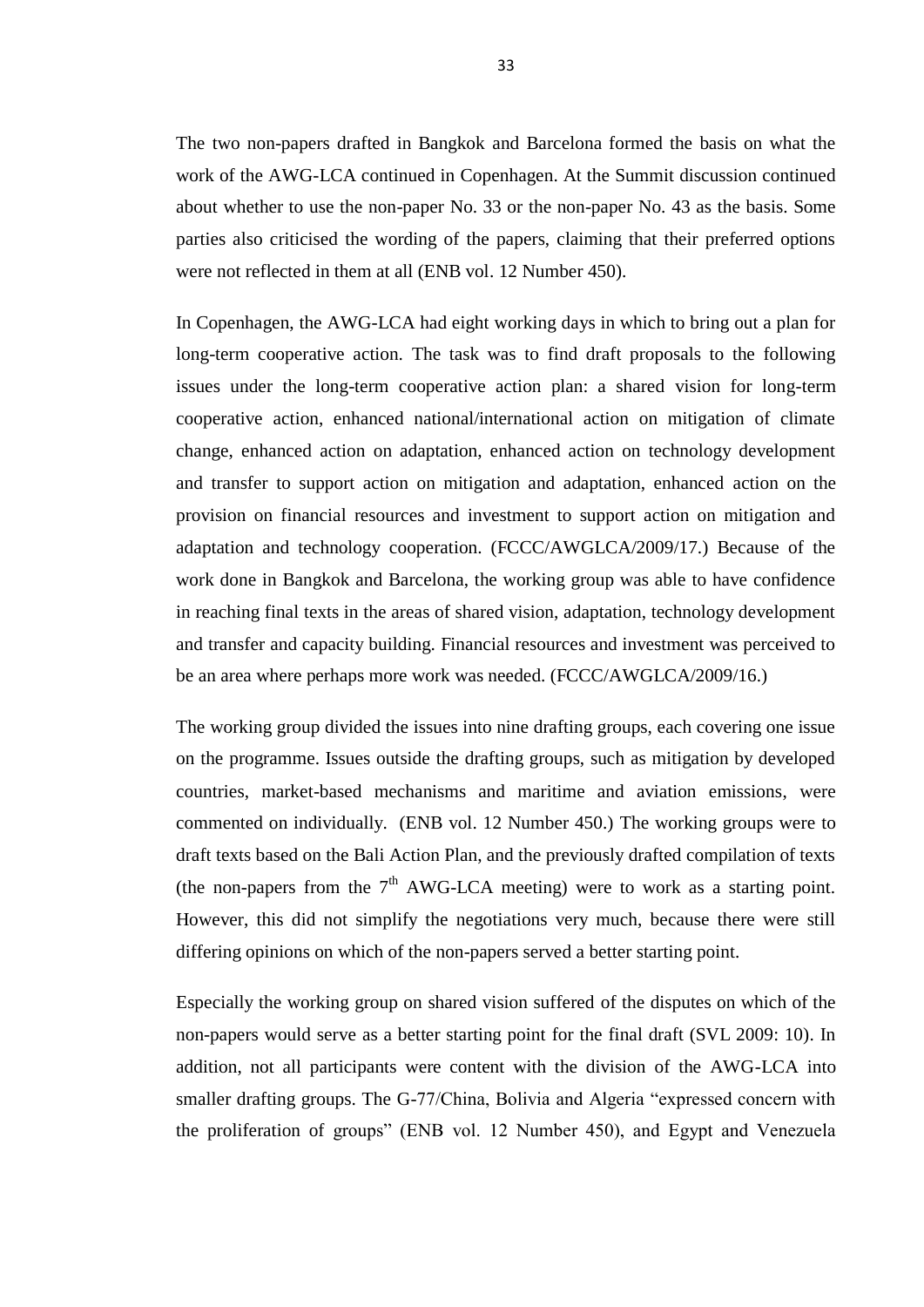stressed that the aim should be to reach a common outcome in one process, not multiple separate processes and thus multiple outcomes (*ibid.*).

Mitigation was one of the key issues. The discussion on mitigation was very tangled up because the possible procedures would depend on the suggestions of the AWG-KP  $10^{12}$ . The expectations on the work of the AWG-KP influenced very strongly different countries' takes on mitigation. Conversation within the developing countries lingered around Nationally Appropriate Mitigation Actions (*NAMAs*). The role of low-carbon emission strategies in relation to NAMAs raised discussion. The NAMAs have been perceived as voluntary and bottom-up ways of enhancing mitigation and many developing countries were expressing doubts that adding conditions to the NAMAs would not help developing countries in their mitigation efforts (TWN 10). Once again the idea of shared but differentiated responsibilities was brought up as the developing countries voiced opinions that due to the (limitless) way the developed states have been able to develop, most of the mitigation work done by developing states should be voluntary in nature and heavily supported by the developed nations.

The work of the AWG-LCA on mitigation was based on the Bali Action Plan and therefore most of the disputes in the working group concerned the nature of the countries different BAP paragraphs applied to. One example was the purpose of the sub-paragraph  $1(b)(i)$  of the BAP, which requires

> Measurable, reportable and verifiable nationally appropriate mitigation commitments or actions, including quantified emission limitation and reduction objectives, by all developed country Parties, while ensuring the comparability of efforts among them, taking into account differences in their national circumstances adaptation (FCCC/CP/2007/6/Add.1: 3).

Countries disagreed on whether this applied to developed countries or to all Annex I countries that were not Protocol countries (ENB Vol.12 No. 452). The disagreement had to do with the countries' opinions towards the legal nature of the draft – those supporting the continuation of the Kyoto Protocol did not wish to signal that "the text prejudges the legal form of the outcome" (*ibid.*).

 $\overline{a}$ 

 $12$  Ad Hoc Working Group on Further Commitments for Annex I Parties under the Kyoto Protocol.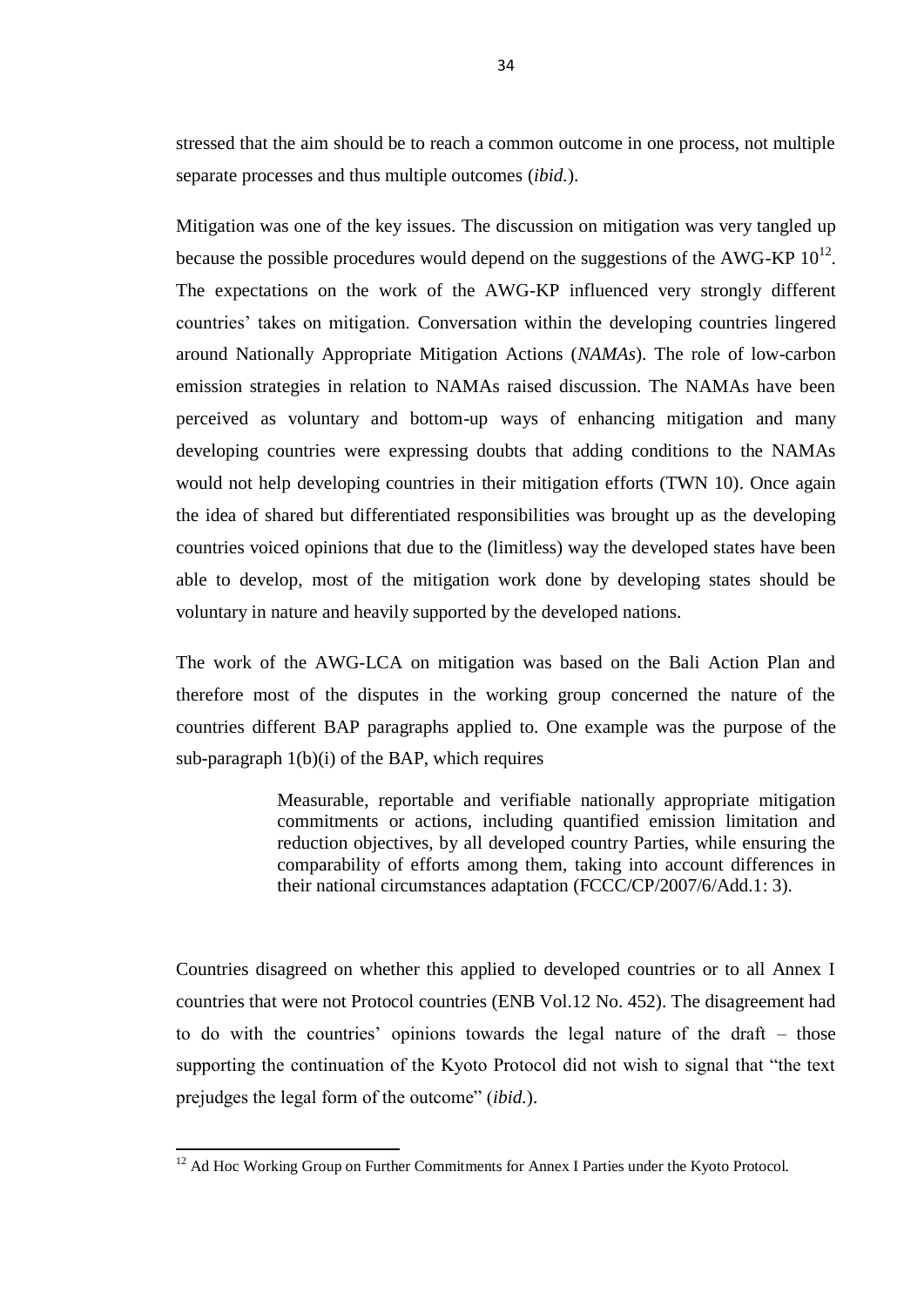Work on technology development and transfer started on the basis of the non-paper drafted in Barcelona. Priorities in this segment were deciding on the structure of the technology mechanism and what it would consist of. The purpose was to discuss the actions that would enhance technology transfer, financing and capacity building. (SVL 2009: 12.)

Finance was definitely one of the key issues in Copenhagen. The AWG-LCA could not decide on the level of finance because that would be a matter of political decisionmaking and thus the responsibility of the COP/CMP, but the working group was to discuss the need for a governing body between the COP and the financial instruments and to discuss whether a whole new fund would be required (SVL 2009: 13). It was common knowledge that this would raise differing opinions. China and India were known to support the creation of a new financial mechanism under the authority of the COP, Japan has expressed interest in a financial entity under the World Bank and the US was known to support the current financial entity, the  $GEF<sup>13</sup>$ , under the control of the COP, and was known to rely on the EU for high-level support (Luta et al. 2009).

The African Group stated their opinions in a proposal submitted for the AWG-LCA. The group suggested that the financial mechanism should work under the COP. In its submission the group stated that the financial commitments of the developed countries have not been met and that the developed states should provide "*substantial, new, additional, adequate, predictable and sustained public funding additional to and different from the ODA* [Official Development Assistance]" (FCCC/AWGLCA/- 2009/MISC.8: 10).

The AOSIS countries were also willing to establish a new climate fund that would function under the COP. In their proposal the AOSIS countries made a strong commitment to the continuation of the Kyoto Protocol (which would be renewed under the name of Copenhagen Protocol). The AOSIS also stressed that funding to the new

 $\overline{a}$ 

<sup>&</sup>lt;sup>13</sup> The Global Environment Facility was established in October 1991 as a \$1 billion pilot program in the World Bank to assist in the protection of the global environment and to promote environmental sustainable development. In 1994, at the Rio Earth Summit, the GEF was restructured and moved out of the World Bank system to become a permanent, separate institution. As part of the restructuring, the GEF was entrusted to become the financial mechanism for both the UN Convention on Biological Diversity and the UN Framework Convention on Climate Change. (www.thgef.org/gef/whatisgef)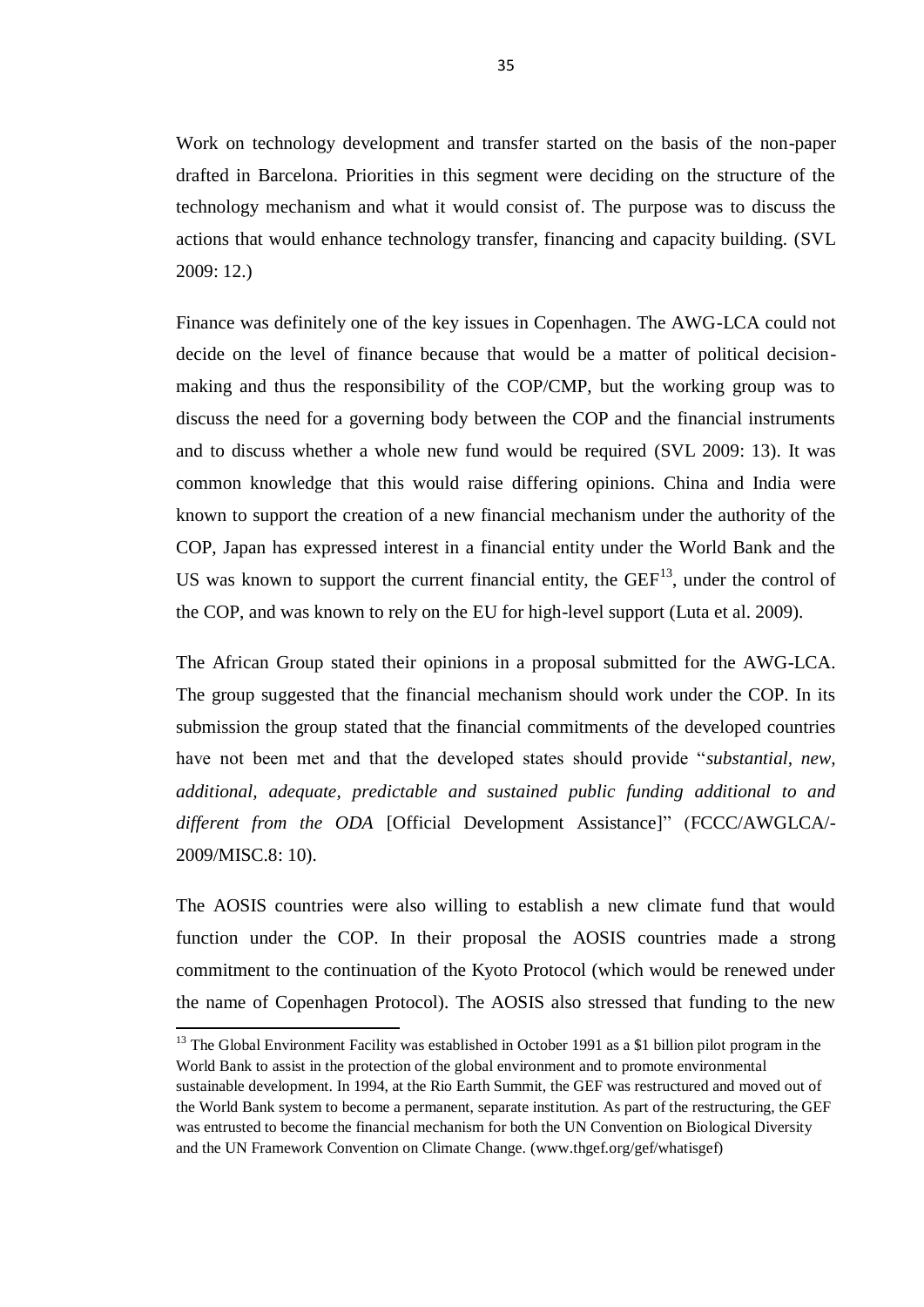climate fund should not be taken out of ODA. One way of funding would be penalties or fines imposed on developed countries as a consequence of non-compliance to emission reduction and financial support commitments. (FCCC/AWGLCA/2009/- MISC.8: 31.)

On Friday  $11<sup>th</sup>$  December, the fifth day of the Summit, the AG-LCA published the first draft version of the proposal. The Chair of the group tried to make it clear that the draft did not direct the Summit towards any particular kind of legal form, but the draft was formed in a way that seemed to form a core to the COP decision. The proponents for a legally binding deal were not entirely satisfied with the published draft, but at the same time, even a draft for a COP decision seemed to be enough for many participants, given the evident disagreements about the nature of the forthcoming post-Kyoto proposal. (ENB Vol.12 No. 453.)

Another problem came in the form of ministerial negotiations. Some of the AWG-LCA drafting groups started to feel like they were given only a secondary status as it became evident that Ministerial consultations would deal with the exact same issues as the drafting groups. The drafting group on shared vision was *de facto* asked to stop discussing the key issues for long-term emission reduction and trade protection, as the issues would be dealt by the Ministerial consultations (TWN 16).

The developing countries were not keen on handing out many of the difficult issues to the ministerial level. The African Group and the LDCs requested suspending all the work of AWG-LCA because of these worries. The group did not manage to produce a solid paper for the COP/CMP, only a very highly bracketed (and disputed) draft.

### 5.4 AWG-KP 10

The Ad Hoc Working Group on Further Commitments for Annex I Countries under the Kyoto Protocol held its  $10<sup>th</sup>$  meeting in Copenhagen. The mandate of the group was to develop a proposal for amending the Protocol and also to define emission reduction commitments for the post-Kyoto period from 2012 onwards. The group was to analyse the means of reaching emission reduction targets, to consider relevant methodological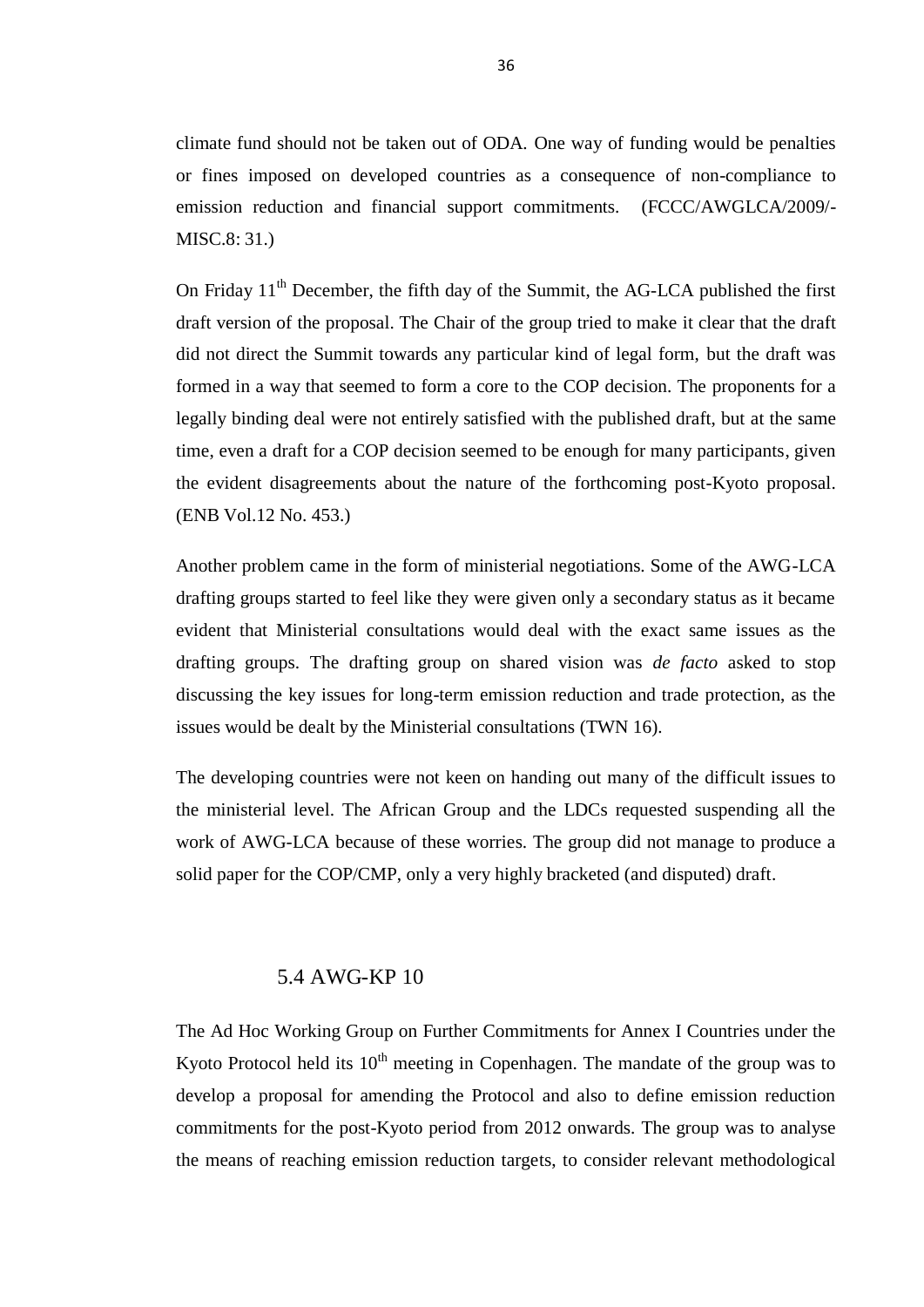issues, to consider possible effects on environment, economy and social relations of the potential tools, policies, measures and methodologies available to Annex I countries and to consider further commitments by Annex I countries. (FCCC/KP/AWG/2009/15.)

The group's work was known to be difficult to manage because of the tension between some of the developed countries, who had expressed wishes to abandon the KP altogether, and most of the developing countries, who were regarding the KP vital to the climate change policy setting. In the previous AWG-KP meeting in Barcelona, the African group had first refused to negotiate on other issues until the issue of emission reduction targets had been resolved (TWN 4).

The opening statements reflected once again the policy preferences of the regional groups. The G-77 expressed strongly that the Kyoto Protocol should be continued on the second period. Instead of Annex I countries developing different, non-binding mechanisms, they should commit to the Protocol more vigorously *and* simultaneously prepare for the potential consequences of these policies to the developing countries. (ENB Vol.12 No. 449.)

The African Group had not altered the group's view on the issue since the previous meeting. The African Group "expressed serious concerns with the lack of progress" (*ibid.*) in the process and opposed renegotiating the UNFCCC. The group also requested a transparent high level segment, perhaps sensing the willingness of some countries to resort to private negotiations if negotiations would not proceed otherwise. Saudi Arabia expressed concern over countries relying on the export of fossil fuels and expressed clearly that it was not ready to accelerate the proceedings on some issues while postponing others. Lesotho, speaking on behalf of the LDCs, supported the continuation of the two-track process. Lesotho reminded the group that the Kyoto Protocol is the only forum addressing GHG emission reductions, and hence the termination of the Protocol would bring an end to binding emission reductions obligations (TWN 4).

The AOSIS group stressed the urgency of the situation, stating the need to seriously consider their options if a legally binding agreement would not be reached. The AOSIS also emphasised that the most important task of CMP was to reaffirm the central importance of the Kyoto Protocol. Lesotho, chairing for the African Group, also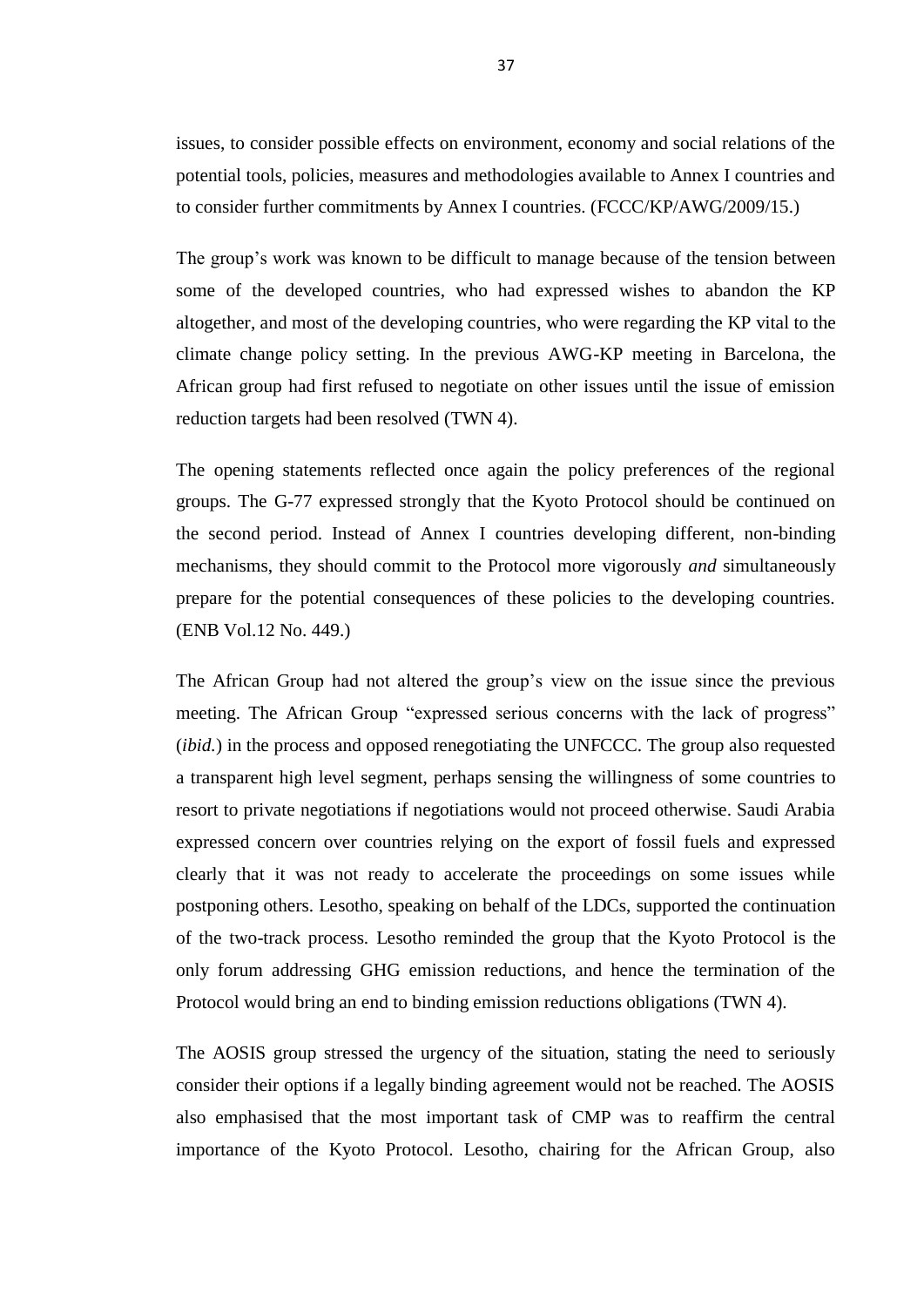reminded the audience that the required levels of reductions were set too low and that they should be stricter and could be as well, in terms of current technological and economic situation. (TWN 4 & ENB Vol.12 No.449.)

Australia, speaking on behalf of the Umbrella group, affirmed that all the group members were willing to commit to legally binding targets. Australia also made it clear that the Umbrella group's preferred outcome was a single new legally binding treaty and that broad participation was essential in any possible outcome. (TWN 4.) The EU, chaired by Sweden, stated that a more comprehensive and inclusive agreement was required. The EU announced that it was willing to maintain its commitments under the Kyoto Protocol. The EU also proposed that Annex I countries should cut down their emissions by 30%, a level in which the EU was willing to commit if the other developed countries do their share and if the developing countries also commit to legally binding emission reductions. (*Ibid.*) The new agreement should be based in the Kyoto Protocol but all the non-Kyoto Annex I countries should participate in it. Therefore agreement on required numbers should receive much importance, especially when negotiating work had to be done across two tracks (AWG-LCA and AWG-KP).

The work of the AWG-KP was divided into four groups. One group was to work on Annex I emission reductions, one on other issues; third group was to discuss potential consequences, fourth group was to meet if requested by other groups in order to discuss legal matters. These groups were to focus on preparing draft Protocol amendments and COP/CMP decisions, and if this was not possible for some reason, at least the resulting text should have a limited number of clearly defined options for the ministers to choose from (ENB Vol.12 No.449).

Because of the deadlock at the AWG-LCA, all the other groups of the AWG-KP were unable to continue apart from the group focusing on Annex I Parties' further emission reductions. Developing countries requested more attention to the issues at the AWG-KP, fearing that Kyoto Protocol would be wiped out altogether at the ministerial level. (ENB Vol.12 No. 455.) In the end, no draft agreement was finished because of the inability to work properly.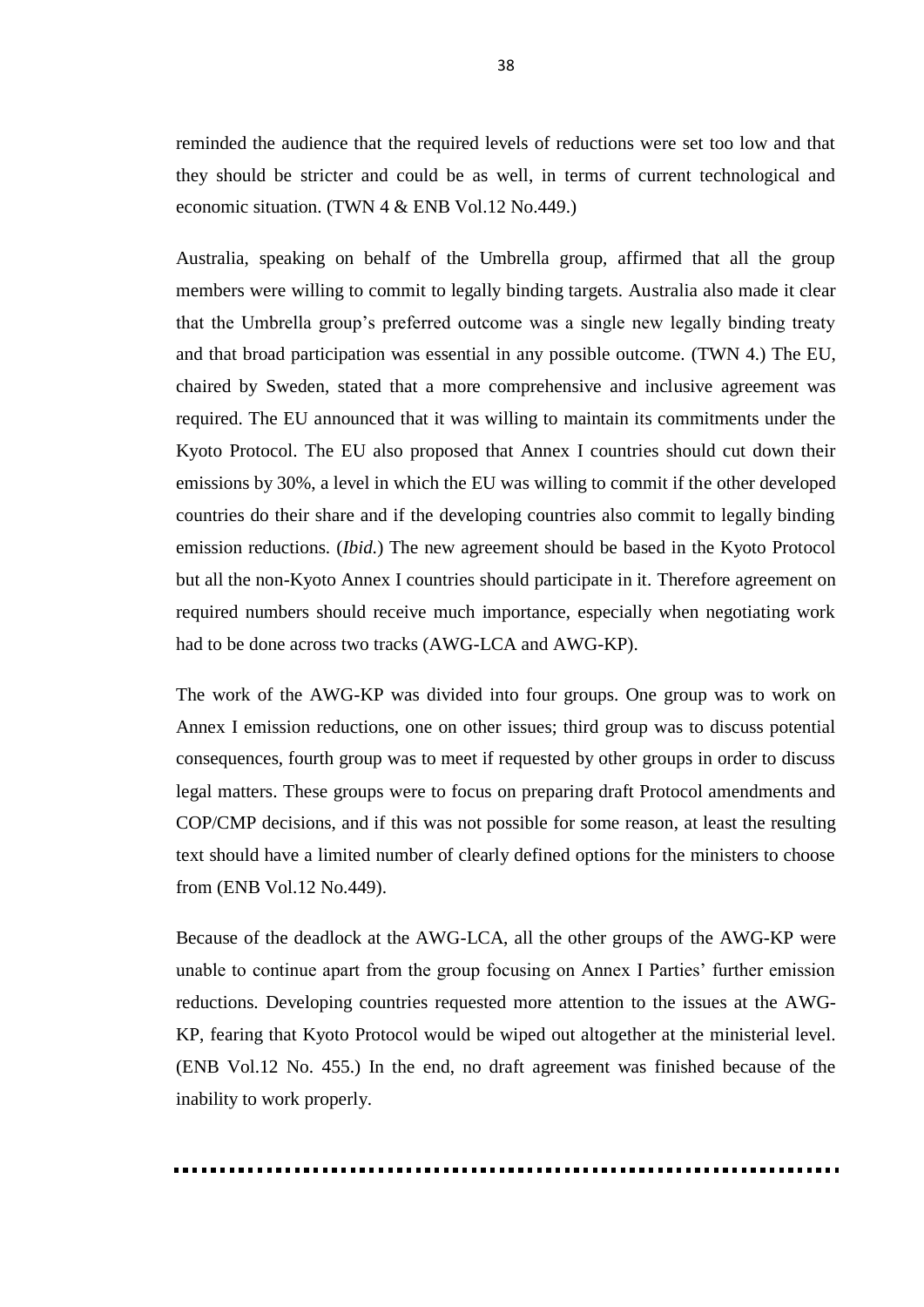### **6 DIFFICULTIES ON PAPER AND IN REAL LIFE**

Working groups in the Copenhagen Summit got to realise the problematic nature of the UNFCCC structure very soon. The combination of two tracks, two subsidiary bodies and a high-level segment in the end ensures that decisions cannot be very easily made and the division of power may be intricate. The aims of the negotiators may be towards domestic well-being, but the implications of the actions concern a wider group of people. David Held (1995: 17) deems the idea of a quasi-supranational community governing itself "deeply problematic". Held (*ibid, 18*) notes that when dealing with global matters, the decision-makers may not be regarded accountable only to the community bounded by the territorial boundaries, but possibly to a wider audience. This is evident in the implications of one state's decision not to take mitigation measures: consequences are felt not only in the subject state but also in all the states that are suffering from climate change.

One of the major problems of Copenhagen Summit was the way states conditioned their promises – state A gave a proposition that would only apply if state B would comply too, but state B was part of a group X that could not agree on the wording of their proposition because of state C, and therefore B could not comply and A's proposition would not work. One of the major obstacles was the dispute between China and the US. The US refused to agree to a deal where China would not be set under stricter observation (Kirkup & Gray 2009).

China has benefitted from its rapid economic growth since the drafting of Kyoto Protocol and now it should be considered fully responsible for doing its share in the negotiations. US domestic pressure heavily restricted the way the US representatives could bargain: US Senator John Kerry admitted that "[t]o pass a bill, we must be able to assure a senator from Ohio that steel workers in his state won't lose their jobs to India and China because those countries are not participating in a way that is measurable, reportable and verifiable" (*ibid*). While the US representatives were bound by domestic pressure, China did not show any signs of weakness. Wen Jiabao (2009: 3) explained the Chinese policy in his speech in the High Level Segment: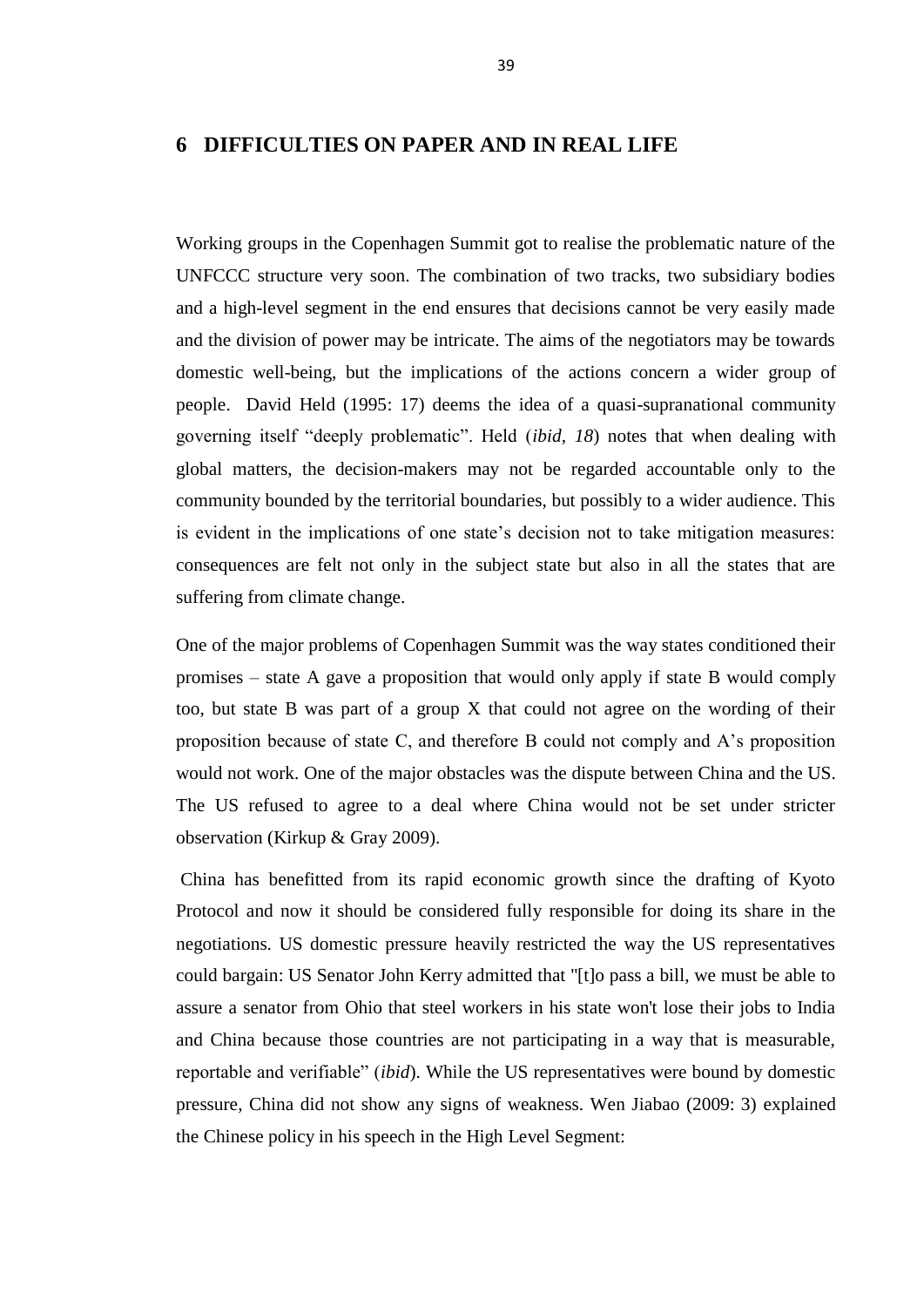China has a 1.3 billion population and its per capita GDP has only exceeded US \$3,000. According to the UN standards, we still have 150 million people living below the poverty line and we therefore face the arduous task of developing the economy and improving people's livelihood. China is now at an important stage of accelerated industrialization and urbanization, and, given the predominant role of coal in our energy mix, we are confronted with a special difficulty in emission reduction.

Knowing that China was viewed critically because of its rapidly growing levels of emissions, Jiabao used strong rhetoric to appeal to the other developing countries for support:

> Developed countries account for 80 % of the total global carbon dioxide emissions since the Industrial Revolution over 200 years ago. (…) It is totally unjustified to ask [developing countries] to undertake emission reduction targets beyond their due obligations and capabilities in disregard of historical responsibilities, per capita emissions and different levels of development. Developed countries, which are already leading an affluent life, still maintain a level of per capita emissions that is far higher than that of developing countries, and most of their emissions are attributed to consumption (2009: 4-5).

As an outcome, both China and the US had an opportunity to show that they wouldn't give in under pressure. Domestic points were surely scored because of these statements, but this was bad news for the rest of the Summit.

Another example of bad bargaining was the practical work of the two tracks, AWG-KP and AWG-LCA. The negotiators of the AWG-KP track were reluctant to get anything down on paper before they knew what had been promised by the developing countries in the AWG-LCA track (Dimitrov 2010: 800). As discussed in chapter 5.4, there were many significant disagreements in the AWG-LCA concerning the role of the developing states in the requirements for the parties. Many of the parties felt that their suggestions were given less significance because of the division into smaller working groups. The nature of the AWG-LCA was such that without solid suggestions the work of the track would be rather useless, so the pressure to get results must have been high. Finally the track managed to produce a proposition for a draft for the COP, but the wording was vague and the proposition pointed towards something similar to Kyoto Protocol, which was not what the AWG-KP had been hoping for.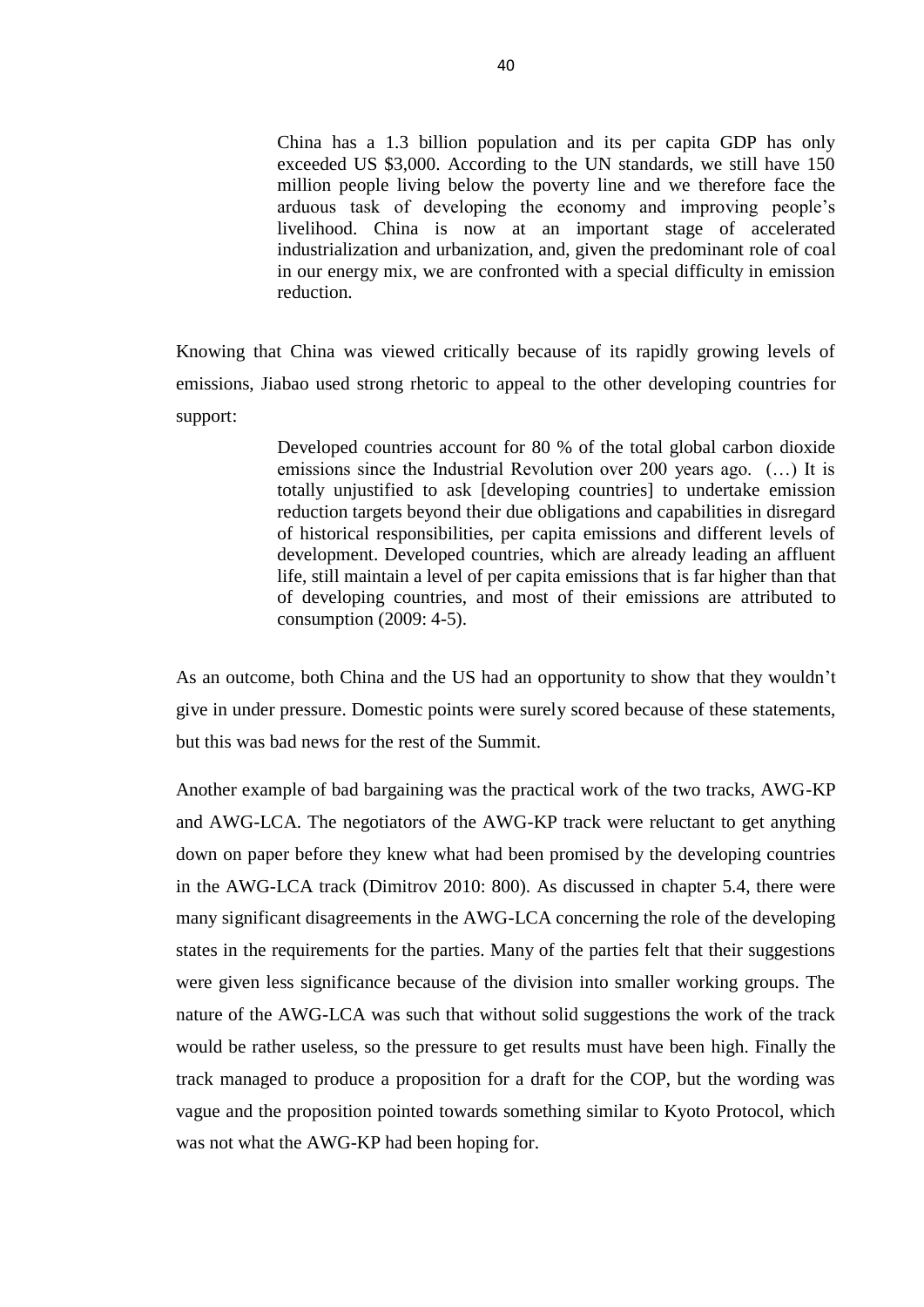Radoslav Dimitrov, an Associate Professor of Political Science, a regular government delegate for Bulgaria at environmental negotiations and a UN rapporteur for Environmental News Bulletin (ENB), has written a detailed analysis of the problems of the Copenhagen Summit from the insider point of view. Dimitrov describes the large gap between outsider expectations and insider realism. According to Dimitrov (2010: 806), the idea of a binding agreement was put aside in November 2009 at Barcelona, when it became clear that there would not be enough progress to reach a treaty by December. The Chair of the AWG-LCA had decided to aim for a core decision that would give something solid to the following negotiations. This was not what the AOSIS and developing states had expected, and the rhetoric they used in the beginning of the Summit had suggested that they were desperate to be heard out. However, in the speech Mohamed Nasheed gave at the AOSIS Climate Change Summit, realism was present.

> "To avert the disasters that we are going to face, we need to be able to come out with a solution or come out with an agreement in Copenhagen. *Now, that is becoming very very difficult, especially when a number of countries feel that reducing emission would be reducing or decelerating their development activities*. We feel that we may be able to find other ways and means of narrating the story and more imaginative ways of putting the message across. (…) We also feel that in this whole argument of climate change, *even if countries are unable to come out with an agreement*, we can request countries for us to be given an additional arrangement where small nations, more vulnerable nations are able to have adaptation measures that would fit to our own needs. We didn't do any of these things but we are now having to face the difficulties and the disadvantages arising from that." (Nasheed 2009, *italics added*.)

The desperation was starting to echo in Nasheed's speech at this point, but worse was yet to come.

# 6.1 Deadlock

Within days of the beginning of the Copenhagen Summit it was clear that progress was not going to come easily. The AOSIS and some Latin American countries decided to publicly call for a binding agreement that would impose strict obligations to developing countries as well as Annex-I countries (Dimitrov 2010: 807). A new proposal, originally drafted and submitted six months in advance as required, called for stricter emission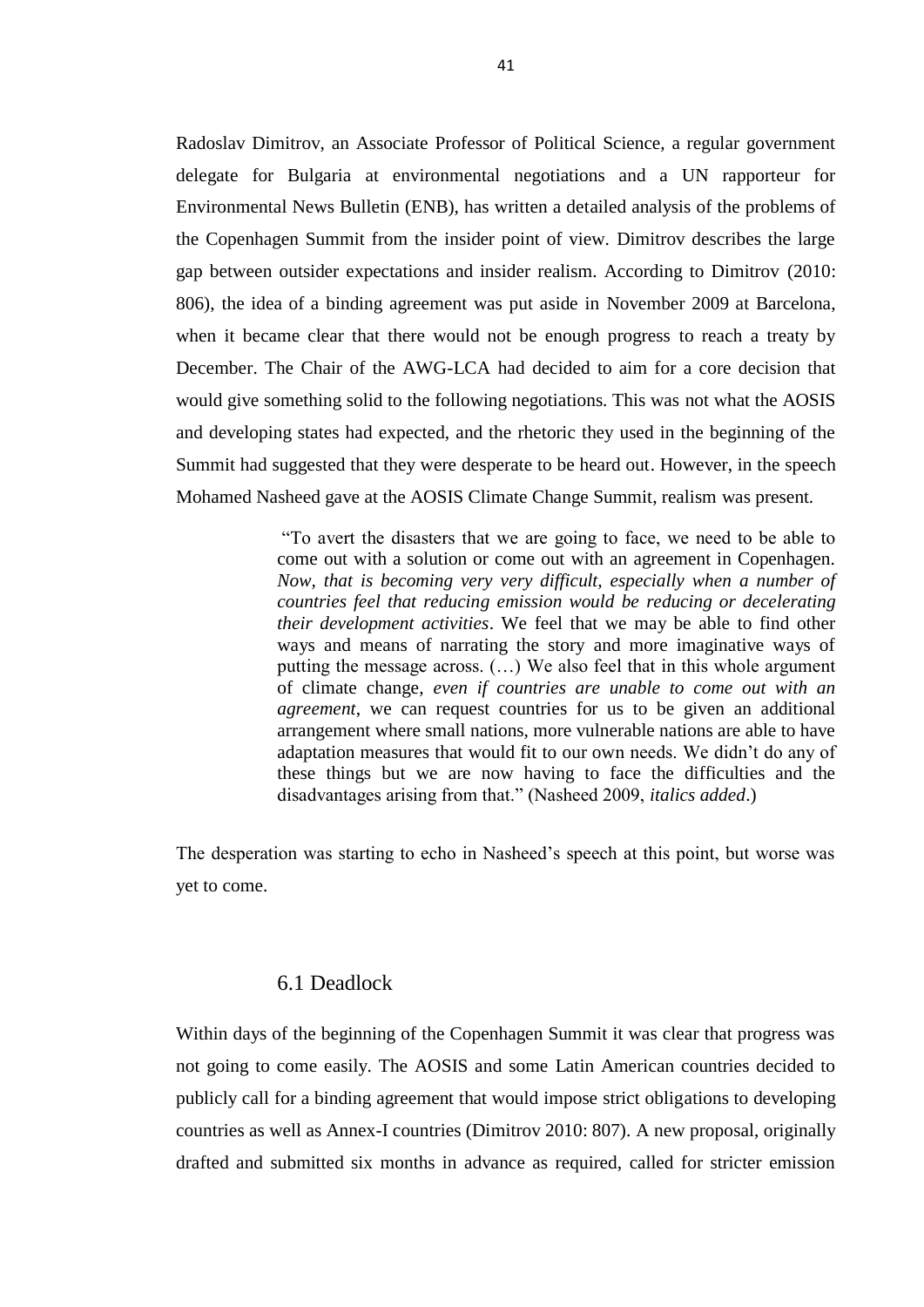limits and requested to keep the temperature rise at 1.5 degrees  $^{14}$  (FCCC/CP/2009/4). The proposal also suggested that all developed countries undertake mitigation commitments that are verifiable (*ibid*). Tuvalu demanded for the negotiations to be suspended until the new proposition was read and considered by the Summit.

While Tuvalu got support from the Island states and some developing states, many other developing states, such as China, India, Saudi Arabia and South Africa opposed it because of the stricter emission limits (Vidal 2009). According to Dimitrov (2009: 807), other delegations and presiding chairpersons were reluctant or even dismissive in response. When one country brought the Tuvalu proposition up in AWG-LCA Plenary, accusing the Chair of being the only person who had not read the proposal, the response of the Chairperson, Michael Zammit-Cutajar, had been this: "Tonight when I go to bed, I will take the proposal with me for bedtime reading." Later the Tuvalu delegation was forced to walk out of the negotiations when it became evident that the talks would continue without any changes to the program (Black 9.12.2009).

Although Tuvalu's proposal was not given time in the negotiations, the pledge to receive financial aid was heard. On the first week the EU Council announced that it was ready to give 2.4 billion per year for funding (Dimitrov 2010: 807). By the second week, Canada, Japan, Norway, Russia and USA had followed suit. However, the developing countries were not as enthusiastic as may have been expected. They were adamant in reminding the developed countries that the main issue was survival, not money (*ibid.*).

When the developed countries expressed concern over China, there was neither carrot nor stick to use. China wanted to remain in its developing state status and it was not in need of financial aid if that was attached to strict conditions. And if China could not be persuaded to cut down emissions according to the proposed agreement, the US would not be able to take part either. If the US would not take part, many rapidly developing nations would also deem the agreement a failure and would not want to participate. Without China and USA in the group, the other developed parties would be left to deal

 $\overline{a}$ 

<sup>&</sup>lt;sup>14</sup> "Actions taken within this Protocol shall play a significant role in ensuring that global greenhouse gas concentrations in the atmosphere must be stabilized as far below 350 parts per million of carbon dioxide equivalent as possible, with temperature increases limited to as far below 1.5 degrees celsius above preindustrial levels as possible." FCCC/CP/2009/4.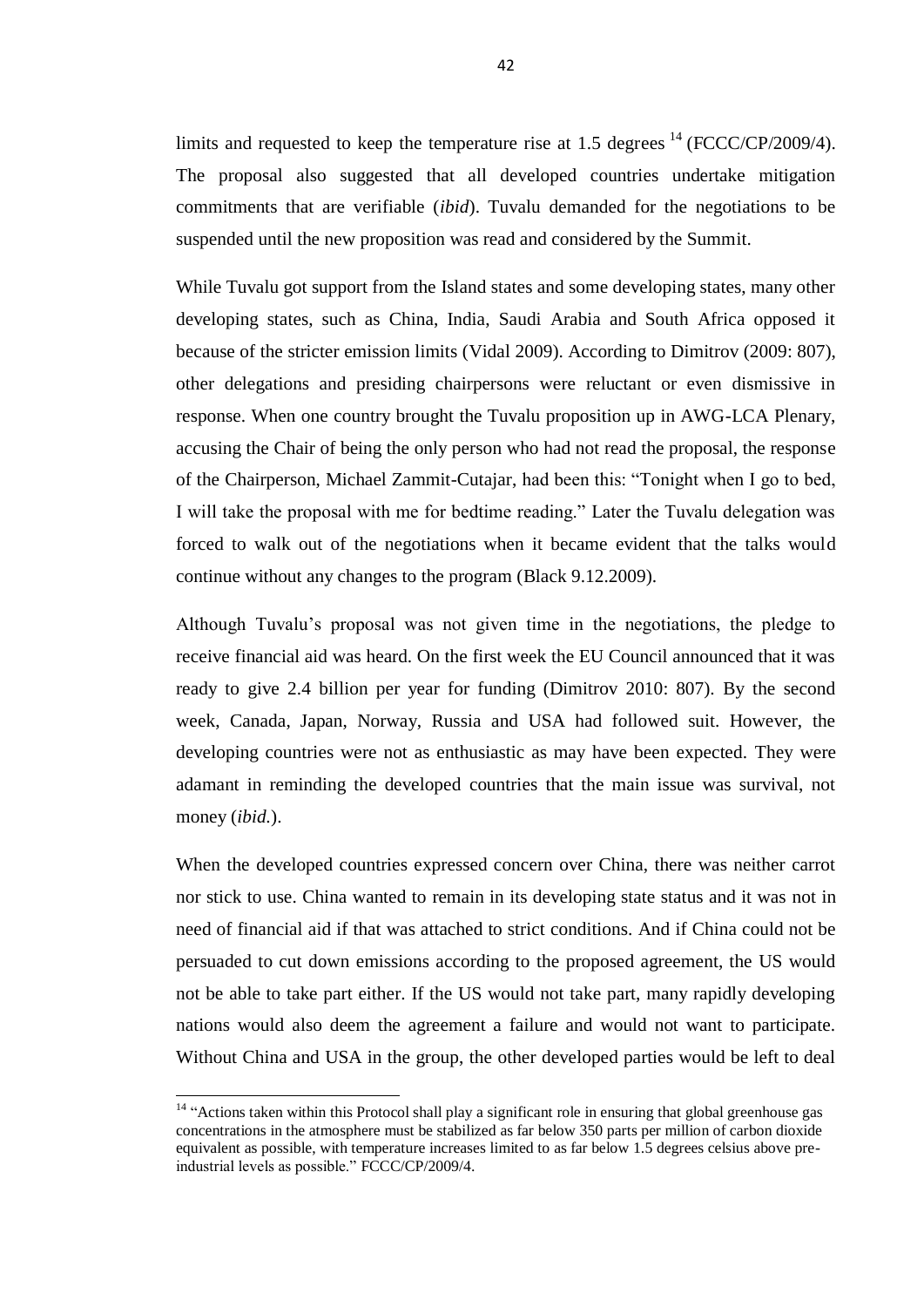with an impossible situation of trying to slow down climate change without the biggest polluters.

The developing countries made it clear over and over again that Kyoto Protocol was a good starting point and that the aim of the meeting should be to negotiate stricter terms for a second commitment period of KP. When the ministerial level started, the Africa Group announced that they would not participate until they would be certain that a second period of Kyoto Protocol was still the aim (TWN 14).

While developing countries were still using all their diplomatic resources to ensure a second term for KP, developed countries tried to soften the blow with promises of financial aid. It was clear that the US would not commit itself to KP but would seek to form a new agreement that would encompass all of the biggest polluters (such as China). Annex-I states were aware of this and therefore tried to ensure that a new but equally binding agreements would be formed. However, wider participation would require lesser emission limits, because in line with the idea of "common but differentiated responsibilities", China and other rapidly developing countries would not commit to anything that would significantly weaken the growth of their industries. Thereby the possibility of another term of KP was wiped out of the negotiating board and this was a bitter result for the developing countries. A deadlock was the natural consequence.

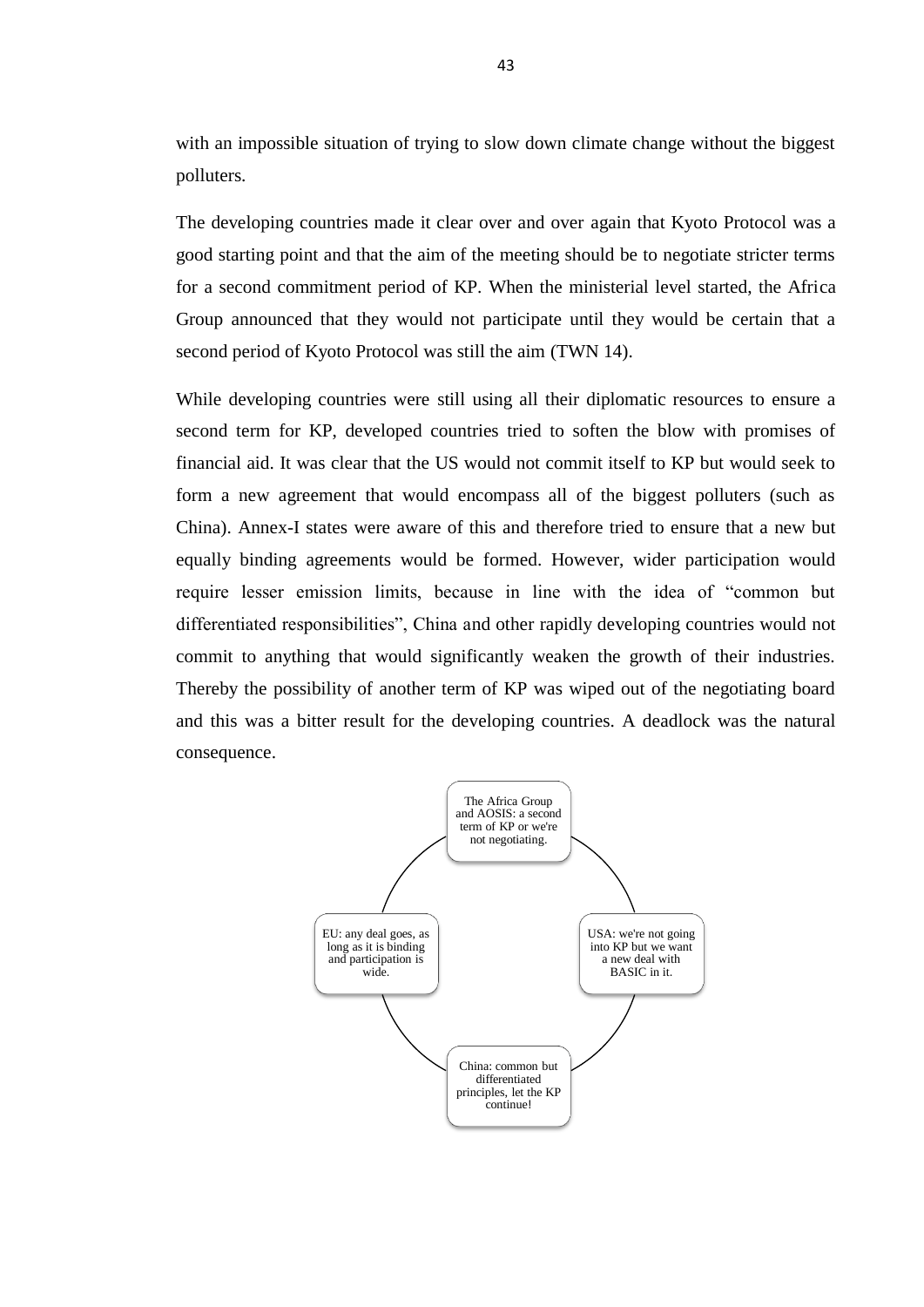Power is not always inbuilt. As was the case with the Tuvalu Proposal, smaller countries can rebel if necessary. Unfortunately the chances of achieving a result are quite narrow, if no significant actors are involved. Tuvalu had no powerful allies so it had to try to raise attention by refusing to continue the negotiations until its voice was heard. Tuvalu could do this because it is a tiny state and has nothing to lose by protesting. It turned out that Tuvalu got the sympathy of other AOSIS countries and the protesters but was unable to influence other states.

#### 6.2 The grand finale

There were not many possible ways out of the deadlock. When the ministerial level arrived in Copenhagen in the end of the second week, the situation was still a mess. There was no draft to work on because the texts AWG-LCA and AGW-KP had managed to produce were so heavily bracketed that the actual content of the text was still to be negotiated (Dimitrov 2010: 808). The Danish hosts saw no other way out than to gather the representatives from the countries they deemed most important into a group and to persuade these key players to negotiate with their regional groups for a compromise solution. (*Ibid*, 809.) In terms of democracy this was a bad idea and so thought most of the developing countries, who feared that this would be again just a way to play out the smaller participants. The struggle between democratic ideals and pragmatism was rather unexpected because the principle of consensus is at the heart of the UNFCCC procedures.

After some time, it became evident that regardless of the idealism, the Danish Chair and the chosen countries were already going ahead with the new plan. "The Friends of the Chair" group consisted of 29 countries and involved mostly heads of state. The Chair, Danish Prime Minister Rasmussen, never officially let it out who the members of this group were, which raised suspicions about the transparency of the process. While "friends of the chair" convened, all other delegations were left to spend their time in whichever way suitable, because all the other negotiations were suspended. (*Ibid*.) A hard day's night followed. As accounted by Dimitrov (2010: 809): "Pens in hand, 25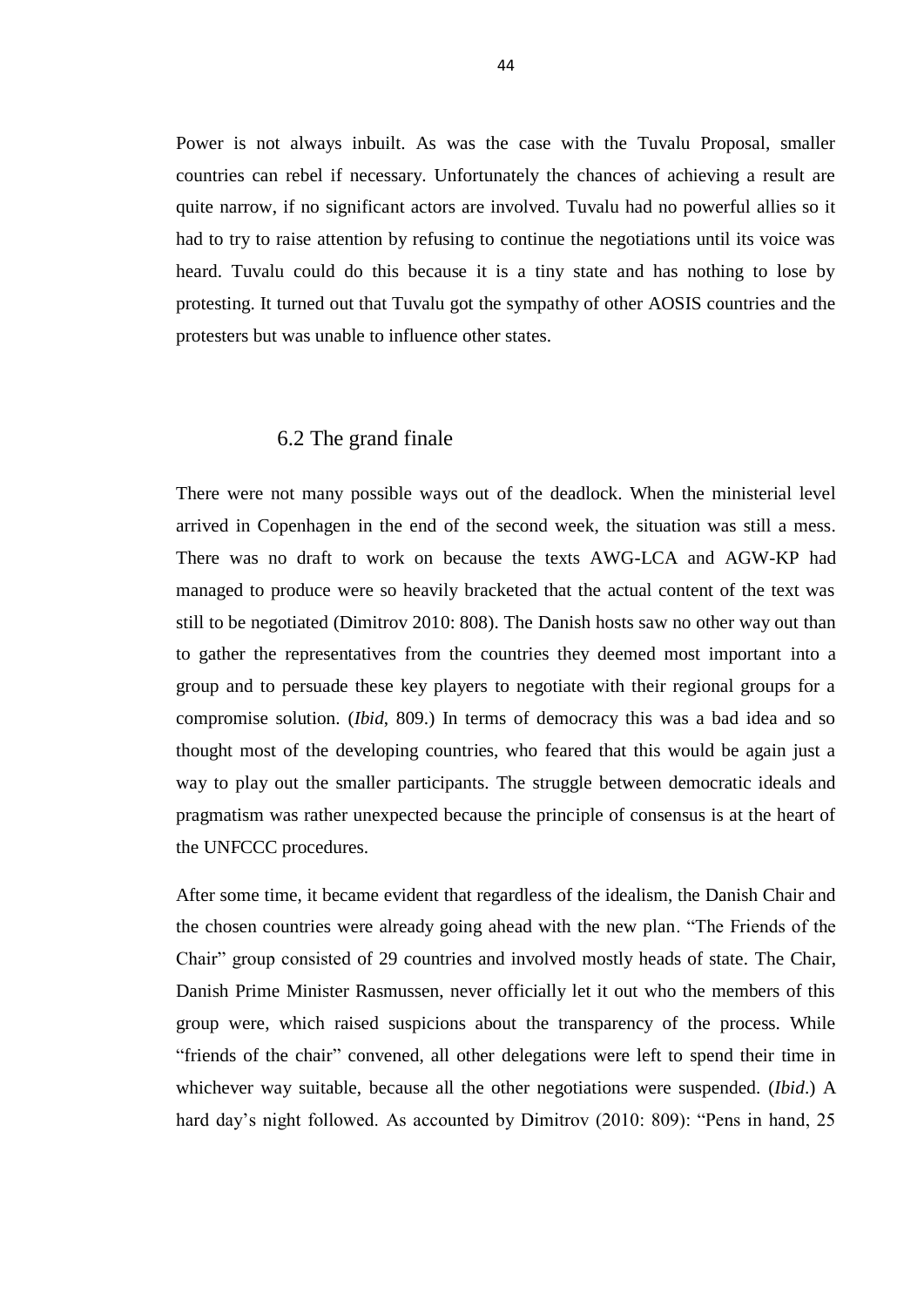prime ministers and presidents were crafting a text themselves, something rare in diplomacy since Churchill's famous scribble on a napkin in Yalta (…)."

Transparency may have been pushed aside but some results were achieved with the new method. These smaller groups managed to draft three versions of the final accord, each vaguer than the previous. The final draft version was so general that it would have to suit everyone. The goal of maximum temperature rise was 2 Celsius. (*Ibid.*) This meant that in terms of mitigation, the draft was not worth much. It was not based on the texts drafted by the working groups and the significance of the paper was merely superficial: the heads of states had managed to save their faces by managing to produce a paper. To masquerade the diplomatic failure, Barack Obama, David Cameron and Kevin Rudd each gave press conferences about a new agreement as soon as the private negotiations were over. This caused a stir because the COP had not adopted the text yet and many delegations had not even officially heard of this paper yet (Dimitrov 2010: 810 and TWN 23.)

An informal high-level meeting was held before the final Plenary meeting. The speakers of this meeting had been chosen beforehand, but the Presidents of Venezuela and Bolivia asked to speak as well. They very strongly rejected the way developing countries were pressurised to agree to adopt the Accord. Chavez stated that "[t]his move lacked transparency. No one can slip a document through the door or try to do something in a fraudulent way." (TWN 22.) Chavez "categorically rejected any document which was "cooked-up" and announced he and President Morales were leaving the Conference, and stressed that their officials will reject any such documents produced" (*ibid*). The Presidents got many responses from developed states but already it was clear that the Plenary would not act as a rubber stamp on this draft agreement.

Because of the way the Accord was formed and because of the disappointing content of the paper, the Conference Plenary was very much divided over the issue. The Plenary started in the middle of the night and many delegates were still unaware of the bargaining that had been going on earlier in the day (TWN 23). When the Chair announced that an Accord had been drafted by the chosen few and now the plenary would be suspended for an hour for the delegates to get to know the text, things turned dramatic. Many countries wanted to abandon the Accord altogether because of the non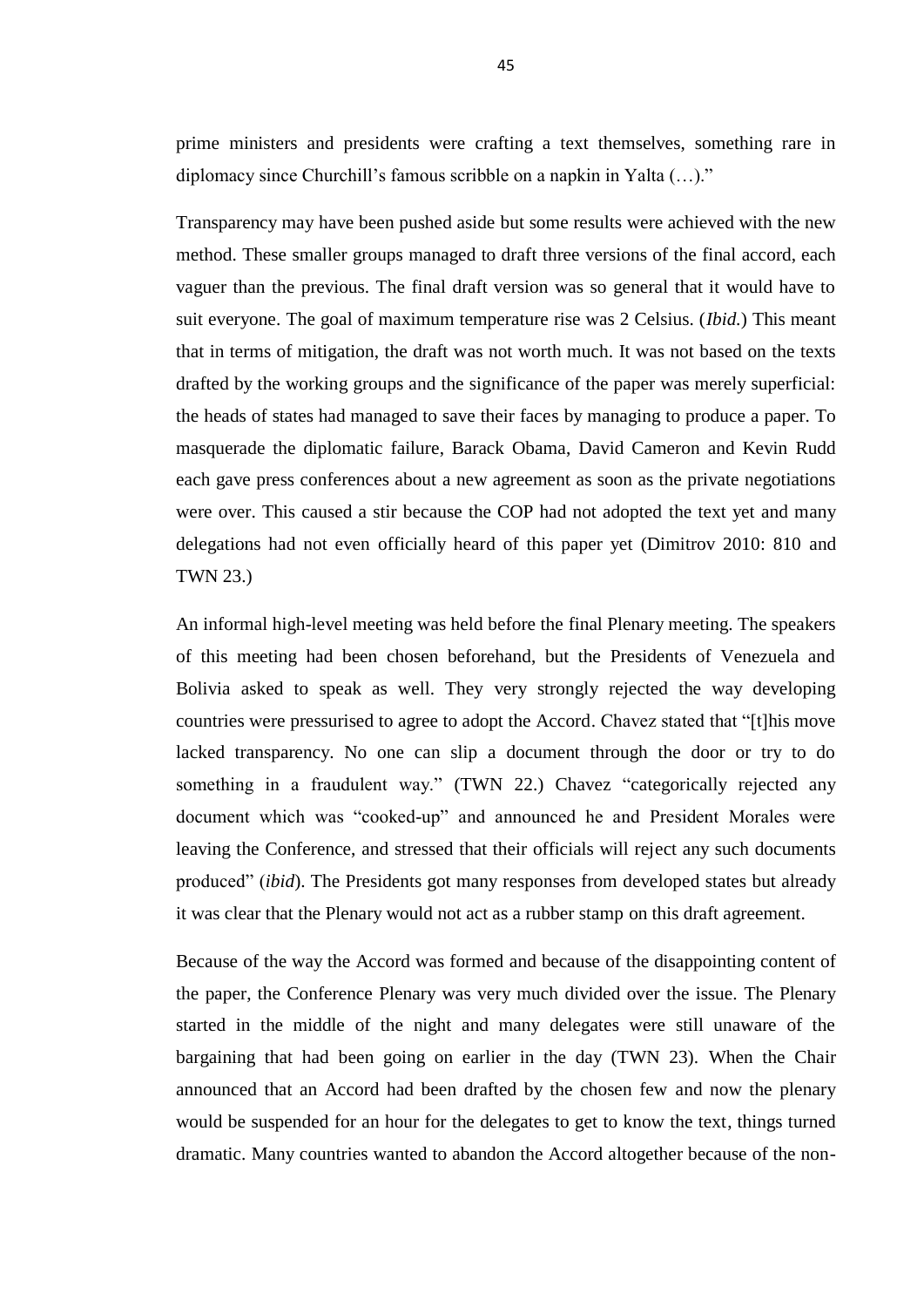existent transparency in the brief drafting process. However, there were many countries that wished to proceed and saw this as the only means to do so. (ENB vol. 12 Number 459.) As the UN process is based on consensus, opposition from some participants would mean that the Convention could not adopt the Accord.

Tuvalu was still outraged at the way it had been treated earlier and therefore it did not come as a surprise that it was the first country to reject the Accord. Many other developing countries expressed their outrage as well. The representative of Sudan compared the accord to the Holocaust: "it condemns and turns Africa into a furnace because 2 degrees Celsius results in 3.5 degrees according to IPCC" (Dimitrov 2010: 811). If Tuvalu was most upset about the content of the Accord, some states were more upset about the way it was drafted. The representative of Saudi Arabia stated that "[t]his is not how this body operates, and we are not going to establish new ways for this body today here" (*ibid:* 812). As the Plenary meeting took place at the night and early morning of the last day of the Summit, some heads of state had already flown home and their delegates were left to deal with the pressure. The US representatives reminded the Plenary that the informal group had included members of all the major regional groups and therefore the drafting process could be labelled transparent (*ibid*).

Finance became an issue at the last minute, although in a different way than during the working group negotiations. The Accord stated that the industrialised countries had made commitments for 30 billion dollars for the years 2010-2012 (Dimitrov 2010: 810). The list of commitments by developed countries had been circulating in the Summit previously, but now the total sum of the financing was to be the key element of the Accord. Many developing countries were outraged by the idea that all the concrete goals were missing from the Accord but that yet a sum of money was to lure all the developing states into supporting the adoption of the paper.

After much heated discussion, the United Kingdom made a proposition to adopt the Accord. The Chair, Rasmussen, noted that some countries were still against the Accord but yet he urged everyone to sign up to it. The representatives of Cuba and Venezuela immediately announced that they would not accept a document that they saw as pure bribery. Rasmussen was forced to conclude that adoption of the paper would not be possible. (TWN 23.) According to witnesses, this caused turmoil in the conference hall.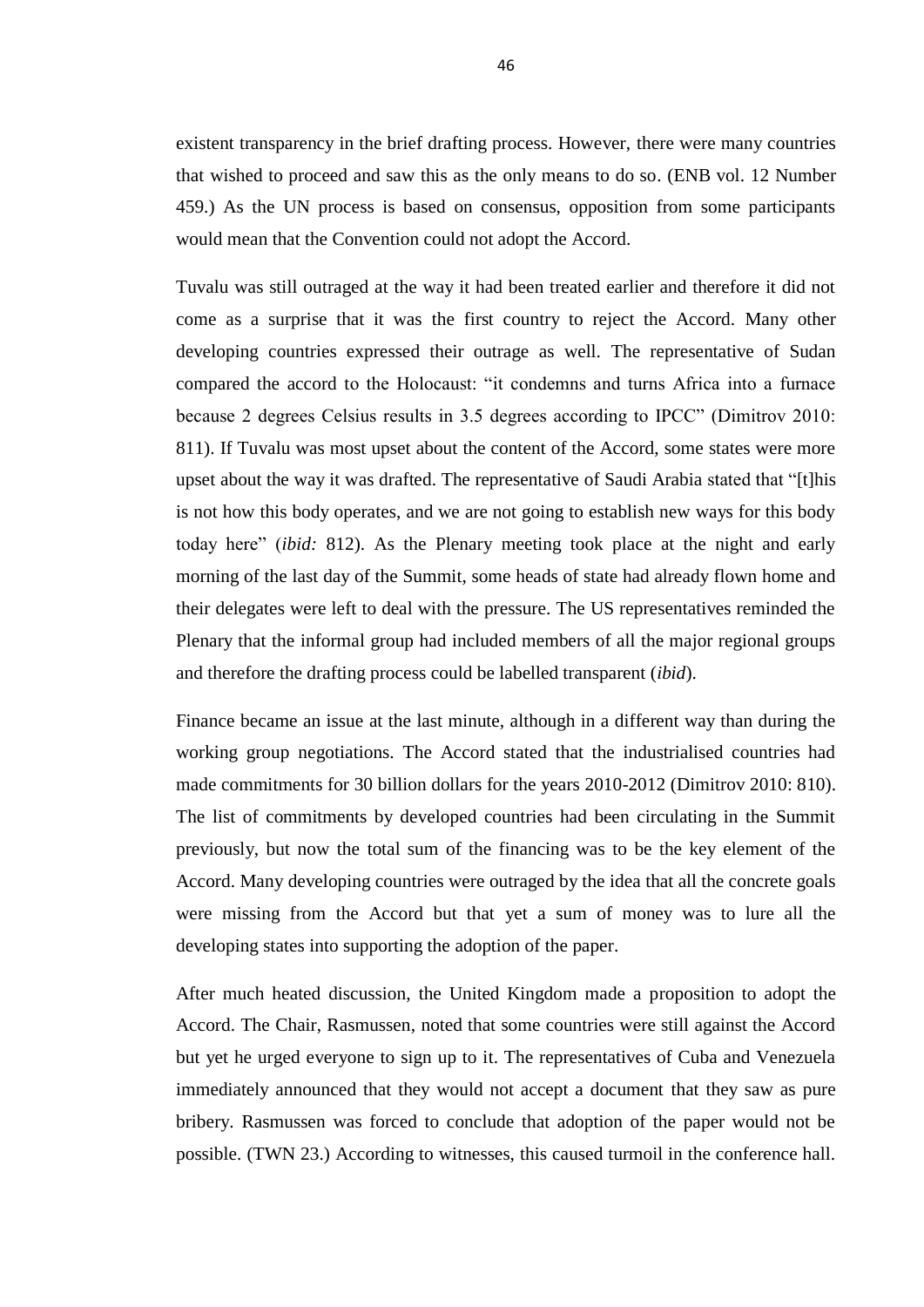(see Dimitrov 2010: 813 and TWN 23). It took the authority of Ban Ki-Moon and numerous informal negotiations to lead the Plenary through to a compromise decision to "take note" of the Accord. (ENB vol. 12 Number 459.) If this was mortifying to the representatives of those countries that had already given out press statements about an agreement, so it was for the Chair, who had been trying to reach the adoption of the Accord until the last minute.

The decision to "take note" of the Accord brought some closure to the Summit. The decision signified that the Accord was given a neutral status and by this procedure the Convention had no inbuilt obligation to adopt the Accord in the future. What was left was the disagreement over how to interpret this decision, but this died out rather soon. Because of the overrun schedule of the Summit, many delegated were leaving as soon as the decision to take note of the Accord was taken (Dimitrov 2010: 814). What was left was an empty conference room and a hollow Accord, that was to be "taken note of".

# **7 AFTER COPENHAGEN – A THEORETICAL DISCUSSION**

Having examined the proceedings and the diplomatic quarrels in the Summit, it is time to delve deeper into the issues that seem to cause deep misunderstandings in international environmental negotiations. Because the issue in question, climate change, is a problem of commons, all parties have to form an opinion of the suitable policies available. At Copenhagen, ideological differences made it very difficult to define what the options could be. Some possibilities were ruled out straightaway because they would give too many concessions to one or other group. Deadlock was no surprise in the end.

This chapter starts with a discussion on compliance in global governance, especially in the UN-led system. There cannot be compliance without participation, so discussion on participation follows shortly. These two concepts are studied in conjunction with the Copenhagen Summit. After linking theory and practise in this chapter, the thesis ends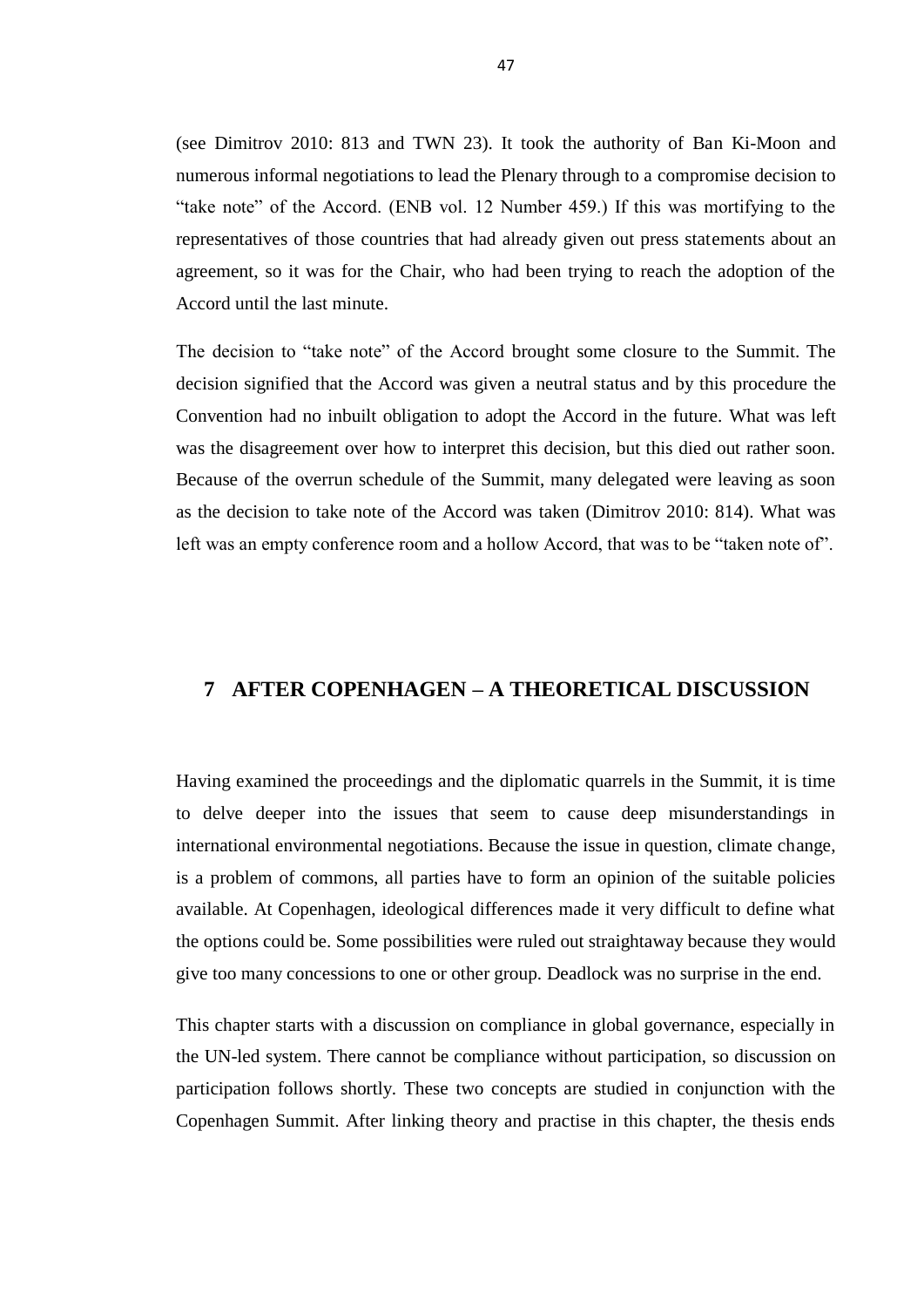with a discussion of the possible changes that would improve the possibility of success in the UNFCCC or in international environmental negotiations in general.

### 7.1 Compliance

Thomas G. Weiss and Ramesh Thakur (2010: 6) define 'global governance' as "the sum of laws, norms, policies, and institutions that define, constitute and mediate relations among citizens, society, markets and the state in the international arena". The UN, officially formed in 1945, represents the old world in terms of global governance, while there are increasing amounts of smaller examples of global governance in multiple specific areas, such as patents, taxing or trade negotiations, which represent the new field of global governance. These specific deals usually offer direct benefits for all the participants and it's mainly a question of how much can be wrangled out of the negotiations. The UN is a different case because of the idealism embedded in the charter. Some states find it hard to see how being part of the UN is beneficial to the state.

The UN is facing a growing problem of compliance. It is increasingly questioned whether the UN offers enough incentives that reward cooperation. However, much of the work the UN does is aiding work where the reward comes from humanity, from all the lives saved. If this does not seem a reward enough for some states, it is hard to see why they have committed to the UN in the first place. It has been shocking to notice how some of the recent famines have gone almost unnoticed by the great public, although experts at the UN have warned about escalation of problems many times. The floods in Pakistan went almost unnoticed by the global community despite multiple warnings about escalating disaster. In November 2011, the UN had received only \$96.5m of the \$357m that had been pledged, and the situation had been alarming since August 2011 (Cummins 2011). More recently, UNICEF had to remind the international community of the refugee camps in the neighbouring countries of Syria. Despite numerous appeals, UNICEF had been given only 20 per cent of the amount required (Manner 2013).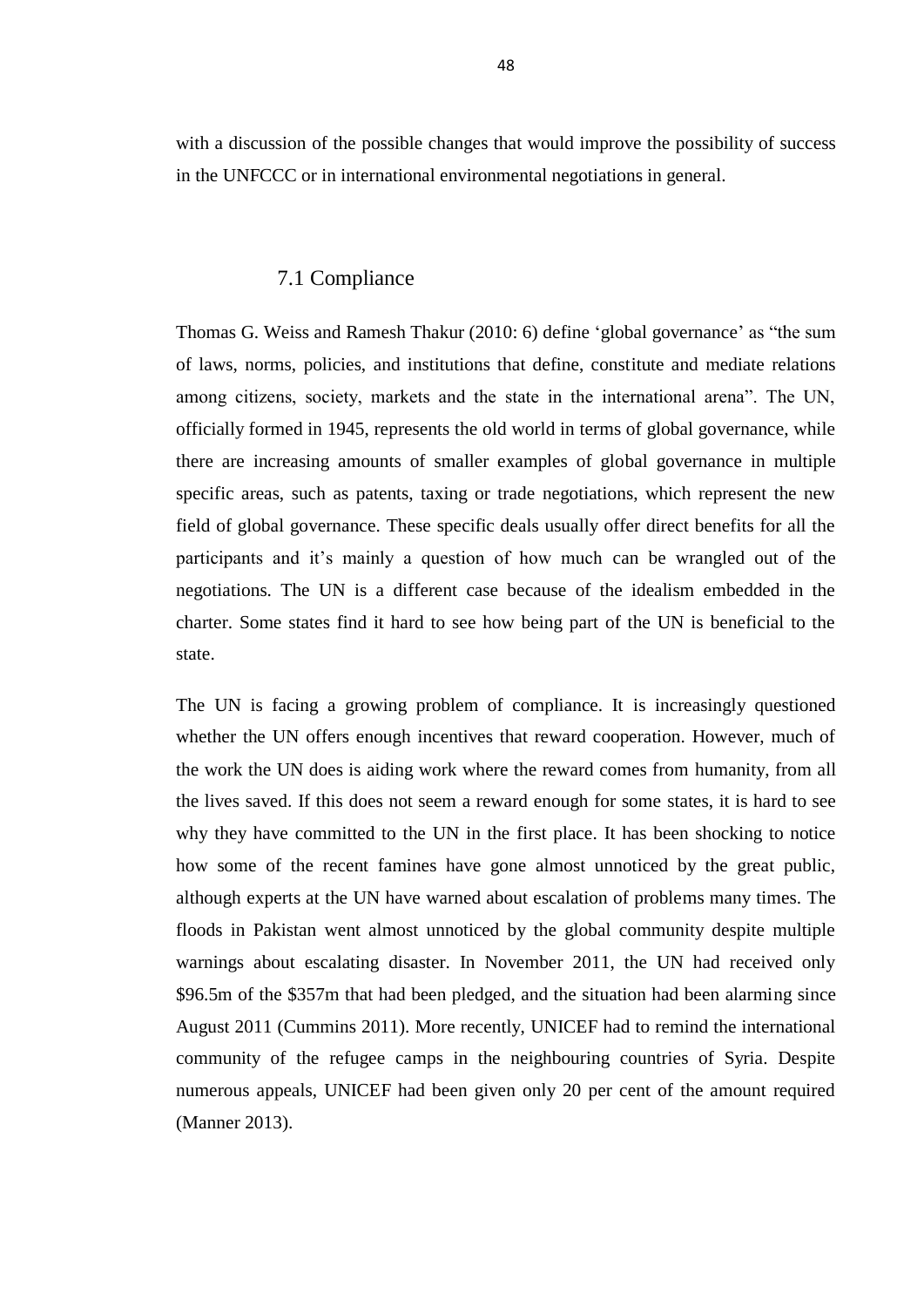International agreements always bring in a level of uncertainty. A way to reduce this uncertainty is to improve the flow of information. Ethan B. Kapstein (2005: 89) claims that therefore one of the key functions of international institutions is to provide states with information about the actions of other states. In bilateral agreements states must always worry about other, unknown deals, but when states agree to common policies and share information, this risk reduces drastically. A simple game theory might prove this valid. Countries are willing to offer reciprocity in order to keep things stable and continuous. However, reciprocity and fairness are not the same thing. Kapstein (*ibid,*  90) uses a trade regime as an example. If country A offers \$100 million of tariff reductions to its trading partners in the WTO and expects some other countries to do the same, the benefits of this deal depend solely on the wealth of these countries. Fairness only kicks in if the reductions are calculated according to the capabilities of these countries. Kapstein calls this differentiated reciprocity "relaxed reciprocity" (*ibid)*.

A diffuse, or relaxed, reciprocity is not purely beneficial to stronger states. Stronger states are giving out more benefits than they get in return. The reason for this fairness might be in long-term benefits: fairer regimes may well last longer because the foundations are more stable (*ibid,* 91). Even though domestic policies are often shaped by short-sightedness, in the field of international agreements, long-term gains may flourish.

In the UNFCCC process, the developed states are trying to find an understanding through diffuse reciprocity but the developing countries do not find this offer lucrative. China is also using this kind of diplomacy: it is making promises of large but entirely voluntary emission cuts while it is refusing to take part in a binding agreement. This goes well with the already mixed image China is sending out: they are a wealthy country, but their GPD is still very low.

China's history of development is unique: China was able to start developing its industry as soon as the strict Communist era started to loosen up. Eager to put the past behind, the Chinese have practically worked miracles in building up an industry incomparable to any other. However, China is a divided land with a large majority of poor people and an urban, rapidly growing middle-class. The Chinese welfare system is still under construction. Those living in the contaminated rural areas have no means of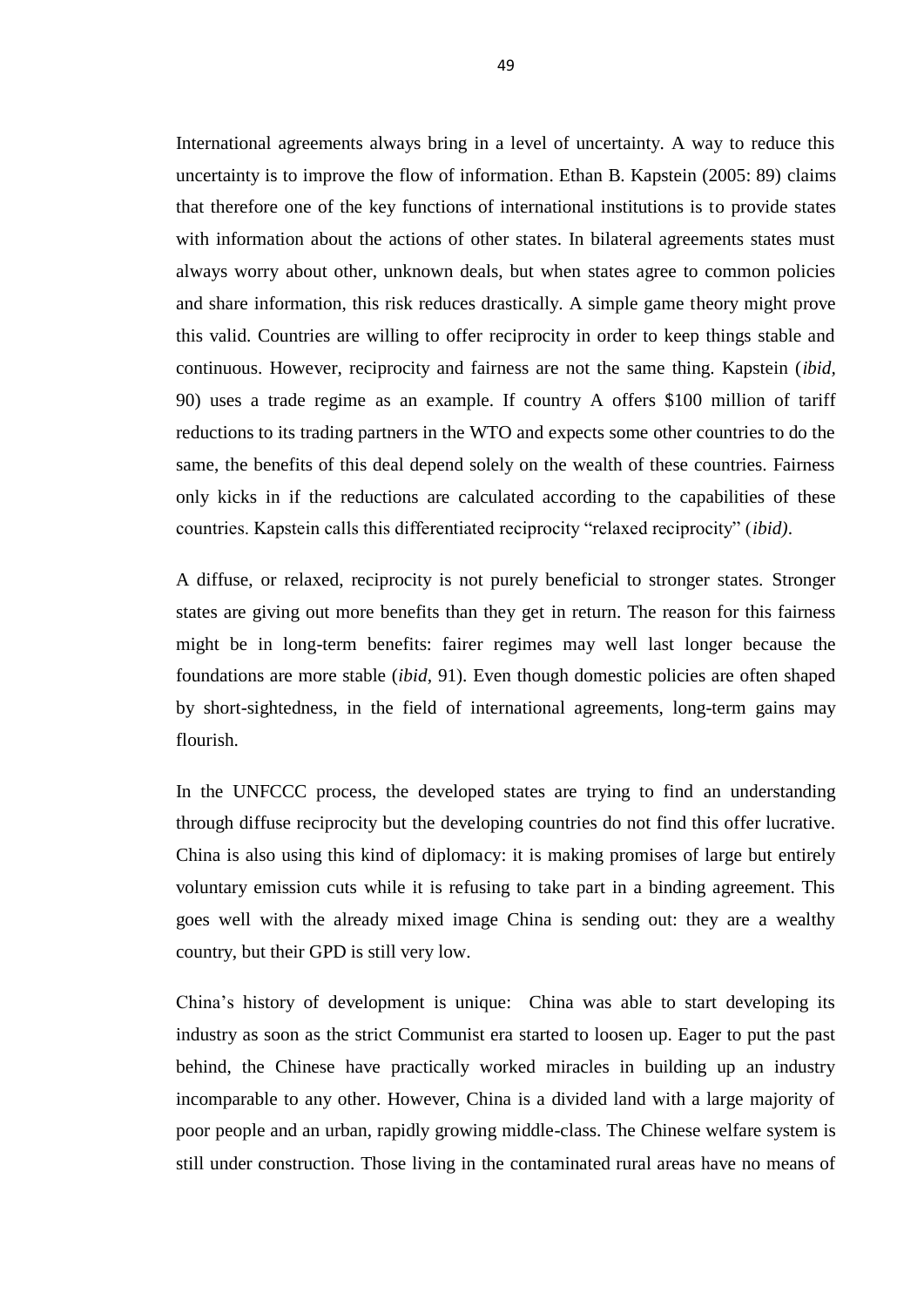voicing their opinion and the urban people are generally not very interested in environmental protection (apart from the air pollution of big cities).

China is a country where the state's opinion is voiced by a few selected ones. In this kind of political culture, it is easy to remain isolated from the Western political consensus and even to take bride from outsider status. China's focus in international politics has not been the West for some time now and because of mutual understanding with its trading partners in the East and in Africa, China has managed to strengthen its identification with the G-77 group further. Because of the strong position in the G-77 group, China has been able to dictate how much cooperation and compromises it wants. In Copenhagen, China announced that it had already taken measures to voluntarily restrict emissions but at the same time it indicated that it was not willing subside to the Western demands about the transparency and measurability of the emission cut by agreeing to take part monitoring processes.

#### 7.2 Participation

In the beginning of this thesis the most interesting aspect of this study seemed to be the discovery of why some of the most important decisions were never made. However, after looking at the conference papers and getting a bigger picture of the tiny possibility there ever was for the Summit to succeed thoroughly, one much more interesting question seems to be in need of looking at: how is it that states are still wishing to take part in these negotiations, although at the same time they seem to be quite reluctant to make difficult decisions in these meetings? 'Still' implies that we are perhaps living in a time where the UN is not the sole guardian of the good and evil anymore, a time that questions the power of an organization that was built to strengthen the union of the winners of the war and that has been torn by internal debates and power politics since the very beginning, thereby making it an organization that may not very well reflect the reality and the values of the modern world society. Considering the former, it seems that there are two sets of values for the states: a sense of duty that comes from decades of participation within the UN and a heightened sense of feeling of the times changing.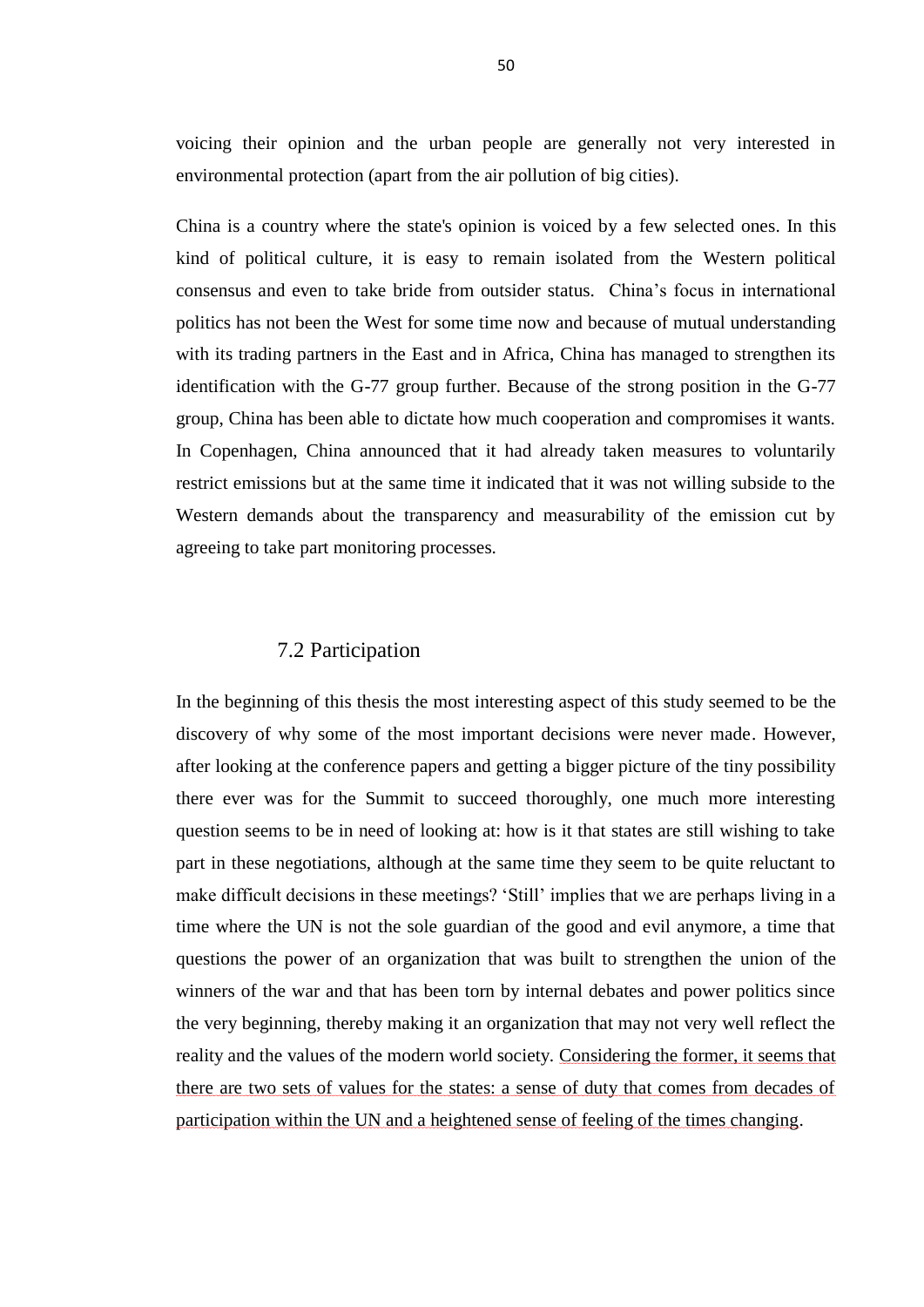Ask any generation, the times are always changing. What makes this feeling of change so profound is that it implies very different things to different states. The developing countries are feeling the change as widened possibilities for development and a chance to finally catch up with the West. They are eager to achieve what the developed countries have achieved in the  $20<sup>th</sup>$  century and it is hard to see why they would not be allowed to do so. Former President Tarja Halonen summed this problematic up in a recent interview: "We are trying to tell them that we only have this one planet. They say 'ok, but then give us more money'. We reply that we don't have any more money, please don't kill a milking cow." (Saarikoski 2013.)

Meanwhile the first world countries are torn between a sense of duty and a heightened trend of neoliberalism. The former is the backbone of the UN; a knowledge that being privileged has not come without sacrifices, that there is a reason why the world is divided into rich and poor countries. This clash between two worlds, one leaning onto the past mistreating and the other onto the limitless future, gives the best advantages to those parties that are able to benefit from both: rapidly developing countries are able to use the moral right derived from the colonialist past as a speedway to industrial bloom even though their levels of emission equal or even exceed the levels of old industrialised countries. The BRICS countries have managed to have the cake *and* eat it, and this policy gap has proved very difficult to bridge. This chart shows how much the BRICS countries account for the total. It is worth noting that the total growth of emissions from 2009 to 2011 is 2180.225t, and the BRICS countries account for 1 411.889 tonnes, which is 64.8 per cent of the whole sum.

|                     | total tonnes in 2009 | total tonnes in 2011 |
|---------------------|----------------------|----------------------|
| <b>Brazil</b>       | 420.16               | 475.409              |
| <b>China</b>        | 7 7 10.50            | 8 715.307            |
| <b>India</b>        | 1 601.12             | 1 725.762            |
| <b>Russia</b>       | 1 572.07             | 1788.136             |
| <b>South Africa</b> | 450.44               | 461.565              |
| World               | 30 398.42            | 32 578.645           |

Table 2: CO2 emissions of BRICS countries.

EIA Statistics 2009 and 2011.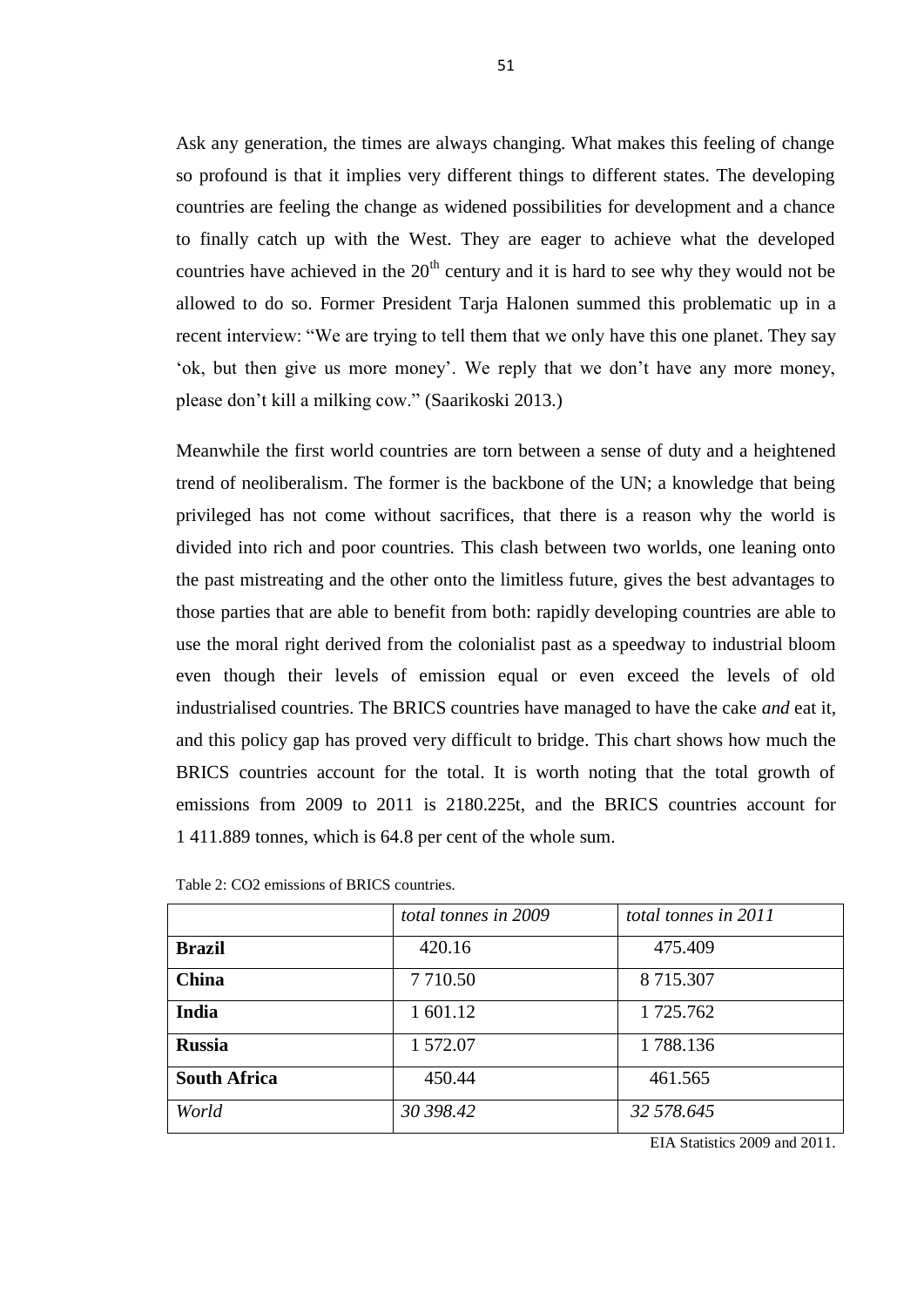The BRICS countries with their demands are at the core of the moral problem that captures international climate politics: how can we now introduce norms and possibly even laws to directly regulate emissions in a way former protocols have not been able to do, if we are still trying to establish which parties should take part in saving the commons from more damage?

### 7.3 The past that cannot be forgotten

At the turn of the new millennium, academics were starting to express more concern about the problem of environmental commons in relation to equality and compliance. The inbuilt inequality of environmental problems was a topic of much academic discussion. David Held, Anthony McGrew, David Goldblatt and Jonathan Perraton stated in 1999 (378) that

> it is inconceivable that anyone can effectively own the atmosphere and no one can be excluded from its usage, yet the consequences of any actions in specific and small locales can have impacts of a highly unpredictable and volatile nature all over the planet. The intrinsically global character of these common ecosystems means that spatially separated social actions and networks can become bound together in powerful ways.

The authors pay attention to the way separate societies are linked interdependently by different environmental policies. They are highlighting that "what distinguishes the contemporary problems of the environmental commons (…) is the unique extent of those interrelations, the increasing number of separate national polities and policy areas drawn into the expanding web of stretched relations, and the increasing intensity of global and regional interactions." (*Ibid.*) While these separate units are perhaps unintentionally linked by policies at present, similar patterns are at the root of a large part of environmental problems.

According to the authors, the global diffusion of industrialisation from the West not only increased the reach of pollution but also increased the world's capacity to consume resources (*ibid,* 409). This trajectory has been boosted by some international economic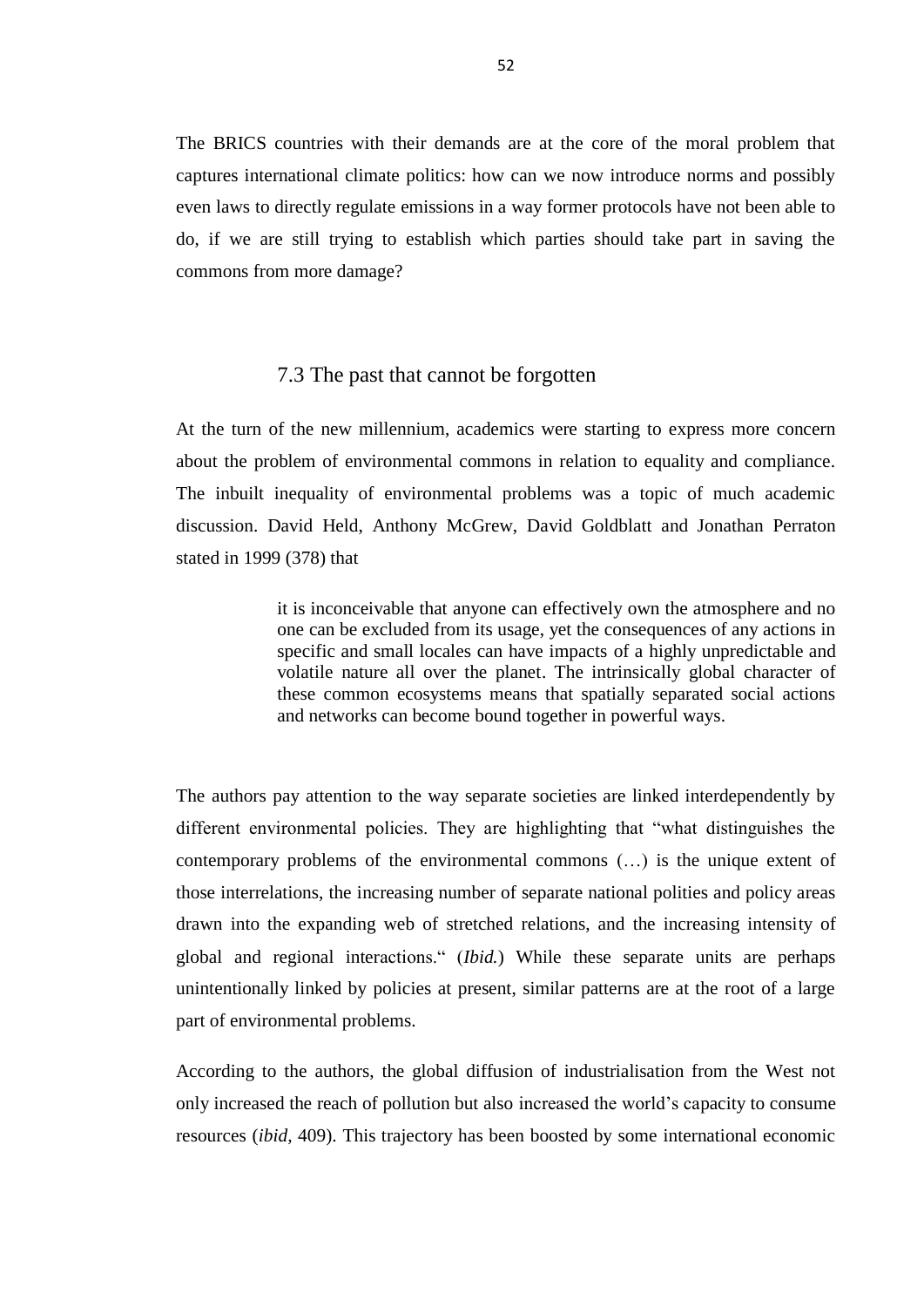institutions - such as the World Bank – that have supplied capital, infrastructure and economic advice keenly. While the authors do not take a strong moral stand on the future problems, they do issue the compliance problem briefly. They admit that there is "considerable evidence to suggest that the incapacity of some governments to regulate environmental problems, and their tendency to promise higher standards of safety and environmental quality than they are capable of delivering, have contributed to a decline in public trust and confidence in states in advanced capitalist societies" (*ibid,* 413). A decline in confidence is hardly going to ease the process of compliance. The BRICS are very eager to remind the West of these moral problems, and this brings us to the beginning of the cycle again.

A whole study could be done on the historical trajectories that have led to this situation of inequality. However, as the main interest in this thesis is to examine the factors leading to Copenhagen Summit's failure, the past will need to be integrated into a few specific notions. Although compliance has always been a problem within the UN, previously it has been shadowed by the ghosts of the Cold War.

In terms of environmental negotiations, the parties are divided differently. Previously mentioned BRICS countries may have worked in close cooperation with the West or the East, but their main interests are not in expanding their power through force and diplomatic brilliance but through economic success. Emission reductions clearly diminish these countries' abilities to develop as rapidly as they would wish to, and therefore it is their main mission to ensure that their industries will suffer as little as possible from the restrictions. This causes enormous strain to the notion of compliance and hopefully also forces the "old powers" to think of new ways to make compliance to environmental agreements seem lucrative. However, it is not just BRICS that are resisting voluntary deals on the basis of economic realities. With the recession of the late 2000s many other countries have also took a step backwards when it comes to compliance to different UN commitments.

Participation and compliance are not a problem only amongst rapidly developing nations, but also amongst those countries that would most benefit from international aid in mitigation. While some of the reasons may be found on the agency level, a quick look at what is embedded in the structure of global relations is in order. Timmons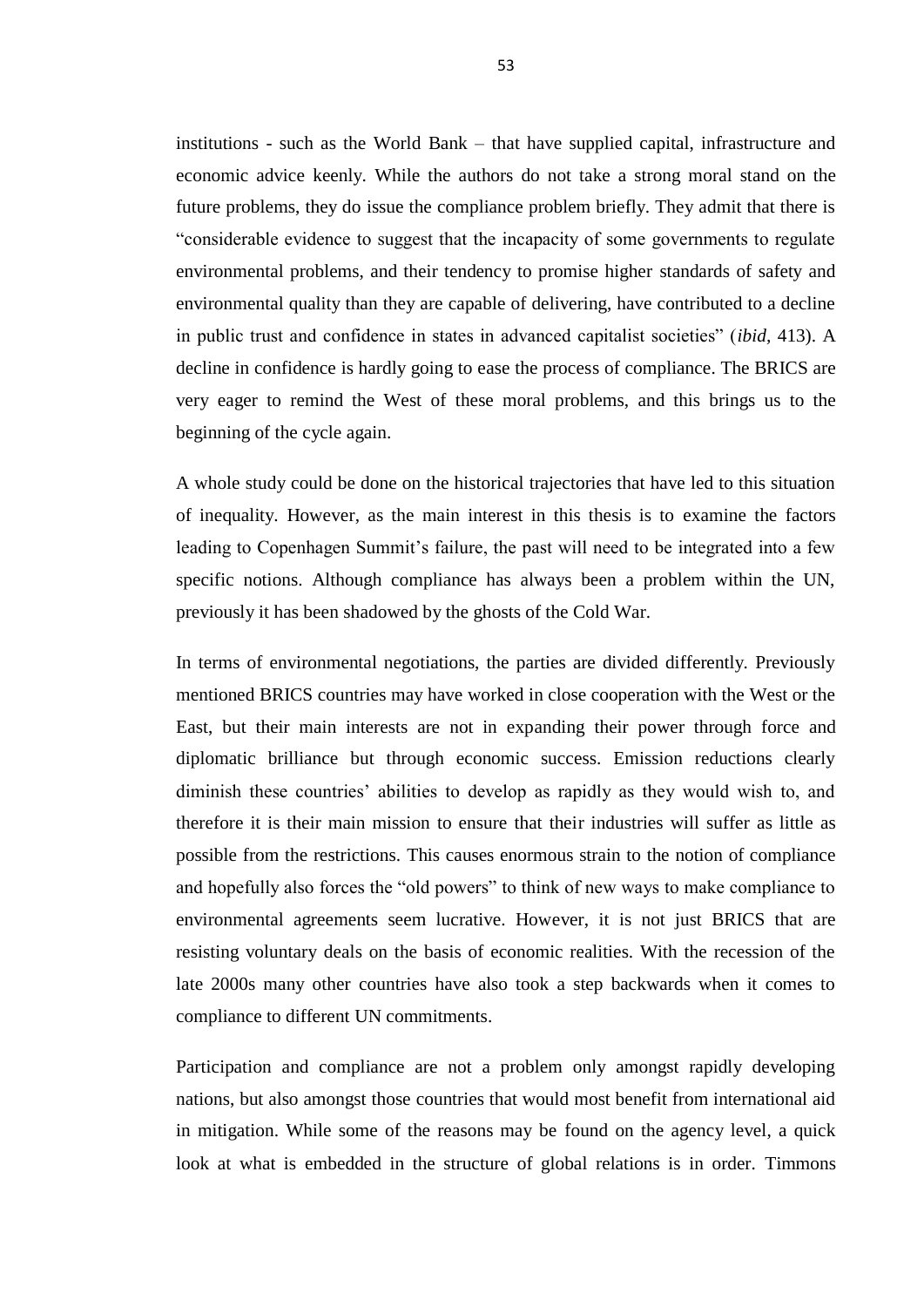Roberts, Parks and Vasquez (2004: 25) have listed three central theoretical traditions in environmental treaty participation. *Constructivists* look at international relations as if there was a global environmental 'culture' gradually spreading throughout the world The values of this culture have become global and common and thus have created a social system which encourages treaty ratification. When being part of sophisticated elite has become desirable, states start to feel the obligation to participate in environmental organisations and scientific unions. This participation in turn correlates with the number of environmental treaties ratified by the country. (*Ibid.*)

*Realists* have a different take on treaties. Treaties have no signification unless a compliance system is ensured. States participate only for the benefits, and once the agreements starts to lose its appeal, states pull out. Therefore a powerful state needs to use its authority to coerce countries into cooperation.

The third group, *rational choice institutionalists*, have focused on explaining cooperation. Interdependence, uncertainty and high transaction costs force states to think of cooperation as a way to overcome collective action problems. Institutions provide reliable information, monitor and verify state behaviour, assist implementation and sanction non-compliance. Thereby international treaties become "functional solutions to efficiency problems" (*ibid*. 26), and breaching them would be reputationally costly.

The authors do not feel that any of the three theories is sufficient in explaining participation. Institutionalism is the most developed of these three theories but it fails to look beyond the managerial aspect. It "does not address the role that existing social structures play in producing and reproducing environmental degradation and nonparticipation in international governance" (*ibid,* 30). The authors bring in structural inequality as a reason for non-participation: developing countries that have repeatedly lost the struggle to better one's position may not feel the incentive to join international environmental agreements. They may not be in a position to implement good environmental policies and participate in conferences even though they are often the ones who suffer most from deforestation, land degradation and pollution. All this fails to fit into the institutionalist approach and therefore another theory is required. (*Ibid.*)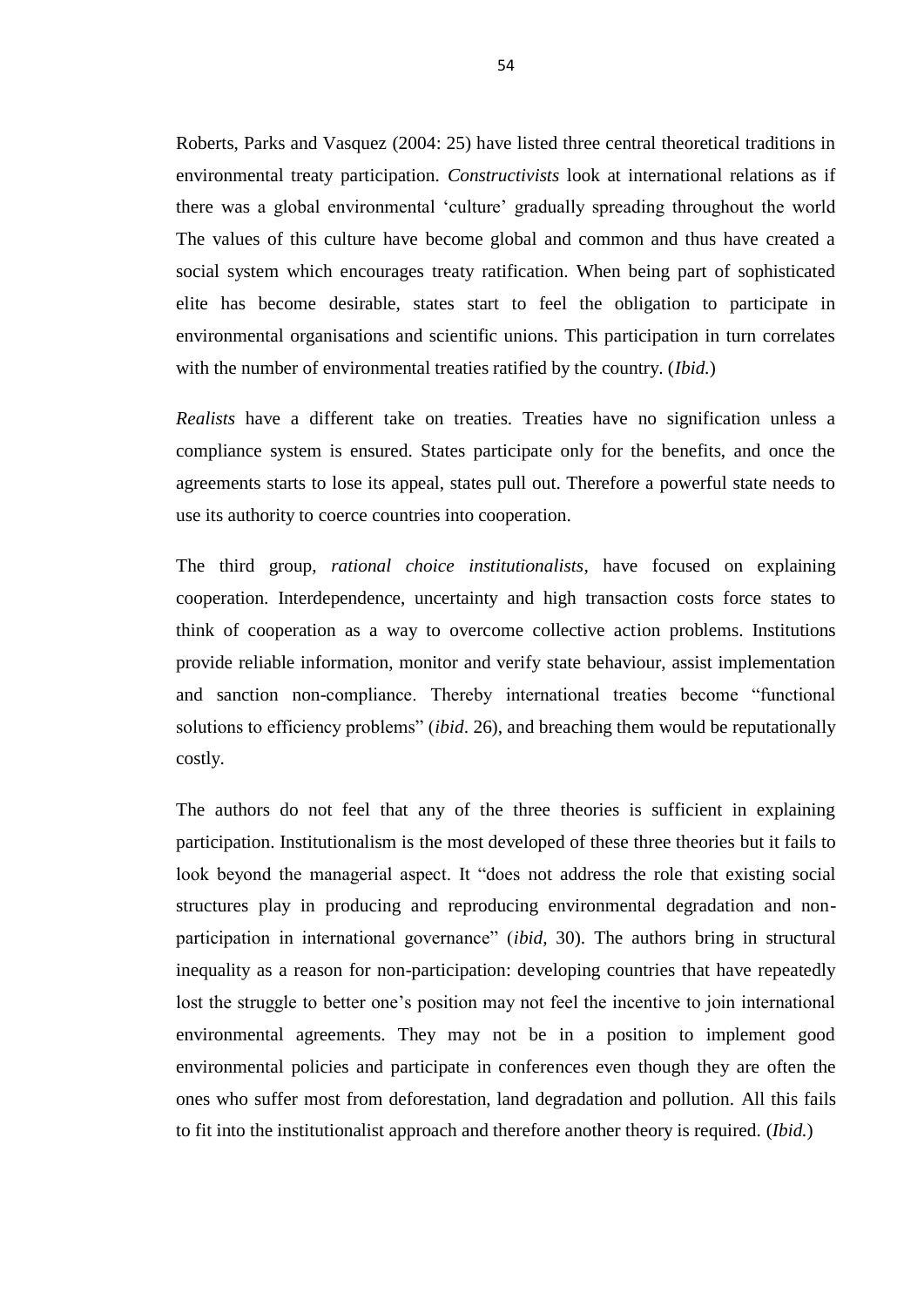Taking into consideration the need to connect agency issues with structural problems, dependency theory seems to be the solution. It is a theory that can take inequality issues into consideration. Structuralism descends from world-systems theory and fits a study of participation well because of its stress on the significance of the global system. World-system theories in general acknowledge the significance of history, especially colonialism, and they focus on structural constraints and material exchange while keeping in mind the global focus (Shannon quoted in *ibid*, 31). Structuralism is founded on the notion that on the top of a pyramid are the wealthy states and at the bottom, all the 'peripheral' nations struggle. Colonial relationships assisted in forming this structure and since then it has been unbreakable because of the predominance of the wealthier and therefore more powerful states. Timmons Roberts, Parks and Vasquez stress the need to acknowledge this structure before analysing participation (*ibid)*. If the opportunities to participate and be heard seem limited because of economic problems, the reason might be hidden here.

Timmons Roberts, Parks and Vásquez explain participation through structuralism. In this thesis the focus is on two separate but interconnected phenomena: the power states have and use of it in environmental negotiations and on compliance. Concentrating on the former, structuralism can help us to understand not just why states may choose not to take part in international agreements but also why they may or may not be able to have influence on the topics of the negotiations. What options does a relatively small and insignificant state have in the negotiations, if it is faced with a decision that is not beneficial to it? It must be a part of a regional group and it might be that the group's policy is not suited to that particular country. In this kind of a situation, the state in question can either lobby harder, try to get powerful allies or refuse to cooperate.

In international negotiations, states often cooperate in order to gain more power. Developing countries have united under G-77 as early as in the 1960s (Vihma 2010: 4). From a structuralist perspective, the Third World countries have been forced to unite because of the burden they have received from the developed countries. Looking at this cooperation from more instrumentalist perspective, strength in numbers may ease policy making and indeed give a bit more bargaining power. Without the structure of the negotiating group, many developing countries would not have much of a role to play in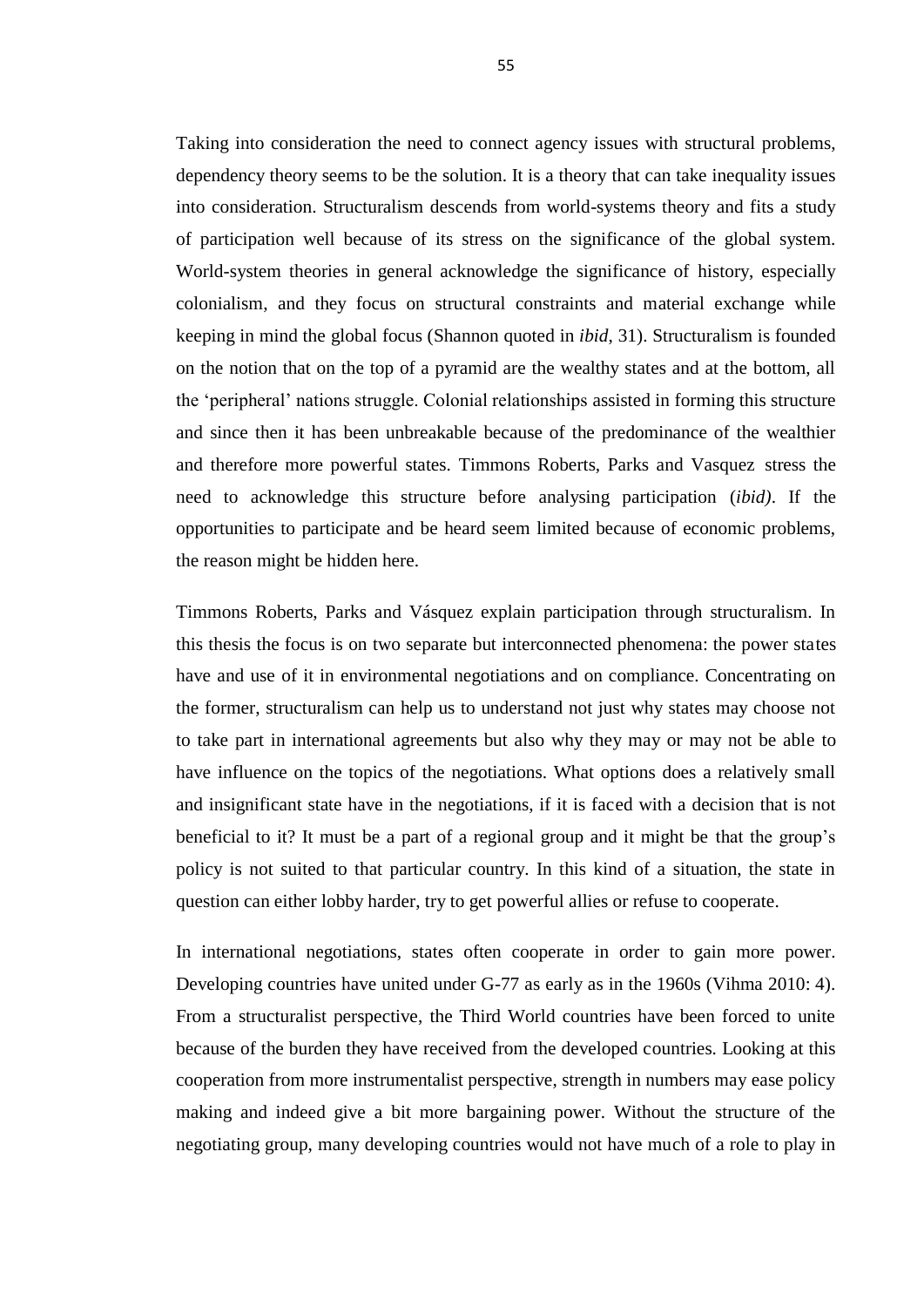international negotiations (Williams 2005: 54). These two views together may help explain why such a heterogeneous group such as G-77 decide to participate as a group in international negotiations.

Developing countries seem to have five specific interests that have repeatedly been brought up in international environmental negotiations. The first notable issue is the insistence on linking environment with development. Environmental protection should not clash with the right to develop. The second interest has been the need to receive more resources for environmental programs. ODA cannot be transferred to environmental assistance just like that. The third issue concerns technology. The absence of technological assistance makes the developing countries vulnerable in the event of an environmental crisis. The fourth issue concerns capacity building for negotiations and policy implementation. Resources are required. The fifth issue concerns the time horizon in which the countries need to implement new regulations. Developing countries have repeatedly bargained for more time for implementation. (Williams 2005: 56 & Vihma 2010: 4.)

Before bringing this chapter to an end it is useful to consider another aspect that may not always get attention. Development and environmental issues must be very strongly connected in terms of policy, if the great divide of participants in the environmental negotiations is based on wealth. The groupings in the Copenhagen negotiations were not made on the basis of the pollution levels but on the basis of each country's position in the development ladder. Therefore, for China, India and other rising economic powers, it is definitely beneficial to be able to identify oneself with the G-77 group of developing countries and not with the other "major polluters". This possibility is what infuriates the US and makes it demand the participation of China in the new deal. This double role is one of the reasons why the US refused to commit to Kyoto Protocol and why the BRICS states are facing such hard opposition.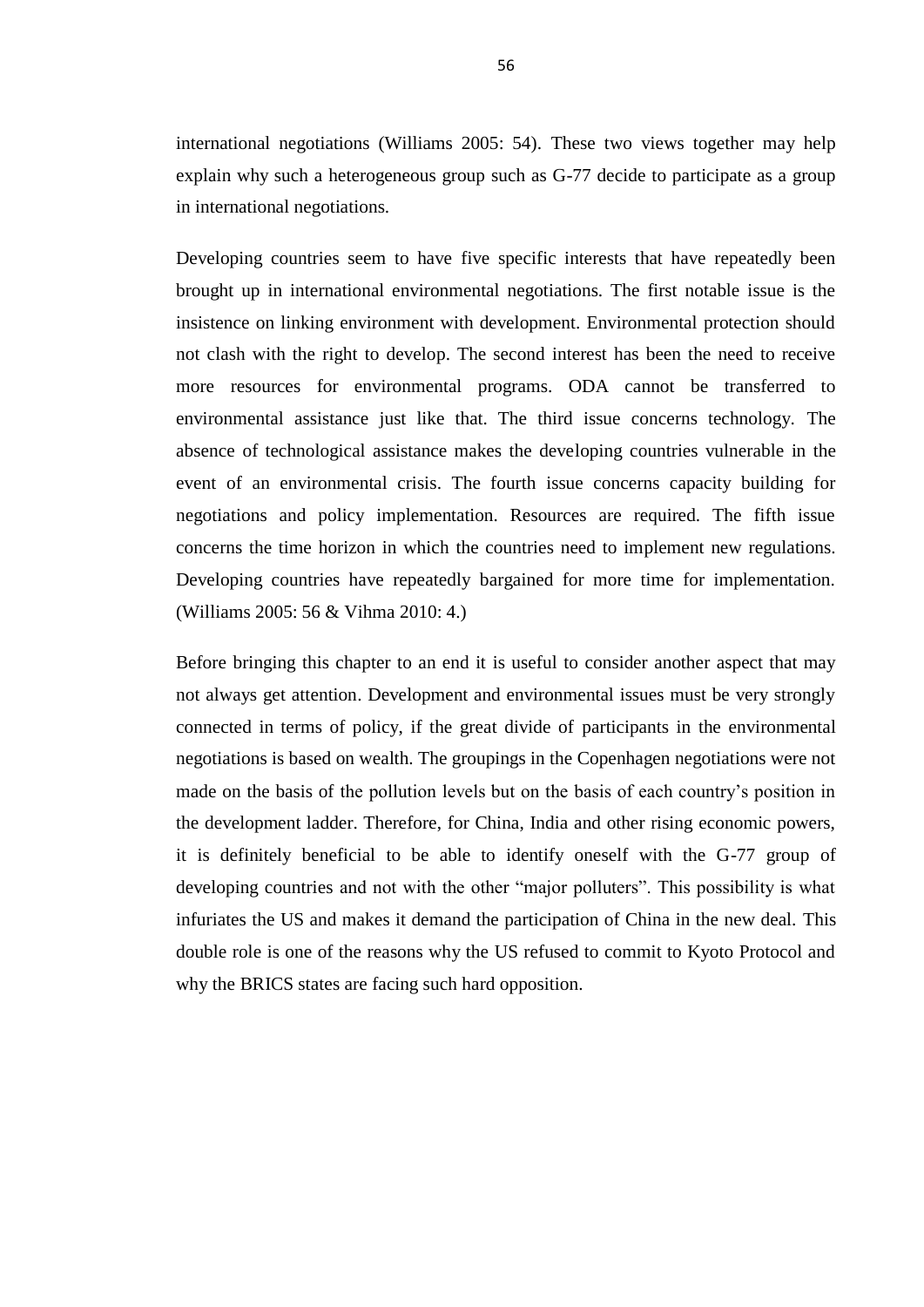### **8. THE FUTURE**

How does the international community move on after a Summit like this? It's business, as usual. After Copenhagen, many more UNFCCC meetings have followed: AWG-KP 11 and AWG-LCA 9 in Bonn in 2010, AWG-KP 12 and AWG-LCA 10 a couple of months later, AWG-KP 13 and AWG-LCA 11 in August and in the same year, AWG-KP 14 and AWG-LCA 12 in Tianjin in October. The major event of 2010 was the Cancun Conference in November. In Cancun, an agreement on reducing carbon emissions was made. Yet this was more future promises than anything new and significant. The parties agreed to commit to a maximum rise of two degrees (to the pre-Industrial level), as well as considering lowering it further (UNFCCC: Cancun Climate Conference). As the Copenhagen Accord had stated the goal of a maximum of two Celsius degrees rise, the Cancun agreement did not raise the stakes.

The UNFCCC in Durban in 2011 was finally the success the participants had been hoping for. The need for a proper agreement was acknowledged and all governments committed to a plan that would stabilise emissions at a level that would reduce the risk of the worst scenarios of global warming. At Durban the Convention decided to extend the work of the AWG-LCA one year further, as well as launching "a process to develop a protocol, another legal instrument or an agreed outcome with legal force under the Convention applicable to all Parties, through a subsidiary body under the Convention hereby established and to be known as the Ad Hoc Working Group on the Durban Platform for Enhanced Action" (FCCC/CP/2011/9/Add.1). The main diplomatic successes of Durban were the decision to continue the Kyoto Protocol through a second commitment period, the launch of a new body, the AWG-ADP, and the decision to conclude within the year 2012 the work of the AWG-LCA, which had been given more time in all of the previous Conventions (UNFCCC Durban).

The grand meeting of 2012 was held in Doha. Here the participants managed to agree to amend the Kyoto Protocol by replacing the Annex B Table emission limits with a new table. Nothing much was expected from the Doha meeting, as the participants in Durban had agreed that 2015 would be the next big year. Everything negotiated until then could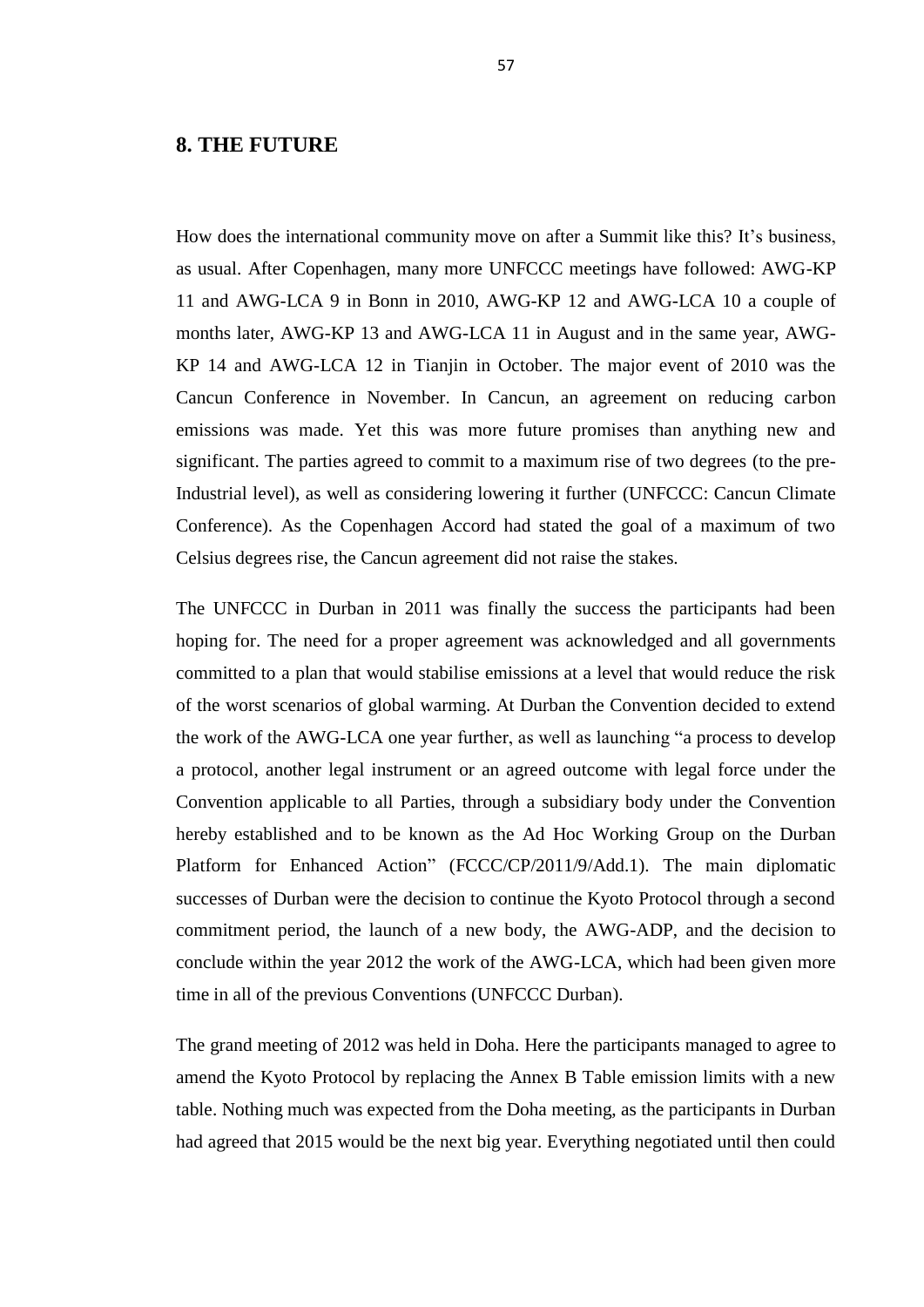be incremental, nothing tremendous was required. What was significant in Doha was the new way of negotiating: the two tracks were dismissed in favour of a one negotiating forum, the Durban Platform (Hedegaard 2012). This signals better chances for the developing countries to get involved in all the major decisions, regardless of their role in the Kyoto Protocol. The main expectations are now directed towards 2015, when the world will hopefully see something else than a new "Hopenhagen".

Based on the evaluation of the Copenhagen Summit, what now seem to be the issues that could be improved so that international environmental negotiations might get results? As discussed in the beginning, this thesis leaves out solutions that would require devising a new world order and a new institution based on that order. The aim of this chapter is to discuss any means of easing the current process. These ideas may be ideational, structural or connected to the agency level, as long as they offer some pragmatism as well.

It is not possible to change a singular thing and expect there to be no secondary consequences. Structural and agency problems are directly interconnected because the underlining structure dictates the form of the power relations. Agency is never free of a context, and all social reproduction takes place under conditions and relations that have been formed in the past (Patomäki & Wight 2000: 231). The same applies to the level of images: we are always restricted by the context we operate in – referring back to Lukes' theory of the third level of power which can be used to "prevent demands from becoming political issues or even from being made" (Lukes 1974: 38). If the current political context is such that it rewards promises and beautiful political rhetoric, the actual emission restriction targets of a climate summit may wane behind the artificial structure of cooperation and promises of better monitoring measures.

The proceedings of the Copenhagen Summit have shown that the gap between the ideational level and reality may be tremendous. Before the summit many states rallied the potential for a new deal although it now seems that the chances of getting there were narrow in the first place and became non-existent during the Summit. Each participant state came to the meeting with their national interests in mind, and especially the US Head was very heavily restricted in his actions by the sheer knowledge that the Congress would immediately vote down any measure that would seem too harsh to the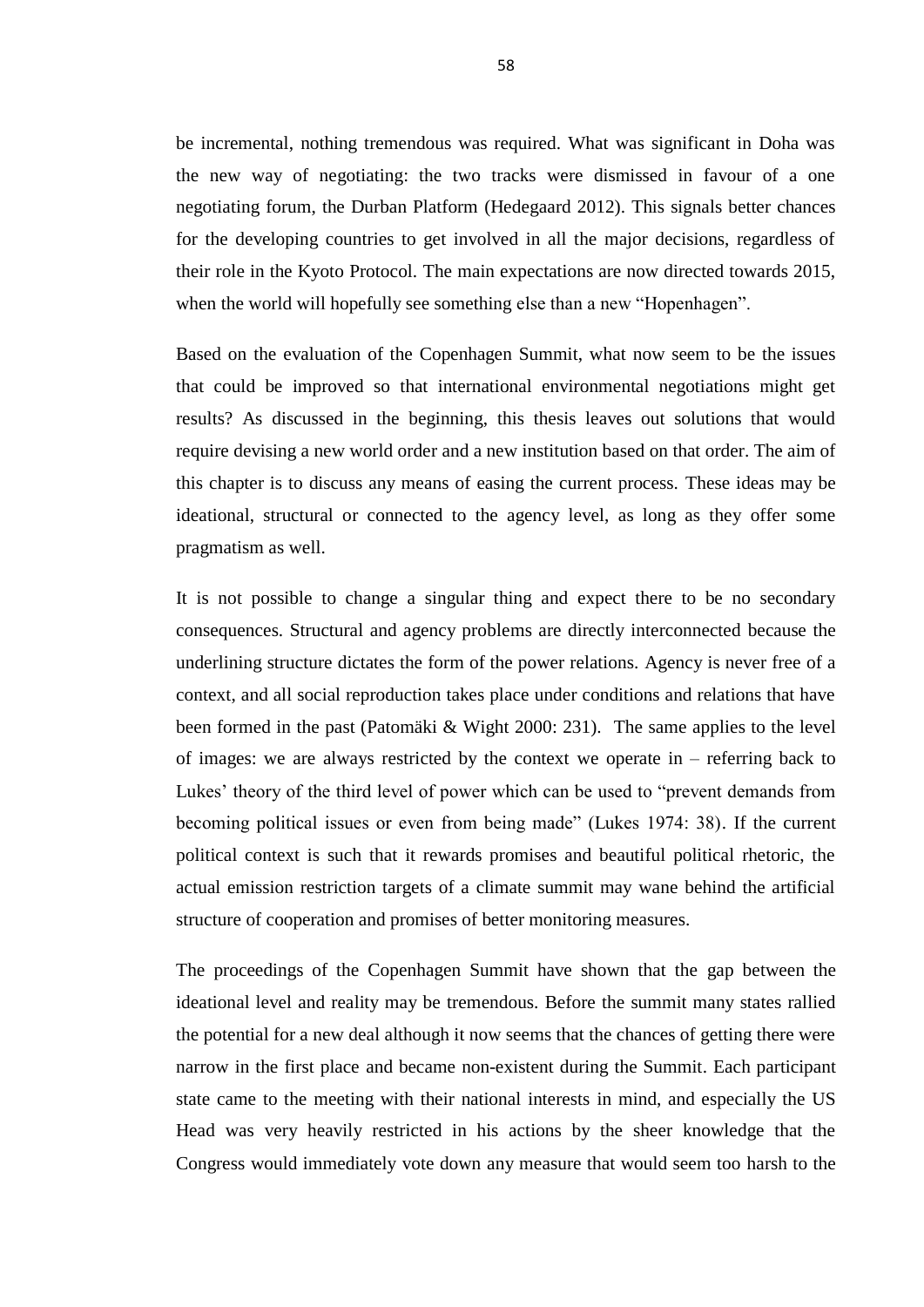domestic industry. This is a common problem in international environmental negotiations – international voluntary action always comes second to domestic interests. There would have to be a way to lay off some of the weight of the domestic pressure, and therefore my suggestion is to fully securitise the issue of climate change. Securitisation of the issue through the UN Security Council and the placing of priority to tackling the issue would force states to take mitigation seriously and perhaps place higher priority on it. The act of securitisation could easily be justified with the risk it places on human security. It is fair to say that climate change has already been securitised, but the suggestion is to consider strengthening this process even further. The last chapter of the thesis tries to explain why securitisation might be beneficial to participation and compliance in the UNFCCC agreements.

### 8.1 Geopolitics

Many of the developed states are geographically situated so that they do not suffer from the effects of climate change as gravely as numerous developing states. And even in difficult environments, developed states are better prepared to tackle the problems - in other words, adaptation measures already exist. Knowledge of this security gives confidence – these states do not have to worry about their existence in the future. The US has suffered from severe weather conditions in the past, such as the damage done by hurricane Katrina. This event did not convince the Bush administration of the necessity of actions preventing climate change, but today it is widely seen as a warning of the future affected by climate change. (Some critics claim that had the hurricane trashed a city largely populated by wealthier citizens, attitudes would have changed earlier.)

Because the developed states feel rather safe, they are not so easily moved by the pleas of the geographically challenged states. Most of these states are small island states that do not have much authority in the international negotiations. Other vulnerable states are those that are very quickly affected by drought, erosion and the diminishing of natural habitats. The most sensitive areas to climate change are coral reefs, mangroves, boreal and tropical forests, polar and alpine ecosystems, prairie wetlands and remnant native grasslands. The most vulnerable human systems are water supply systems, forestry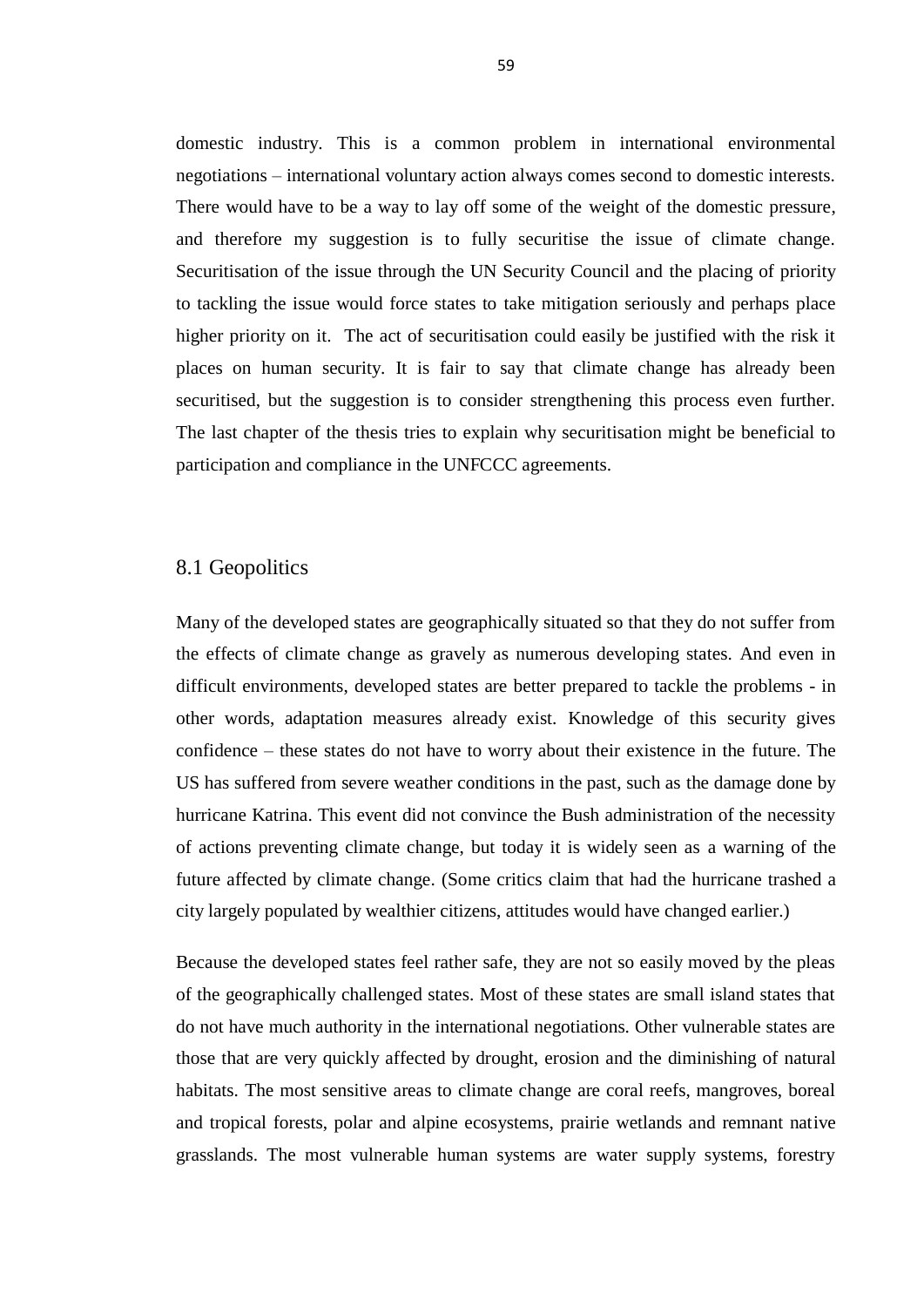activities, agricultural systems and coastal zones and fisheries (Barnett 2001: 9). Citizens of the most vulnerable states will feel the effects of climate change in their livelihoods very directly.

Another set of climate-related problems falls on those countries that have to prepare to take in climate refugees. Uncontrollable migration is a question of human security. One of the problems of climate-based migration is the uneven distribution of migrants. Most of the people migrating from their countries will not go as far as possible but will stay in the neighbouring countries. It has been noticed that given the choice, migrants tend to travel along pre-existing paths – to places where they have family, support networks and historical ties (Brown 2008: 23). As these countries are often located in a similar geographical area to the original country of migration, this will only delay the problem of climate-based damage. Increased immigration is often an uneven burden to the neighbouring countries. If climate change renders some areas inhabitable, neighbouring states will have to be prepared to help and they need financing for this. Therefore financial decisions should be made so that all the calculations include a wider set of problems.

If the receiving state faces difficulties, the same can be said about the society of the place of origin. Climate-stimulated emigration hinders national economies and societies less effective: it disrupts production and domestic markets and besides the economic affects, it also hollows out societies. Mass migration worsens the 'brain drain' from developing countries, thus making it harder to strengthen the society and develop domestic politics into a more transparent, democratic and reliable system. Very often migration leads to problems with health and education. Climate-stimulated migration is a global problem at the heart of human security discourse.<sup>15</sup>

Conditions of scarcity increase the risk of competition. Competition can easily turn into a state of conflict between rival groups (Brown, Hammill & McLeman 2007: 1148). If the society is already weak, conflict-resolution mechanisms may fail and the end result may be violence. On-going violence may worsen the scarcity further because of the increased competition and more difficult access to resources.

 $\overline{a}$ 

<sup>15</sup> This section is partly paraphrased from an earlier essay '*Climate Change and Human Security',*  submitted to lecturer Matti Jutila in May 2010.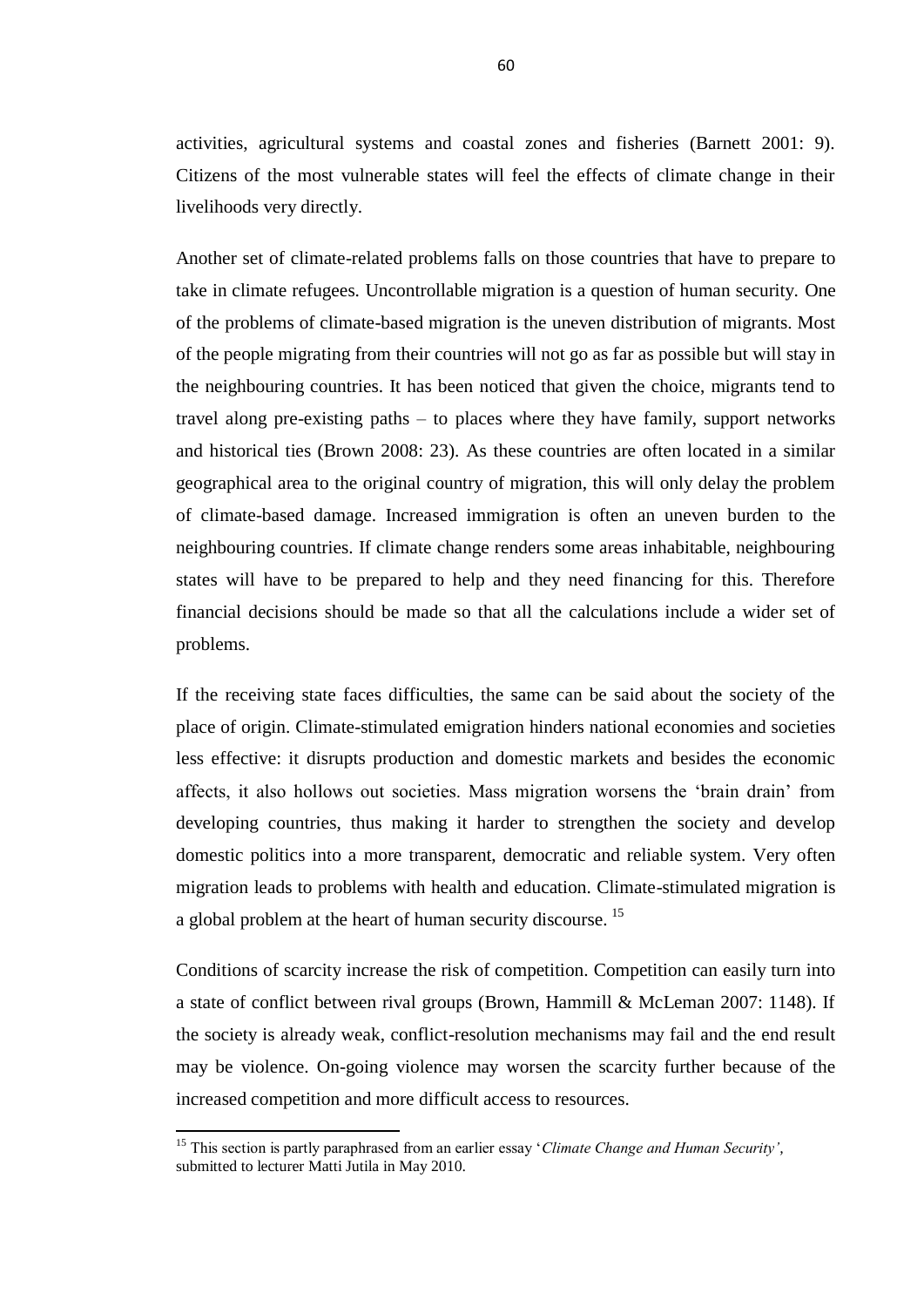The problem of intensified competition is not just a domestic problem. Mitigation can open up unwanted possibilities as well. The overriding goal of reducing emissions may be shadowed by "a competitive struggle for resources" (Giddens 2009: 205). Giddens (*ibid*) portrays a situation where political leaders might use the growing problem of climate change-induced migrants in power bids concerning something else. This is not just a possible scenario; it would be very likely that the consequences of climate migration would be projected to every other international negotiation as well.

# 8.2 Securitisation

As was discussed in the previous subchapter, climate change constructs a threat to human security. On this basis, climate change could well be securitised in order to get a special status for it. To simplify, securitisation is a process whereby a phenomenon is verbally constructed into a security threat. In essence, the first move of the securitisation process is a speech act. The academics of the 'Copenhagen School' emphasise that an issue is not securitised until it has been transformed from an everyday issue into a matter of urgency and this move must be accepted by the relevant audience (Scott 2012: 221). Consent by the audience seals the securitisation act and only after this can the issue be securitised. In terms of climate change, a clear sign was taking the issue to the UN Security Council in 2007. This could be seen as raising the issue above daily politics and into an emergency matter.

In 2007, John Ashton, UK Foreign Secretary's Special Representative for Climate Change, said that "there is every reason to believe that as the  $21<sup>st</sup>$  century unfolds, the security story will be bound together by climate change..." (*quoted in* Barnett & Adger 2007: 641). In April 2007, the UN Security Council took up climate change as an important human security issue. Several countries opposed the idea of treating climate change as a question human security because they doubted the potential of the Security Council to oversee the implementation of the possible actions required. If the Security Council is not seen as a valid agent for guarding the required measures, the point of conceptualising climate change as a security issue becomes unclear. (Scott 2012: 225.)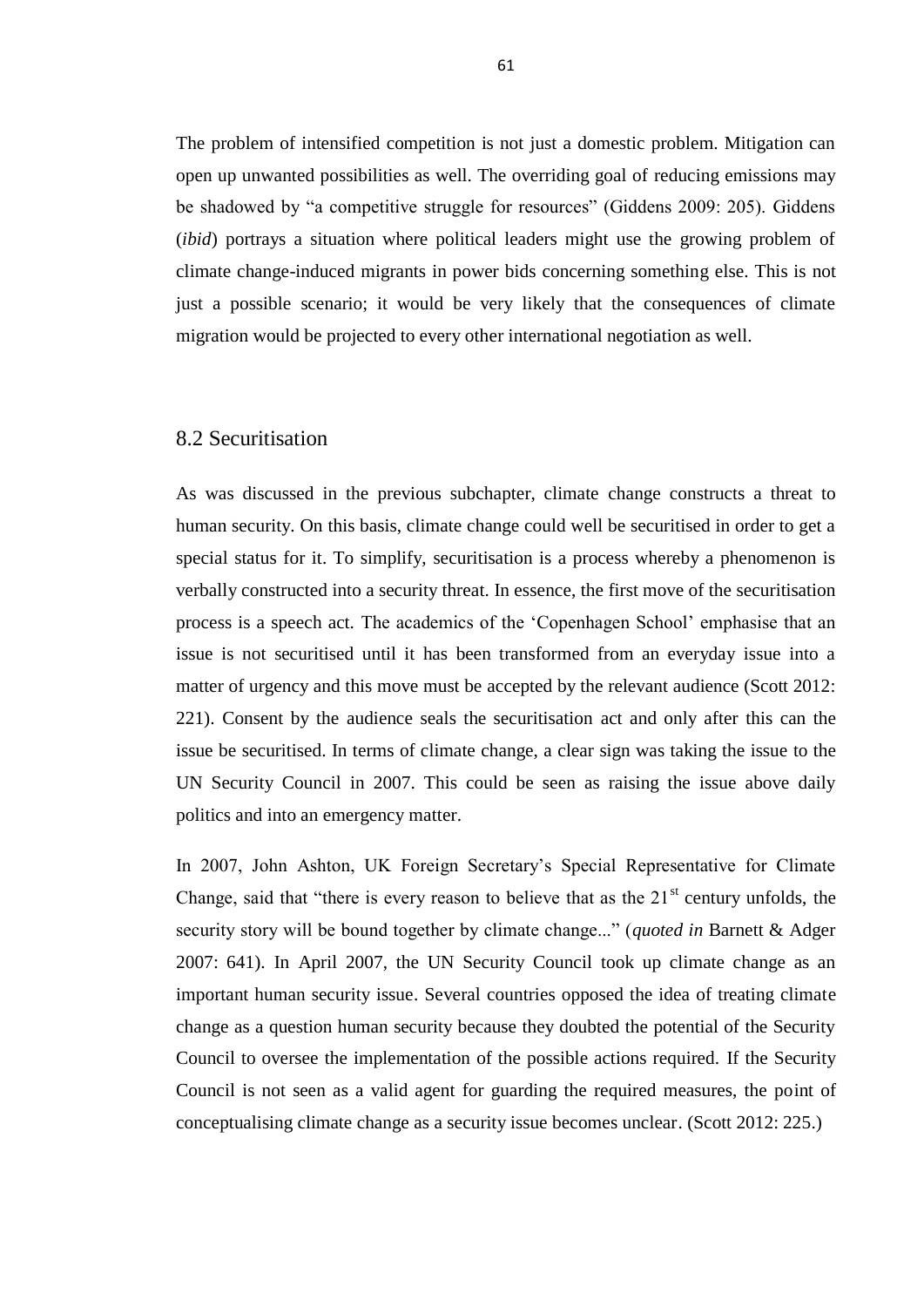However, this was not the only reason why some countries expressed doubts over the issue. When climate change was brought into the Security Council, developing countries were not very keen on making the issue a security threat. The main reason for this was the fear that mitigation measures would override development aid and place exorbitant pressure on the economies of these fragile states. In his opening speech, the representative of Ghana stated that

> developing countries regard industrialization as the path to economic prosperity and lasting peace and stability. That cannot happen unless they have access to an efficient and reliable supply of energy for processing and adding value to their agricultural and mineral produce. (…) In relation to the foregoing, what sort of compromises will developing countries be obliged to make in line with the emergent international consensus on energy, security and climate change? Would they be politically sustainable within States that are already unstable and fragile? (S/PV.5663: 7.)

In the end, the developing countries were worried that this was once again a northerndriven agenda and that it might turn into one new way of the north interfering in southern affairs (Brown, Hammill & McLeman 2007: 1154).

In May 2008, the European Council released a paper in climate change and security (*ibid*). The paper listed the same difficulties that have been discussed in the previous subchapter on geopolitics. This high-level paper was one of the many papers that were published about climate change as a security threat around that time. The US government was advised by a military advisory group to include climate change and its implications in national security and defence strategies (Rodrigues 2012: 6). The UK and France mentioned climate change in their national defence strategies. The great public started to see climate change as a security issue, so one could say that the securitisation move had been completed. This does not mean that the issue of climate change is now taken care by the Security Council, but it offers the possibility to use the power of the Security Council in making sure that all states realise the potential threat.

If the problem of underlying power relations disrupts the negotiations at the UNFCCC, why taking the issue to the Security Council would be an improvement? This is admittedly a paradox, but as explained in the beginning of this thesis, this is not the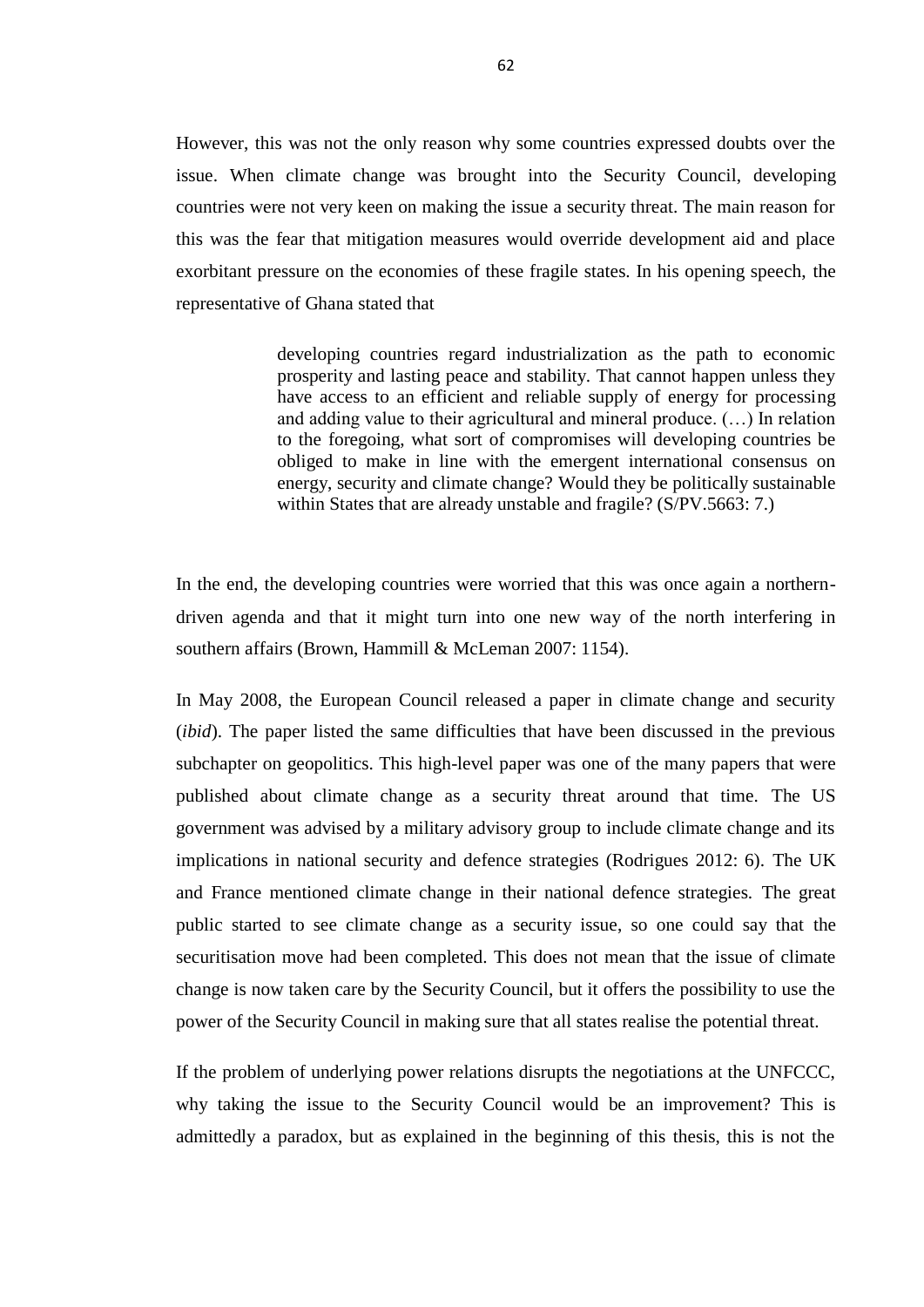place to device a new global institution outside the existing system. The securitisation of climate change would indeed place the matter into the hands of the winners of the Second World War, which is not the relevant group for this issue.<sup>16</sup> However, given the inflamed situation at Copenhagen, securitisation would give more pushing power to those countries that now threaten to leave out agreements, mainly the US, China and Russia. If at the moment these states are unwilling to commit to acts that might compromise their competitive advantages, the authority vested into the membership of the Security Council might make these countries feel more self-esteem and thereby more moral obligation to do what is good for the global community.

Why would the members of the Security Council feel more obliged to work towards a proper deal if climate change was securitised? The economy of esteem, as explained by Keohane and Raustiala, might offer the explanation here. If China and the US felt that as the great beneficiaries of all the weak nations they were to save the world, they might be more inclined towards giving in with their individual requests. Keohane and Raustiala (2008: 4) remind that in order to benefit from the economy of esteem, the standards of good performance need to be widely accepted and it is very important that "the normative symbolism of action" has to be strong. When it comes to saving geopolitically fragile areas from the effects of climate change, the normative symbolism is very easily present.

Keohane and Raustiala propose the system of the economy of esteem to be based on some non-governmental organisation that would nominate individuals to stand for some suitable award (*ibid*). In this thesis, the idea of an economy of esteem is transferred to the institutional level so that the combined authority of the membership of the Security Council together with a feeling of esteem would provide an incentive powerful enough to overcome the domestic pressure and think more globally.

One major problem with this idea is derived from the nature of the UNFCCC, which is based on consensus. The Security Council is not a democratic forum because it consists of permanent members, who have claimed their seat after the Second World War, and of

 $\overline{a}$ 

 $16$  The Security Council itself is a relic from the past and should not continue in the current form any longer than absolutely necessary, but as the aim of the thesis is to make pragmatic suggestions, one is forced to accept the existing institution and only dream of a better one.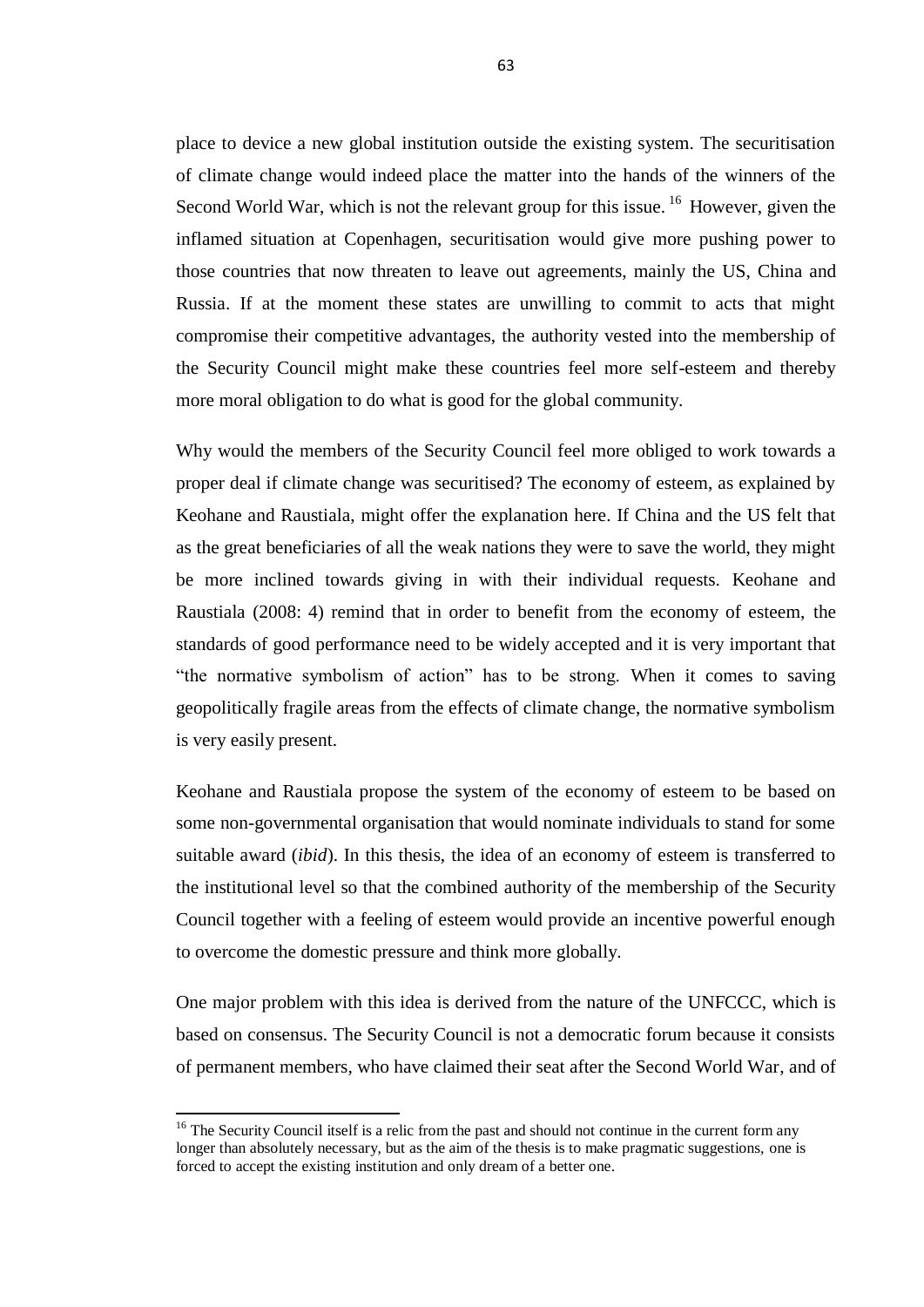non-permanent members that are selected through a secret vote after much internal bargaining (as Finland got to notice in 2012). The motion of shifting power away from the UNFCCC and into the Security Council would transform the process into a less democratic and transparent one. Therefore these two forums would have to work together, the UNFCCC convening as usual and the Security Council overseeing the process and giving suggestions about the necessary adaptation measures in terms of human security. Mitigation is definitely at the core of the UNFCCC system, but the expertise of the Security Council could be used in studies and calculations of the adaptation measures that will not be avoided at this point of global warming even with careful mitigation.

It has been feared that the securitisation of climate change might change the way it is dealt with, that a policy shift from mitigation to adaptation might be inevitable, but this does not need to be the case. If the Security Council was monitoring the mitigation measures legislated and executed by the UNFCCC, the problem of compliance and transparency might be smaller because of the double authority of these two institutions combined.

The strength of the cooperation of the Security Council and the UNFCCC would be in the enhanced political will of the states involved in the both. Especially the permanent five members have a shared history and they have developed some shared understandings by now (Johnstone 2005: 195). To be able to make progress on two different forums might prove beneficial to the feeling of esteem of the permanent five and thereby a cycle of more action and more esteem might form.

The suggestion to securitise climate change and to use the concept of an economy of esteem to enforce the moral obligation of the Security Council to consider what is globally beneficial may seem insignificant. However, the actions at the Copenhagen Summit proved that international democracy cannot sink any lower - if two years of work can be put aside for a quick, secretive drafting process for an Accord that is both ineffective and controversial, an attentive observer might draw the conclusion that subtle is not the way to do things. Admittedly giving more power to the Security Council would shift the power even further away from individual developing countries,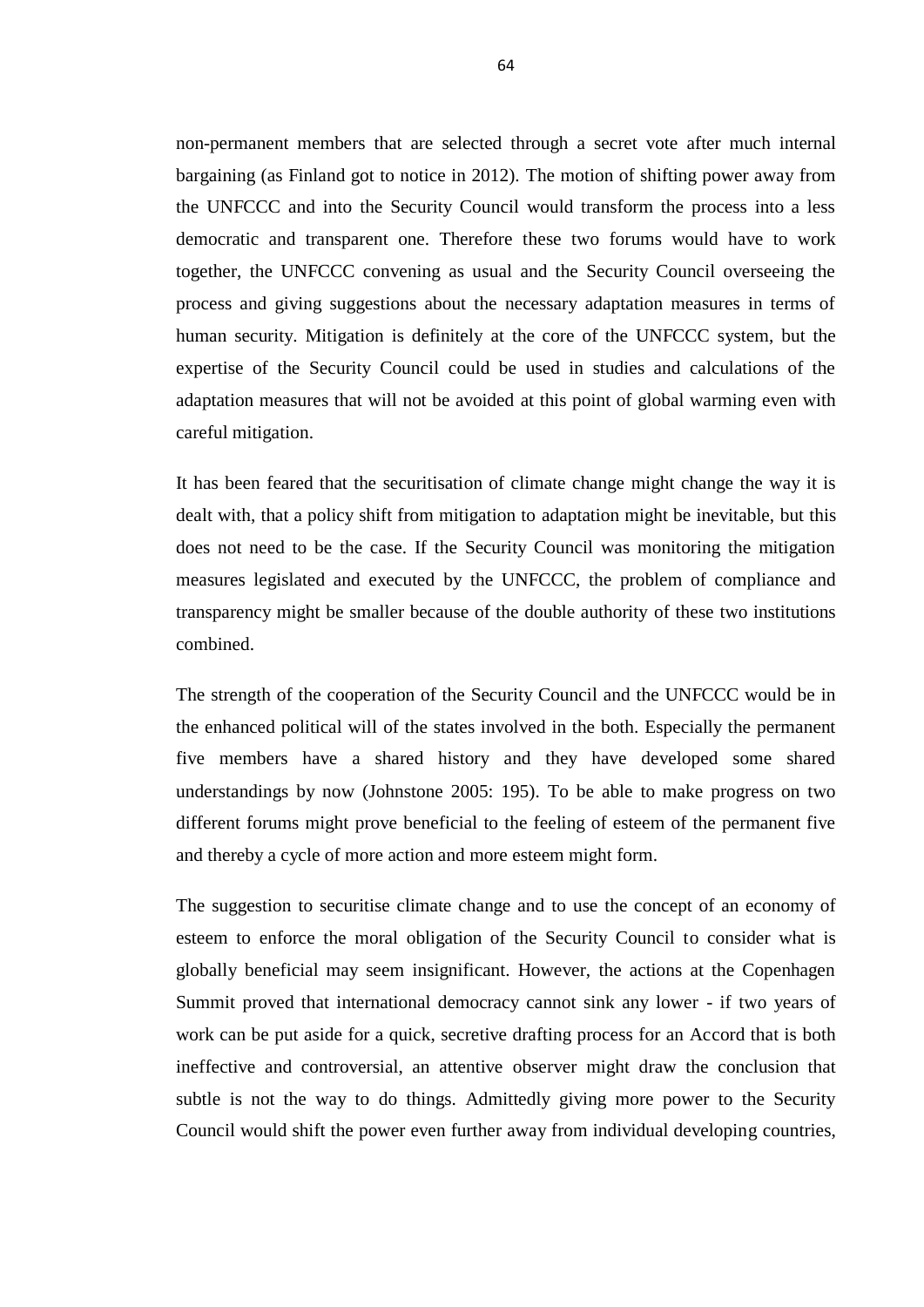but their great ally China, who has been so keen to identify with the G-77 group, could be counted upon to act as their messenger in the Security Council.

After the Copenhagen Summit it seemed that the UNFCCC system is so twisted by idealism and structural constraints that it can never work. The principle of consensus doesn't match well with the economic restrictions of the developed and rapidly developing countries. The principle of saving the environment has to accommodate the principle of common but differentiated responsibilities. In this net of clashing opinions it is difficult to distinguish the goodies from the baddies, because it is all in the eye of the observer.

As stated in the beginning of the thesis, countries cannot afford to lose any more time by devising a whole new system for international environmental policy. And even if they did, who could guarantee that these same problems would not continue? Researchers have noticed that in difficult times, people tend start respecting strong leadership. If it is Kekkonen in Finnish domestic policy, the equivalent in international environmental policy might be the Security Council with its over-dated mandate and superpower struggles. Often as it is paralysed because of vetoes, it cannot be any more so than the UNFCCC. With a little bit of moral obligation and a feeling of benevolence triggered by raised esteem, the Security Council might be able to prove that it can be truly useful and work towards halting climate change in ways the UNFCCC structure is not capable of. It's not exactly a new sheriff in town, but as the European Union has its hands full with internal problems, there are no competitors for taking the leadership in international environmental policy.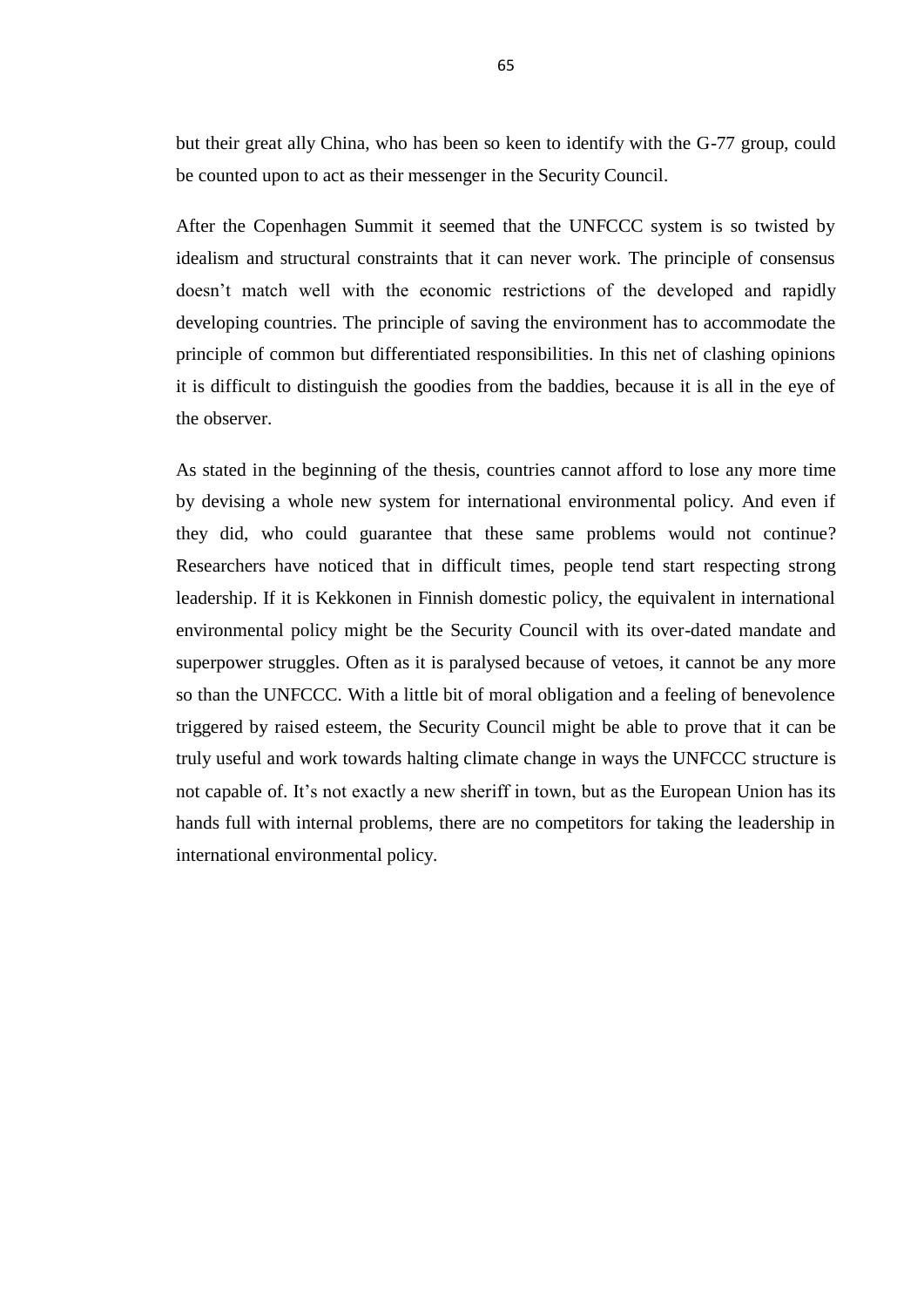#### **BIBLIOGRAPHY**

Barnett, Jon. "Security and Climate Change". Working Paper 7. Tyndall Centre for Climate Change Research. October 2001. http://www.tyndall.ac.uk/sites/default/files/wp7.pdf . (14.4.2013)

Barnett, Jon & Adger, Neil W. "Climate change, human security and violent conflict". *Political Geography* 26 (2007), 639-655.

Black, Richard: "Developing countries split over climate measures" *BBC News*, 9.12.2009 <http://news.bbc.co.uk/2/hi/science/nature/8403745.stm>

Black, Richard. "Why did Copenhagen fail to deliver a climate deal?" *BBC News*, 22.12.2009. http://news.bbc.co.uk/2/hi/science/nature/8426835.stm (9.11.2010)

Braithwaite, Timothy & Drahos, Peter. *Global Business Regulation*. Cambridge: Cambridge University Press, 2000.

Brown, Oli. "Migration and Climate Change". IOM Migration Research Series 31. Geneva: International Organization for Migration, 2008. http://publications.iom.int/bookstore/free/MRS-31\_EN.pdf

Brown, Oli, Hammill, Anne & McLeman, Robert. "Climate change as the 'new' security threat: implications for Africa". *International Affairs* 83: 6 (2007), 1141–1154.

Clark, Duncan. "China's increasing carbon emissions blamed on manufacturing for west". *The Guardian* 23.2.2009. http://www.guardian.co.uk/environment/2009/feb/23/china-carbon-emissions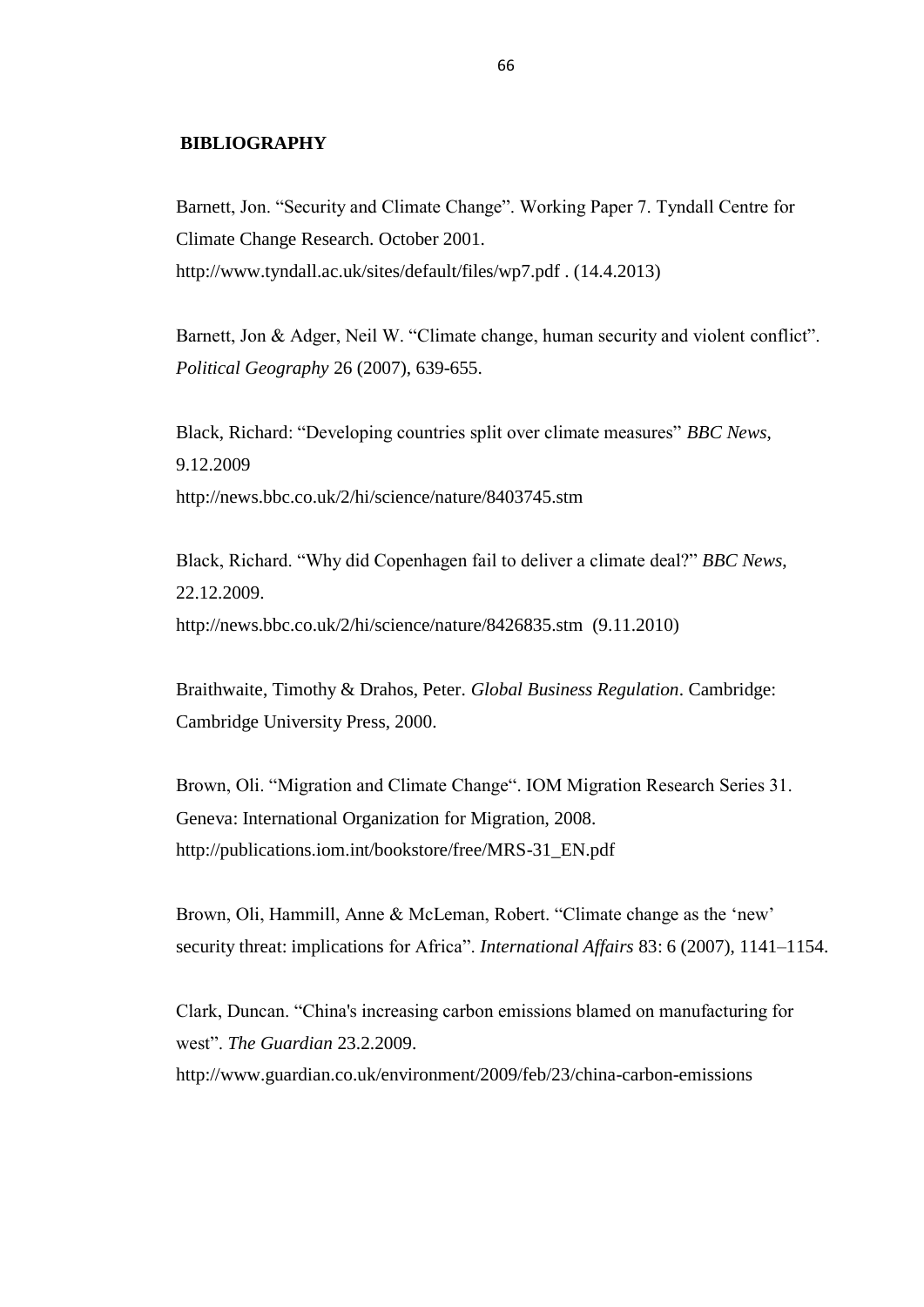Cummins, Jaz. "Why have donations for Pakistan flood relief been so low?" *The Guardian*, 09.11.2011. http://www.guardian.co.uk/global-development/2011/nov/09/talk-point-pakistan-floodsrelief-donations (4.3.2013)

Daneke, Gregory A. "Sustainable Development as Systemic Choices". *Policy Studies Journal,* Vol.29, No. 3 (2001), 514-523.

Deloitte. Climate Change and Sustainability. The Copenhagen Climate Summit (COP15): Background and Perspectives. 2009. http://www.deloitte.com/assets/DcomGlobal/Local%20Assets/Documents/CCS/COP15 \_2.pdf (22.9.2010.)

Dimitrov, Radoslav S. Inside UN Negotiations: The Copenhagen Conference. *Review of Policy Research*, Vol.27, No.6 (2010), 795-821. http://politicalscience.uwo.ca/faculty/dimitrov/climate%20negotiations%20RPR.pdf

Giddens, Anthony. *The Politics of Climate Change*. Cambridge: Polity Press, 2009.

Hedegaard, Connie. "Why the Doha climate conference was a success." *The Guardian* 14.12.2012.

http://www.guardian.co.uk/environment/2012/dec/14/doha-climate-conference-success (29.4.2013)

Held, David. *Democracy and the Global Order: From the Modern State to Cosmopolitan Governance*. Stanford: Stanford University Press, 1995.

Held, David & McGrew, Anthony, Goldblatt, David & Perraton, Jonathan. *Global Transformations. Politics, Economics and Culture.* Great Britain: Polity Press, 1999.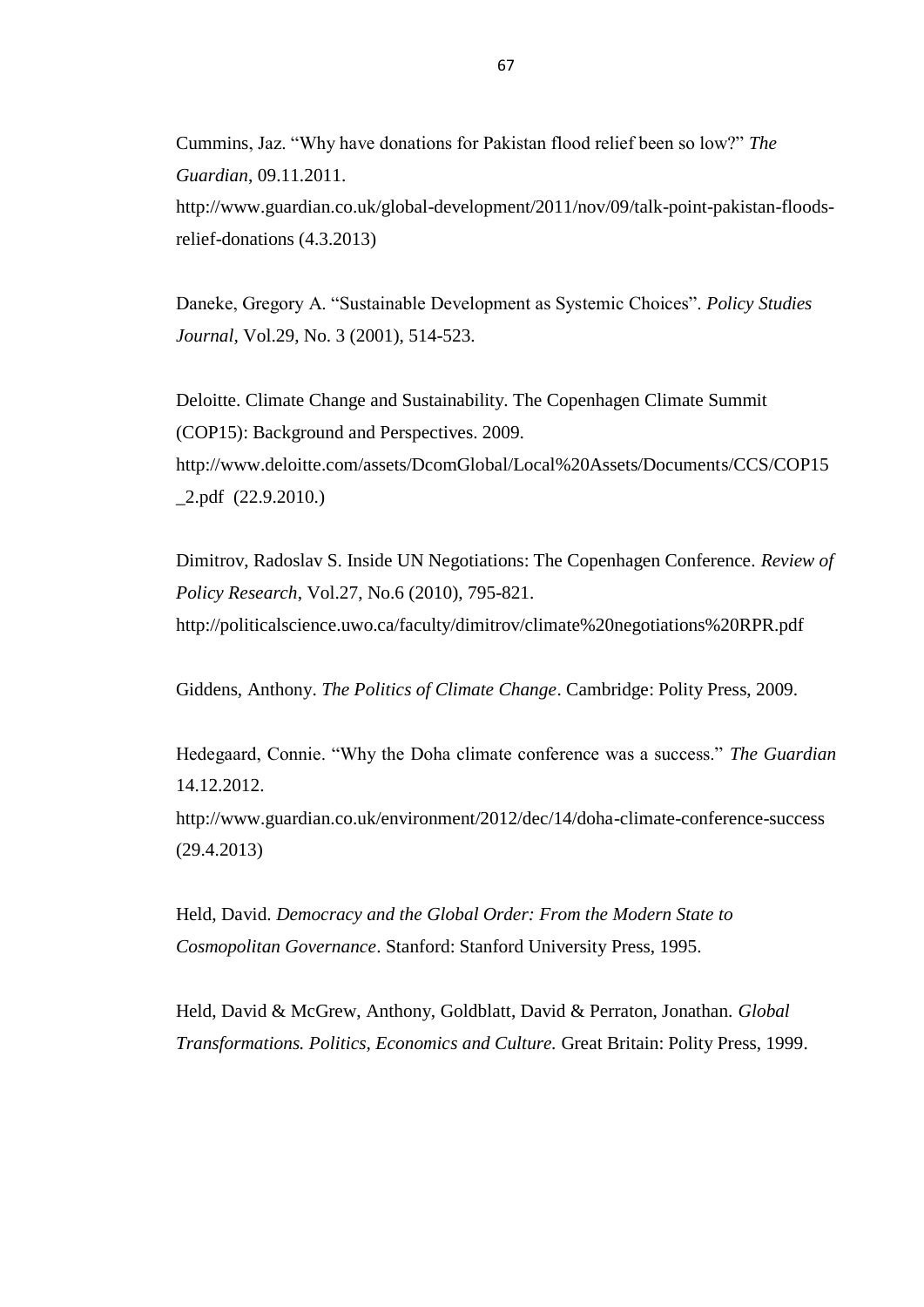Hurrell, Andrew. Power, institutions and the production of inequality. In Barnett, Michael and Duvall, Raymond (eds.). *Power in Global Governance*. Cambridge: Cambridge University Press, 2005. 33-58.

Johnstone, Ian. The power of interpretive communities. In Barnett, Michael and Duvall, Raymond (eds.). *Power in Global Governance*. Cambridge: Cambridge University Press, 2005. 185-204.

Kapstein, Ethan B. Power, fairness, and the global economy. In Barnett, Michael and Duvall, Raymond (eds.). *Power in Global Governance*. Cambridge: Cambridge University Press, 2005. 80-101.

Keohane, Robert O. & Kal Raustiala. "Toward a Post-Kyoto Climate Change Architecture: a Political Analysis." Discussion Paper 2008-01. Cambridge: Harvard Project on International Climate Agreements, July 2008.

Kirkup, James & Gray, Louise. "Copenhagen climate conference: ministers plan new summit". *The Telegraph*, 16.12.2009. http://www.telegraph.co.uk/earth/copenhagen-climate-changeconfe/6827121/Copenhagen-climate-conference-ministers-plan-new-summit.html (3.4.2013)

Leake, Jonathan. "Climate change data dumped". *The Sunday Times,* 29.11.2009. http://www.timesonline.co.uk/tol/news/environment/article6936328.ece (7.12.2010)

Lukes, Steven. Power. *A Radical View*. Hong Kong: Macmillan Education, 1974.

Lukes, Steven. Power. *A Radical View*. 2nd Revised edition. Hampshire: Palgrave Macmillan, 2004.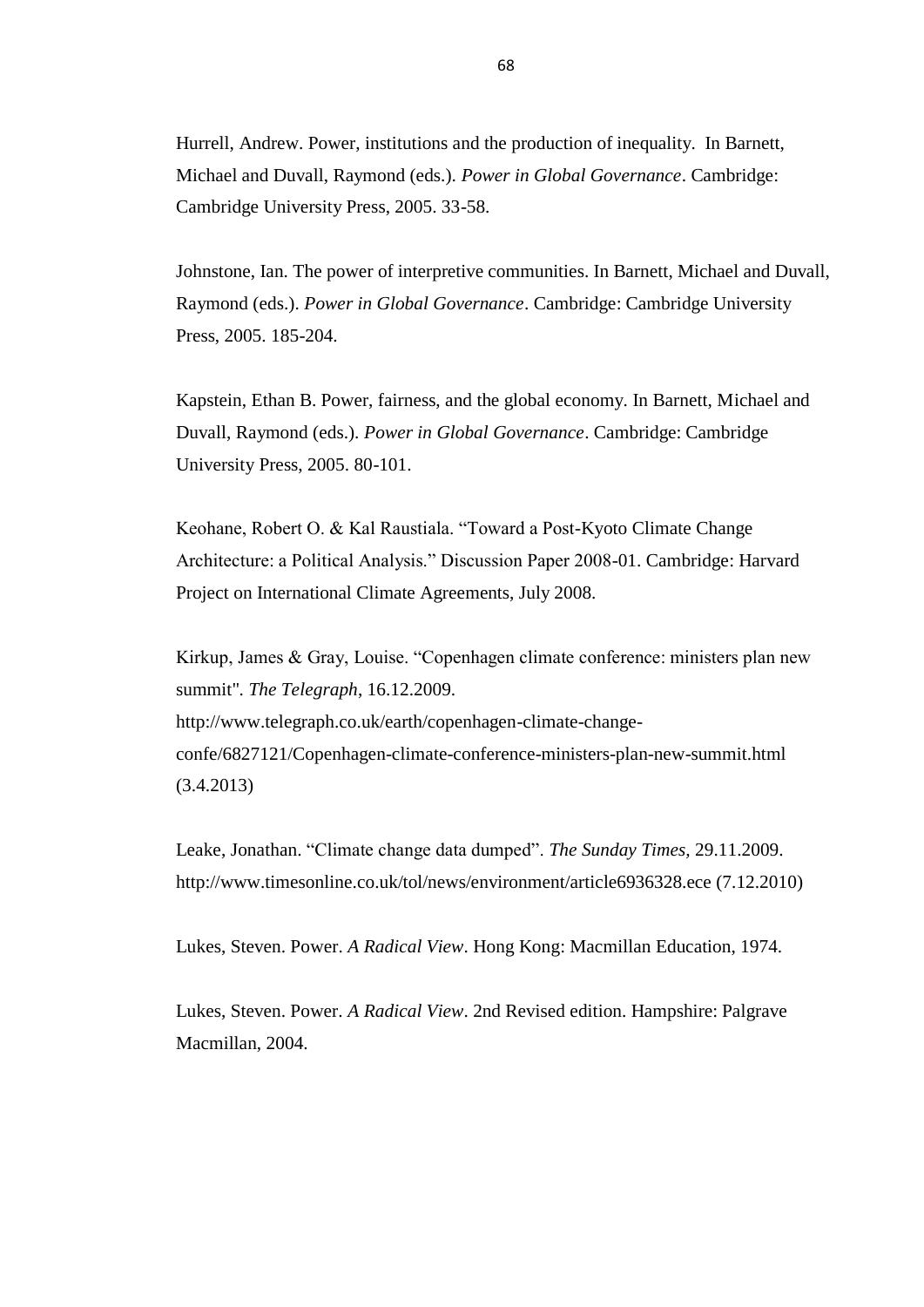Luta, Alexandru, Korppoo, Anna, Luomi, Mari and Jones, Andrew. *Towards a New Climate Regime?* The key players gearing up for Copenhagen. Working Paper 60. Helsinki: The Finnish Institute of International Affairs, 1.12.2009.

Manner, Maria. "YK: Syyria menettämässä sukupolven". B4, *Helsingin Sanomat,*  13.3.2013.

Newell, Peter and Paterson, Matthew. *Climate Capitalism. Global Warming and the Transformation of the Global Economy*. Cambridge: Cambridge University Press, 2010.

Patomäki, Heikki & Wight, Colin. "After Postpositivism? The Promises of Critical Realism". *International Studies Quarterly* 44 (2000), 213-237.

Rodrigues De Brito, Rafaela. "The securitisation of climate change in the European Union". In OEDC, Global Security Risks and West Africa: Development Challenges. OEDC Publishing, 2012. 120-134. http://dx.doi.org/10.1787/9789264171848-7-en (29.4.2013)

Saarikoski, Saska. "Siinä menee Halonen". *HS Kuukausiliite*, March 2013. (*Translation: own.*)

Scott, Shirley V. "The Securitization of Climate Change in World Politics: How Close have We Come and would Full Securitization Enhance the Efficacy of Global Climate Change Policy?" *Review of European Community & International Environmental Law* 21 3 (2012), 220-230.

Timmons Roberts, J., Parks, Bradley C. & Vásquez, Alexis A. "Who Ratifies Environmental Treaties and Why? Institutionalism, Structuralism and Participation by 192 Nations in 22 Treaties." *Global Environmental Politics* Volume 4, Number 3. (2004), 22-60.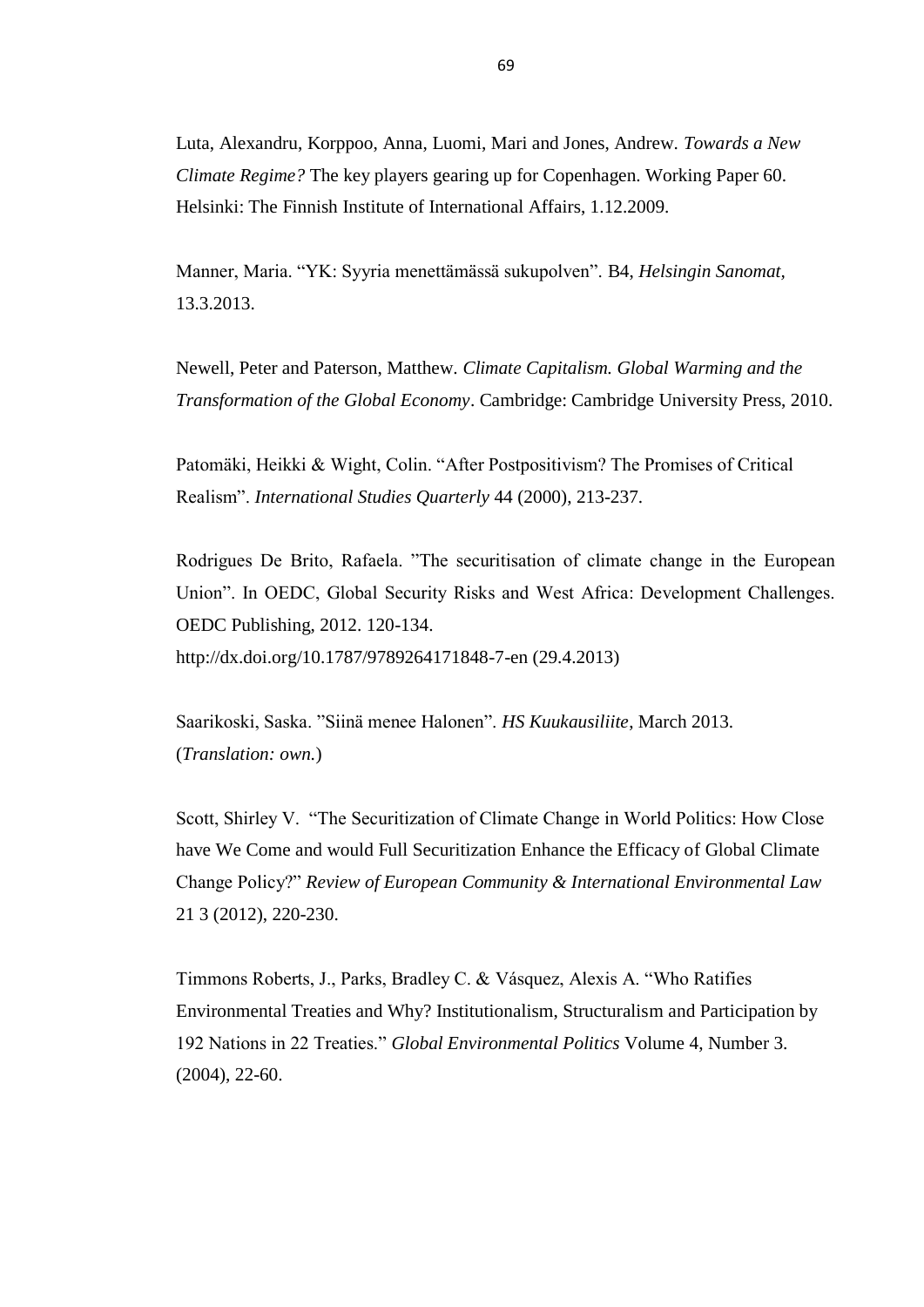Vidal, John: "Copenhagen talks break down as developing nations split over 'Tuvalu' protocol". *The Guardian* 9.12.2009.

http://www.guardian.co.uk/environment/2009/dec/09/copenhagen-tuvalu-protocol-split

Vihma, Antto. "Elephant in the Room. The New G77 and China Dynamics in Climate Talks." Briefing Paper 62. Helsinki: The Finnish Institute of International Affairs, 26.5.2010.

Wallerstein, Immanuel. *The Decline of American Power*. New York: The New Press, 2003.

Weiss, Thomas G. and Thakur, Ramesh. *Global Governance and the UN. An Unfinished Journey.* Bloomington: Indiana University Press, 2010.

Williams, Marc. "The Third World and Global Environmental Negotiations: Interests, Institutions and Ideas". *Global Environmental Politics* 5:3, August 2005. Massachusetts Institute of Technology: 2005.

### **INTERNET SOURCES**

#### 2009/29/EC

Directive 2009/29/EC of the European Parliament and of the Council of 23 April 2009 amending Directive 2003/87/EC so as to improve and extend the greenhouse gas emission allowance trading scheme of the Community. <http://eur-lex.europa.eu/LexUriServ/LexUriServ.do?uri=CELEX:32009L0029:EN:NOT>

Earth Negotiations Bulletin. Volume 12 Number 449. *Copenhagen Highlights*. 7.12.2009.

http://www.iisd.ca/vol12/enb12452e.html (13.9.2011)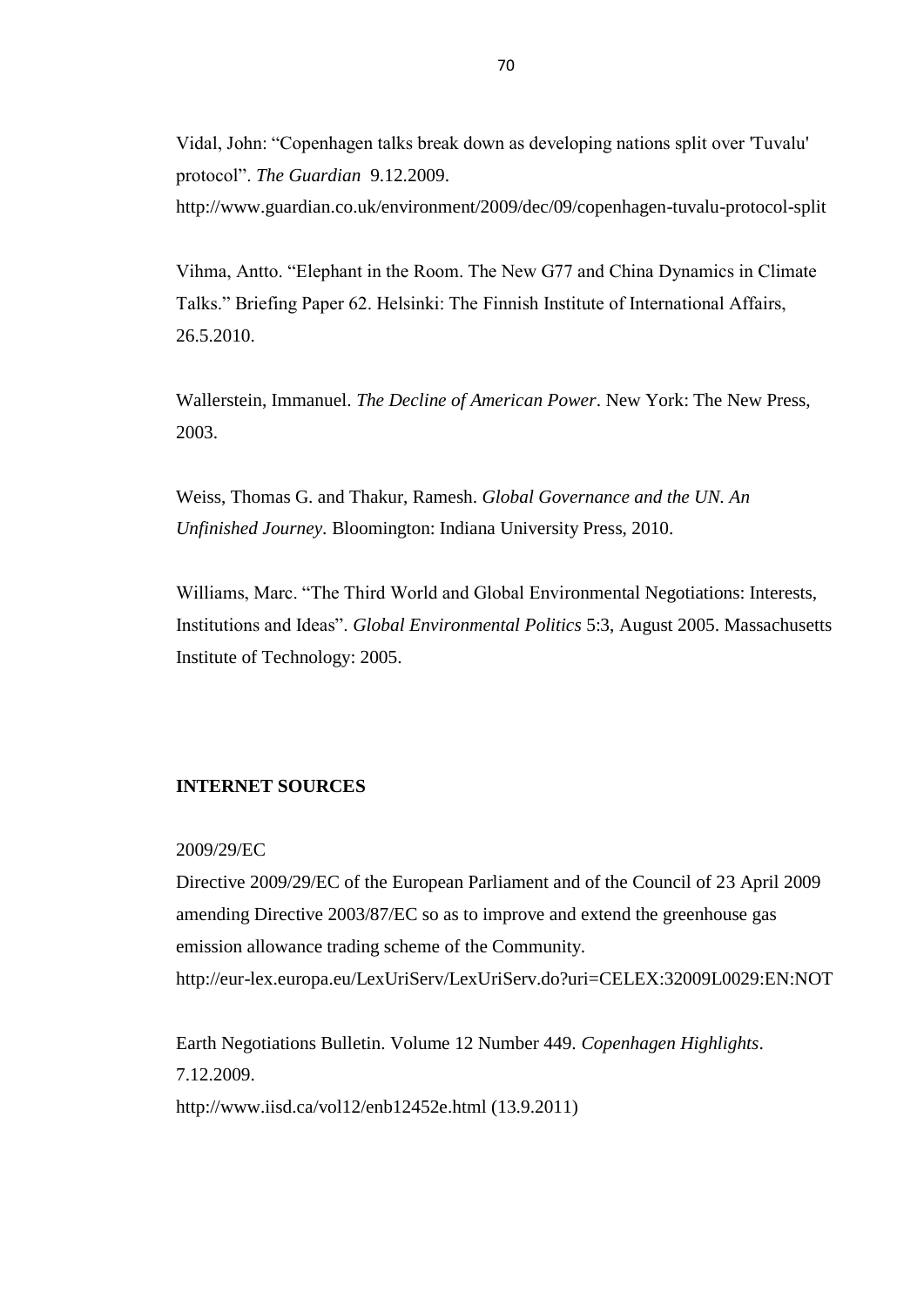Earth Negotiations Bulletin. Volume 12 Number 450. *Copenhagen Highlights*. 9.12.2009.

<http://www.iisd.ca/vol12/enb12450e.html>(26.8.2011.)

Earth Negotiations Bulletin. Volume 12 Number 452. *Copenhagen Highlights*. 11.12.2009.

http://www.iisd.ca/vol12/enb12452e.html (2.9.2011)

Earth Negotiations Bulletin. Volume 12 Number 455. *Copenhagen Highlights*. 14.12.2009. http://www.iisd.ca/vol12/enb12455e.html (24.4.2013)

Earth Negotiations Bulletin. Volume 12 Number 459. *Copenhagen Highlights*. 22.12.2009.

http://www.iisd.ca/vol12/enb12459e.html (26.4.2013)

EIA. US energy information administration. International energy statistics. http://www.eia.gov/cfapps/ipdbproject/iedindex3.cfm?tid=90&pid=44&aid=8&cid=regi ons&syid=2011&eyid=2011&unit=MMTCD (10.3.2013)

# FCCC/AWGLCA/2009/-MISC.8

Ideals and proposals on the elements contained in Paragraph 1 of the Bali Action Plan. <http://unfccc.int/resource/docs/2009/awglca8/eng/misc08.pdf>

### FCCC/AWGLCA/2009/16

Ad Hoc Working Group – Long-Term Cooperative Action. Scenario note on the eighth session.

<http://unfccc.int/resource/docs/2009/awglca8/eng/16.pdf>

### FCCC/AWGLCA/2009/17

Ad Hoc Working Group – Long-Term Cooperative Action. Report of the session. http://unfccc.int/resource/docs/2009/awglca8/eng/17.pdf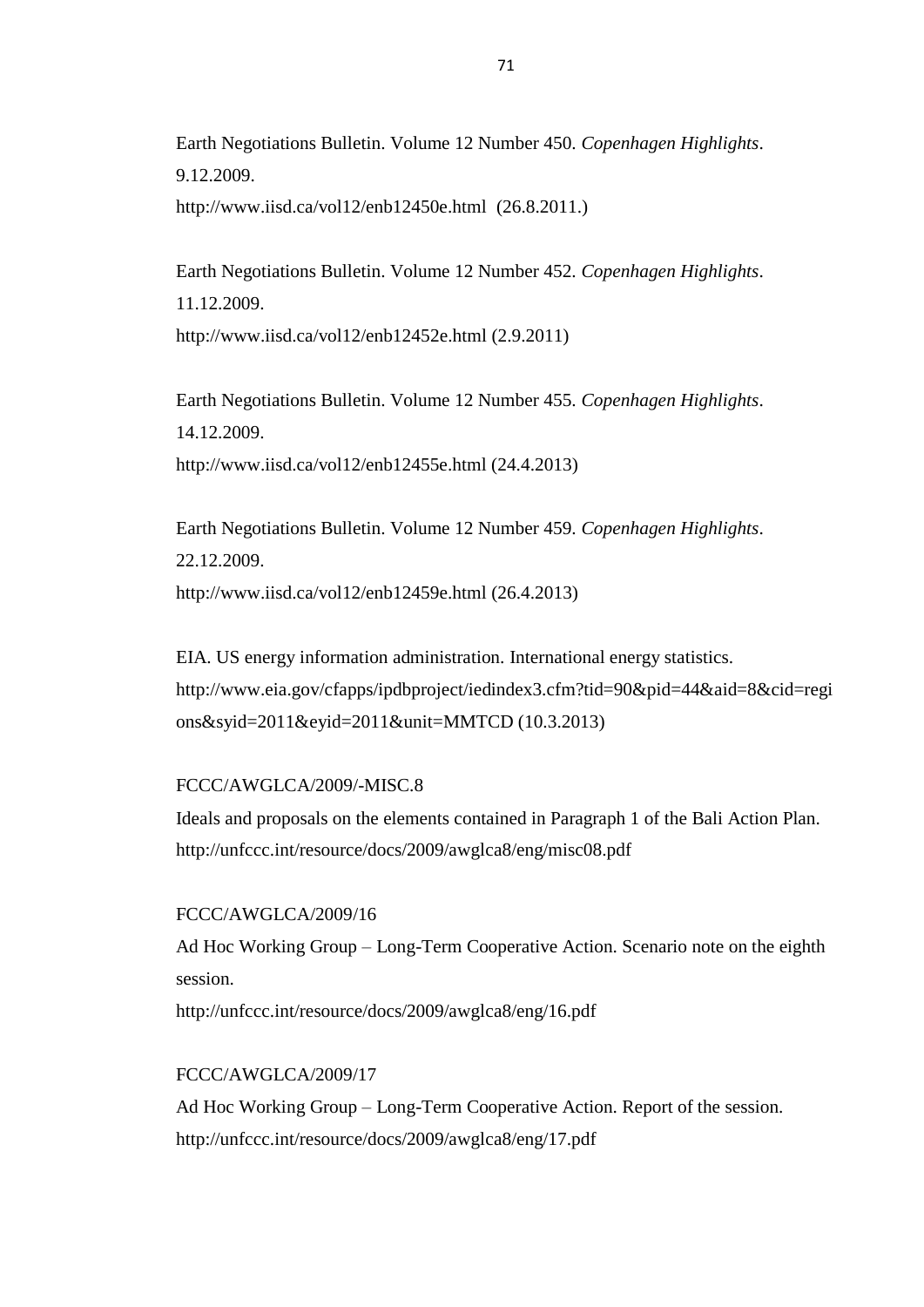#### FCCC/CP/2009/1

Conference of the Parties. Provisional agenda and annotations. <http://unfccc.int/resource/docs/2009/cop15/eng/01.pdf>

## FCCC/CP/2009/1/Add.1

Convention of Parties. Provisional agenda and annotations. <http://unfccc.int/resource/docs/2009/cop15/eng/01a01.pdf>

## FCCC/CP/2009/4

Draft protocol to the Convention presented by the Government of Tuvalu under Article 17 of the Convention http://www3.unog.ch/dohaclimatechange/sites/default/files/FCCCCP20094\_EN.pdf

## FCCC/CP/2009/L.7

Draft Decision. <http://unfccc.int/resource/docs/2009/cop15/eng/l07.pdf>

# FCCC/CP/2011/9/Add.1

Report of the Conference of the Parties on its seventeenth session, held in Durban from 28 November to 11 December 2011. http://unfccc.int/resource/docs/2011/cop17/eng/09a01.pdf

## FCCC/KP/AWG/2009/15

Ad Hoc Working Group on Further Commitments For Annex I Parties Under the Kyoto Protocol. Provisional agenda and annotations. http://unfccc.int/resource/docs/2009/awg10/eng/15.pdf

#### FCCC/SBI/2009/9

Subsidiary Body for Implementation. Provisional agenda and annotations. http://unfccc.int/resource/docs/2009/sbi/eng/09.pdf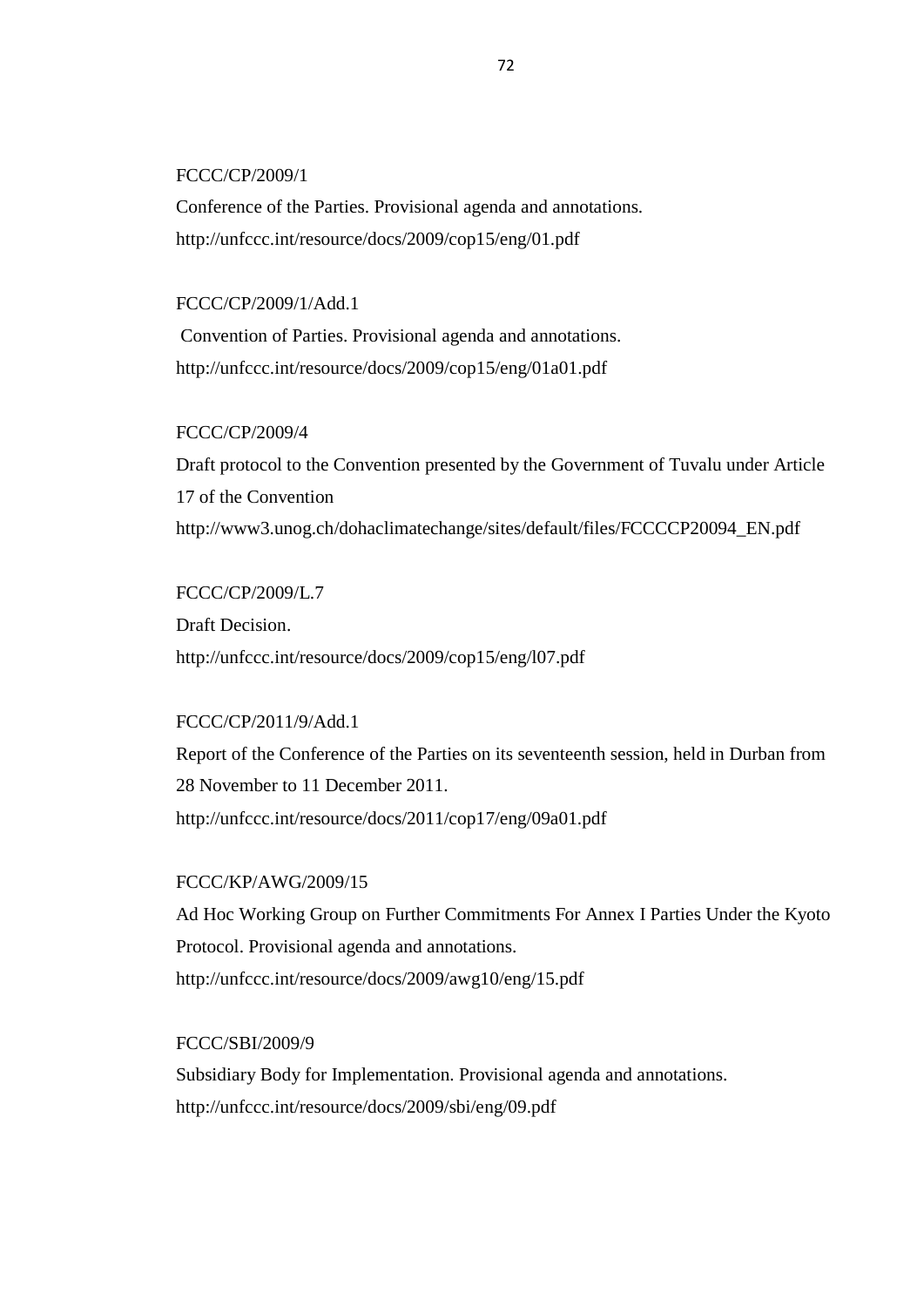FCCC/SBSTA/2009/4

Subsidiary Body for Scientific and Technological Advice. Provisional agenda and annotations.

http://unfccc.int/resource/docs/2009/sbsta/eng/04.pdf

Europa. Summaries of EU legislation. Greenhouse gas emission allowance trading scheme.

http://europa.eu/legislation\_summaries/environment/tackling\_climate\_change/l28012\_e n.htm

International Energy Agency IEA.  $CO<sub>2</sub>$  Emissions from Fuel Combustion. Highlights. 2010 Edition. http://www.iea.org/co2highlights/co2highlights.pdf (20.5.2011)

Mosisili, Pakalitha: Statement by the Prime Minister of the Kingdom of Lesotho at the COP 15 and the CMP 5 On behalf of the Least Developed Countries. 16.12.2009. http://www.gov.ls/documents/speeches/Final\_PM\_Speech-COP\_15\_Copenhagen.pdf  $(2.9.2011)$ 

Nasheed, Mohamed. Speech by His Excellency Mohamed Nasheed, at the Alliance of the Small Island States (AOSIS) Climate Change Summit 21 September 2009, Ref: PRO/RMN/2009/210 <http://presidencymaldives.gov.mv/Index.aspx?lid=12&dcid=1766>

S/PV.5663. United Nations Security Council 5663rd meeting. http://www.un.org/ga/search/view\_doc.asp?symbol=S/PV.5663

SVL. Suomen valtuuskunnan loppuraportti. Kööpenhaminan ilmastoistunnot 7.- 19.12.2009. <http://www.ymparisto.fi/download.asp?contentid=114959&lan=en>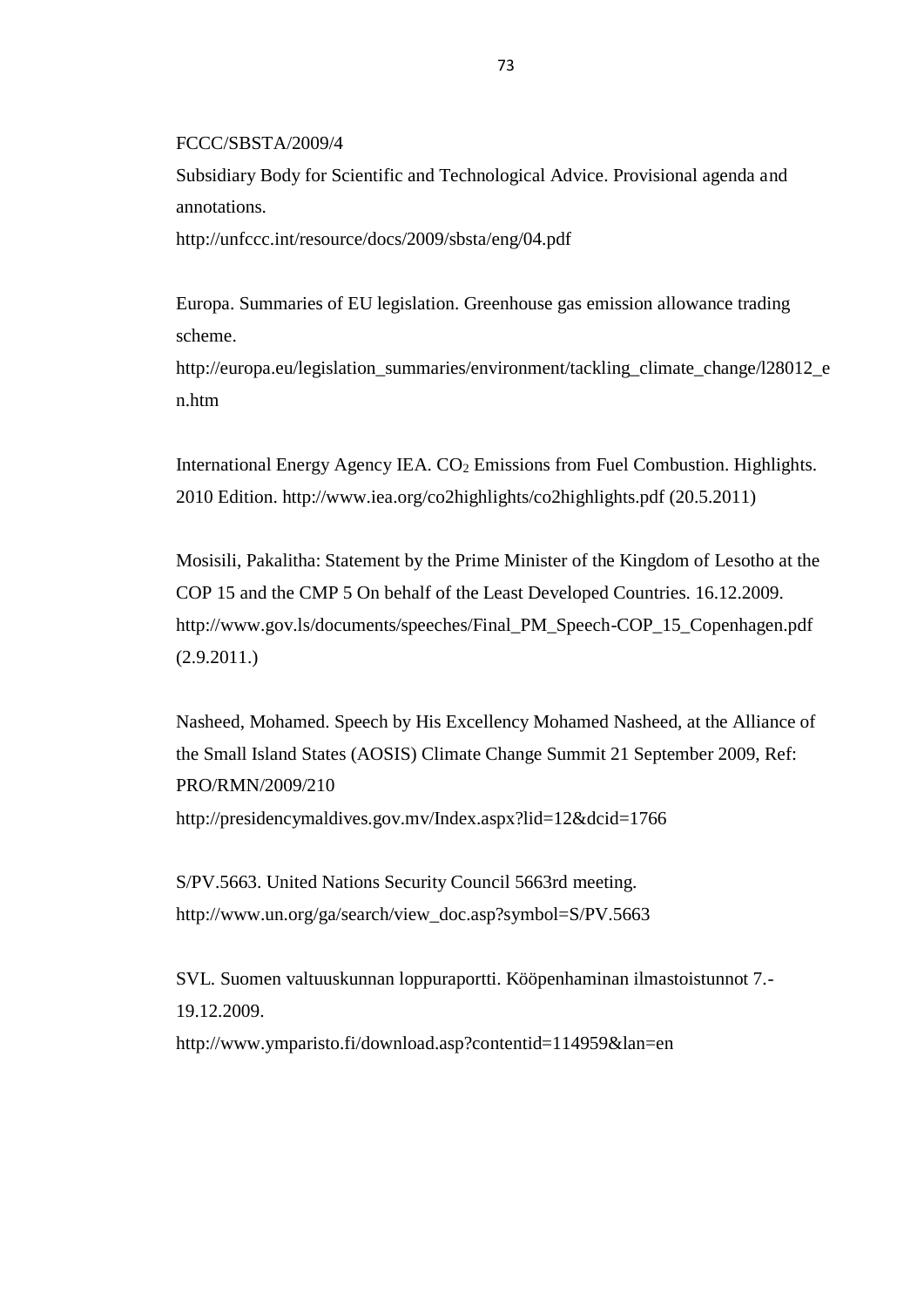TWN 4. Copenhagen News Update No. 4. *Developing countries: No successful outcome without Kyoto Protocol commitment.* By Hira Jhamtani. Third World Network, 8.12.2009.

<http://www.twnside.org.sg/title2/climate/copenhagen.up.01.htm>

TWN 10. Bangkok News Update No. 10. No conditions on mitigation actions of developing countries – says G-77 and China. By Meena Raman. Third World Network, 1.10.2009.

<http://www.twnside.org.sg/title2/climate/bangkok.news02.htm>

TWN 14. Copenhagen News Update No. 14. *Climate conference in crisis as developing countries press for KP.* By Meena Raman. Third World Network, 15.12.2009. <http://www.twnside.org.sg/title2/climate/copenhagen.up.01.htm>

TWN 16. Copenhagen News Update No. 16. *Confusion reigns over process at Climate Conference.* By Meena Raman. Third World Network, 15.12.2009. <http://www.twnside.org.sg/title2/climate/copenhagen.up.01.htm>

TWN 22. Copenhagen News Update No. 22 *Turmoil in Copenhagen – outcome uncertain.* By Meena Raman. Third World Network, 18.12.2009 <http://www.twnside.org.sg/title2/climate/copenhagen.up.01.htm>

TWN 23. Copenhagen News Update No. 23. *Copenhagen ends by only "noting" an Accord after much wrangling.* By Martin Khor. Third World Network, 20.12.2009 <http://www.twnside.org.sg/title2/climate/copenhagen.up.01.htm>

UNFCCC Durban: Towards full implementation of the UN Climate Change Convention. http://unfccc.int/key\_steps/durban\_outcomes/items/6825.php (24.4.2013)

UNFCCC Cancun Climate Conference http://unfccc.int/meetings/cancun\_nov\_2010/meeting/6266.php (24.4.2013)